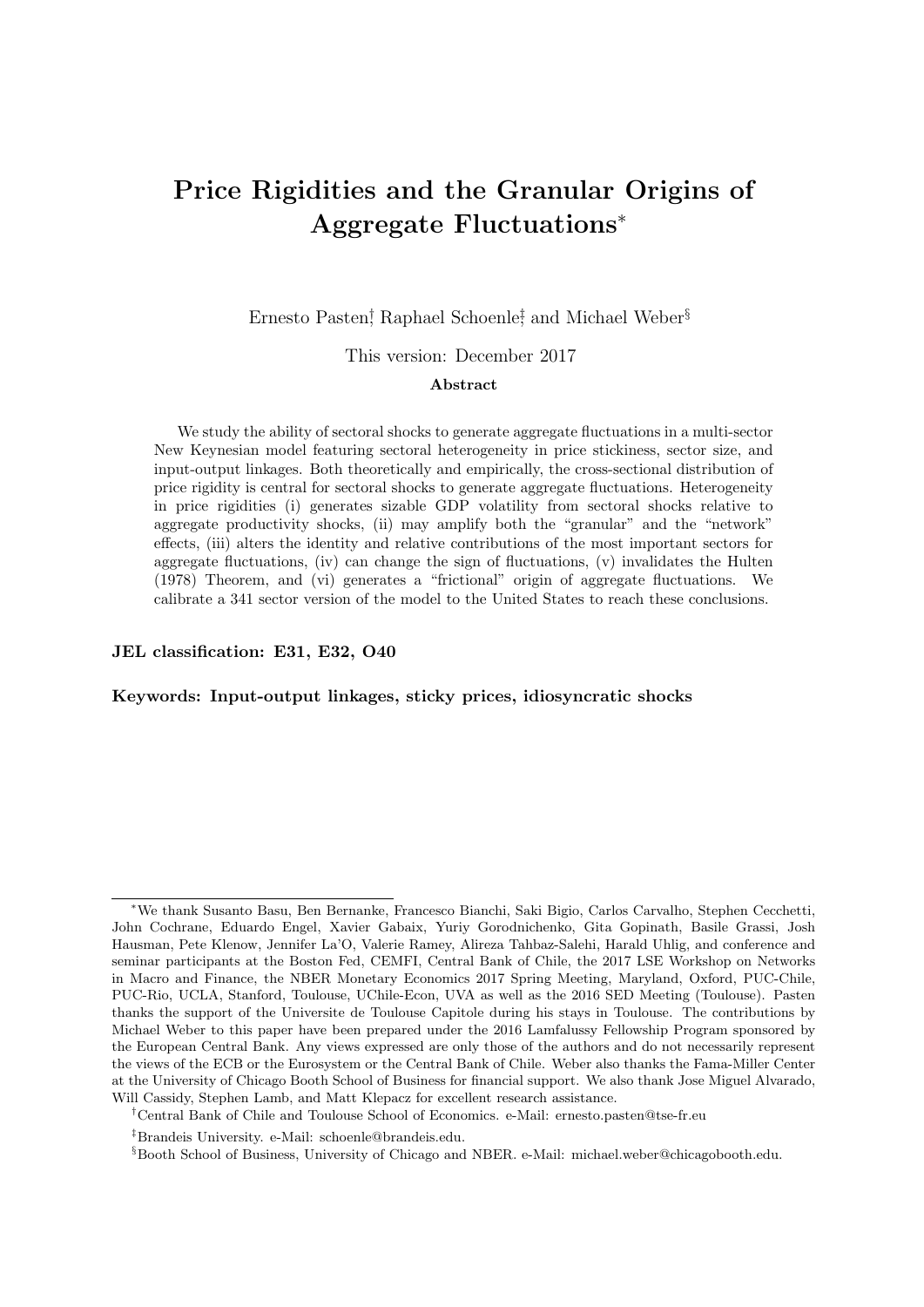# I Introduction

Identifying aggregate shocks that drive business cycles might be difficult [\(Cochrane](#page-38-0) [\(1994\)](#page-38-0)). A recent literature advances the possibility that shocks to a few "granular" firms or economic sectors may drive aggregate fluctuations. This view stands in contrast to the "diversification argument" of [Lucas](#page-39-1) [\(1977\)](#page-39-1), which conjectures microeconomic shocks average out through disaggregation.<sup>[1](#page-0-0)</sup> [Gabaix](#page-39-2) [\(2011\)](#page-39-2) instead argues the diversification argument does not readily apply when the firm-size distribution is fat-tailed, which is the empirically relevant case for the United States. Intuitively, shocks to disproportionately large firms do not cancel out with shocks to smaller firms. In a similar vein, [Acemoglu, Carvalho, Ozdaglar, and Tahbaz-Salehi](#page-38-1) [\(2012\)](#page-38-1) focus on input-output relationships across sectors and show granularity arises when measures of sector centrality follow a fat-tailed distribution. Thus, either through asymmetry in the firm-size distribution or network centrality, microeconomic shocks to small numbers of firms or sectors may drive aggregate fluctuations.[2](#page-0-0)

Prices are the key transmission mechanism of sectoral technology shocks to the economy in the recent literature. But this prior work assumes prices are flexible which might not be an innocuous assumption. We argue fat tails of the firm-size distribution as in [Gabaix](#page-39-2) [\(2011\)](#page-39-2) or measures of network centrality as in [Acemoglu et al.](#page-38-1) [\(2012\)](#page-38-1) are neither necessary nor sufficient for microeconomic shocks to generate aggregate fluctuations, because the responsiveness of prices to shocks is heterogeneous across sectors. Many reasons exist why prices respond differently to shocks, but we focus on nominal rigidities for several reasons. First, a large literature suggests prices might respond sluggishly to shocks with substantial heterogeneity across economic sectors (see [Bils and Klenow](#page-38-2) [\(2004\)](#page-38-2); [Klenow and Kryvtsov](#page-39-3) [\(2008\)](#page-39-3); [Nakamura and Steinsson](#page-40-0) [\(2008\)](#page-40-0)). Second, we can measure moments of price rigidities at highly disaggregated levels for quantitative assessments. Third, prices are the central propagation mechanism of idiosyncratic shocks and nominal price stickiness illustrates well the channels affecting aggregate fluctuations independently of the frictions that result in incomplete pass-through of shocks into prices.

To fix ideas, consider a multi-sector economy without linkages across sectors and a positive productivity shock to one sector. Marginal costs in the shocked sector decrease and output prices fall in a frictionless economy. But consider what happens if prices do not react to the

<sup>&</sup>lt;sup>1</sup>[Dupor](#page-39-4) [\(1999\)](#page-39-4) takes a perspective similar to [Lucas](#page-39-1) [\(1977\)](#page-39-1) and implicitly anyone who models aggregate shocks driving aggregate fluctuations.

<sup>&</sup>lt;sup>2</sup>A fast-growing literature has followed. Some recent examples are [Acemoglu, Akcigit, and Kerr](#page-38-3) [\(2016\)](#page-38-3); [Acemoglu, Ozdaglar, and Tahbaz-Salehi](#page-38-4) [\(2017\)](#page-38-4); [Atalay](#page-38-5) [\(2015\)](#page-38-5); [Baqaee](#page-38-6) [\(2016\)](#page-38-6); [Bigio and La'O](#page-38-7) [\(2016\)](#page-38-7); [Caliendo,](#page-38-8) [Parro, Rossi-Hansberg, and Sarte](#page-38-8) [\(2014\)](#page-38-8); [Carvalho and Gabaix](#page-38-9) [\(2013\)](#page-38-9); [Carvalho and Grassi](#page-38-10) [\(2015\)](#page-38-10); [Di Giovanni,](#page-38-11) Levchenko, and Méjean [\(2014\)](#page-38-11); Di Giovanni, Levchenko, and Méjean [\(2016\)](#page-39-5); [Foerster, Sarte, and Watson](#page-39-6) [\(2011\)](#page-39-6); [Ozdagli and Weber](#page-40-1) [\(2016\)](#page-40-1); [Grassi](#page-39-7) [\(2017\)](#page-39-7); and Baqaee and Farhi (2017).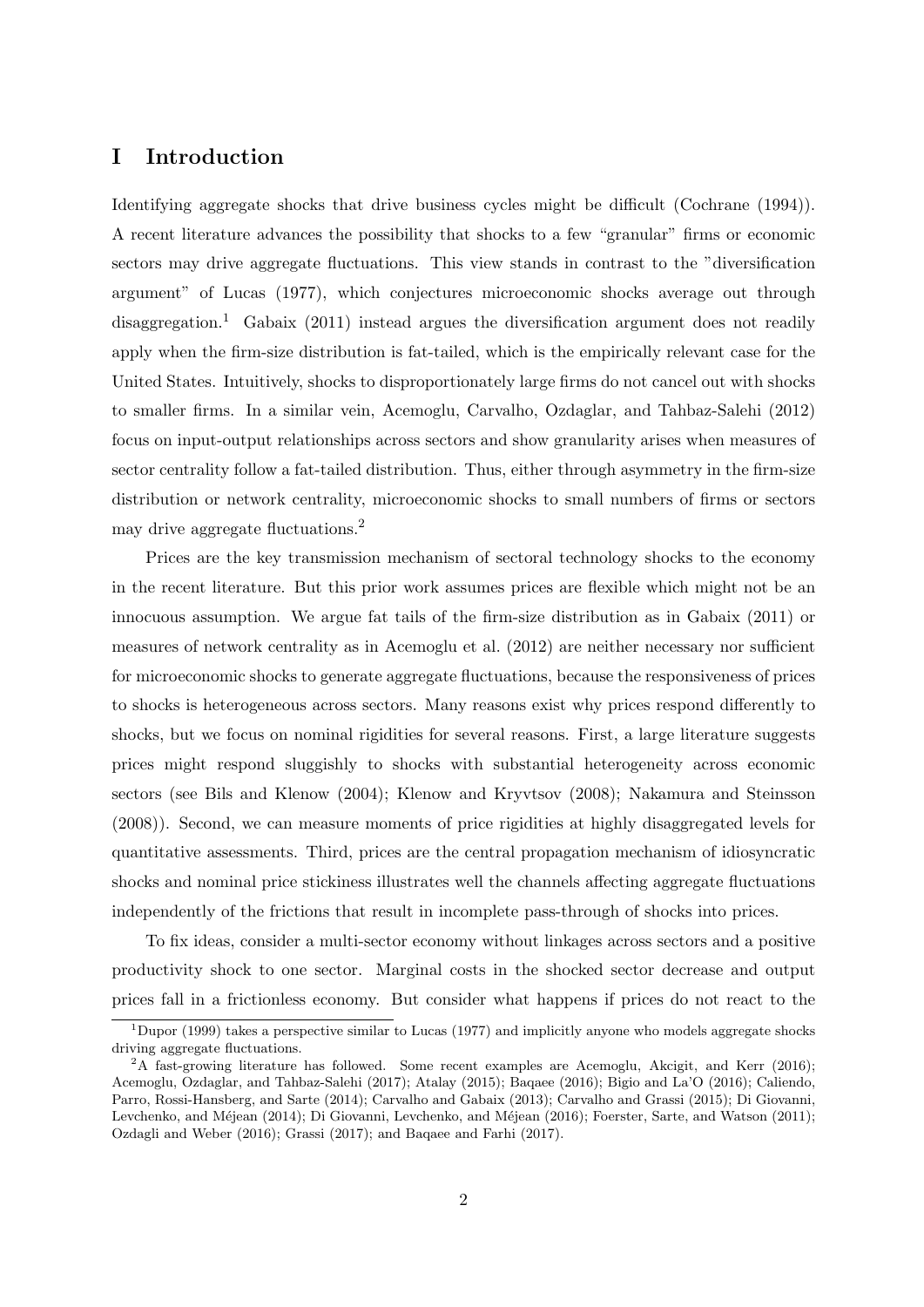shock. Demand for goods of the shocked sector remains unchanged, so production remains unchanged. Therefore, regardless of the size of the sector, the effect of its shocks to GDP is zero (except for some small general equilibrium effects).<sup>[3](#page-0-0)</sup> A similar logic applies to input-output networks. Following a positive productivity shock, a price cut in the shocked sector propagates downstream by decreasing production costs, and upstream through demand for inputs. This, in turn, triggers price cuts in other sectors. But, if prices do not change in the shocked sector, marginal costs of downstream firms and demand for inputs of upstream firms remain unchanged. Then, there is no propagation to GDP regardless of the centrality of the shocked sector (except for the same general equilibrium effects).

The example above assumes fully rigid prices for illustration. More generally, we want to understand how nominal price rigidity, which is heterogeneous across sectors, interacts with the sector-size distribution as in [Gabaix](#page-39-2) [\(2011\)](#page-39-2) or network centrality as in [Acemoglu et al.](#page-38-1) [\(2012\)](#page-38-1) in affecting the power of microeconomic shocks to generate sizable aggregate fluctuations. Can heterogeneous price rigidity by itself generate a frictional origin of aggregate fluctuations? Do price rigidities distort the identity of sectors that drive aggregate fluctuations?

To answer these questions, we develop a multi-sector New Keynesian model in which firms produce output using labor and intermediate inputs. Sectoral productivity shocks are the only source of variation. To build intuition, we first study a simplified economy in which random firms have to set prices before shocks are realized. The simplifying assumptions allow us to solve the model in closed form nesting the core results in [Gabaix](#page-39-2) [\(2011\)](#page-39-2) and [Acemoglu et al.](#page-38-1) [\(2012\)](#page-38-1) as special cases. We then move to a quantitative assessment with firms adjusting prices to shocks following Calvo. We calibrate our model at the most disaggregate level for U.S. data (341 sectors, roughly 6-digit industry disaggregation), to match sectoral GDP and input-output tables from the Bureau of Economic Analysis (BEA) and the industry-average frequency of price adjustments from the microdata underlying the Producer Price Index (PPI) at the Bureau of Labor Statistics (BLS).

Our answers are "yes" and "yes." Heterogeneity in price rigidities changes the identity of sectors from which aggregate fluctuations originate, and generates GDP volatility from sectoral shocks independent of the sector-size distribution and network centrality, that is, a "frictional" origin of granularity exists conceptually different from size or network centrality. Thus, depending on the cross-sectional distribution of price rigidities, sectoral shocks may become an alternative to aggregate shocks as origin of aggregate fluctuations even when all sectors have equal size or the production network is perfectly symmetric. It is also possible

<sup>&</sup>lt;sup>3</sup>The shocked firms demand fewer inputs and transfer more profits to households. However, these effects are small up to a first-order approximation.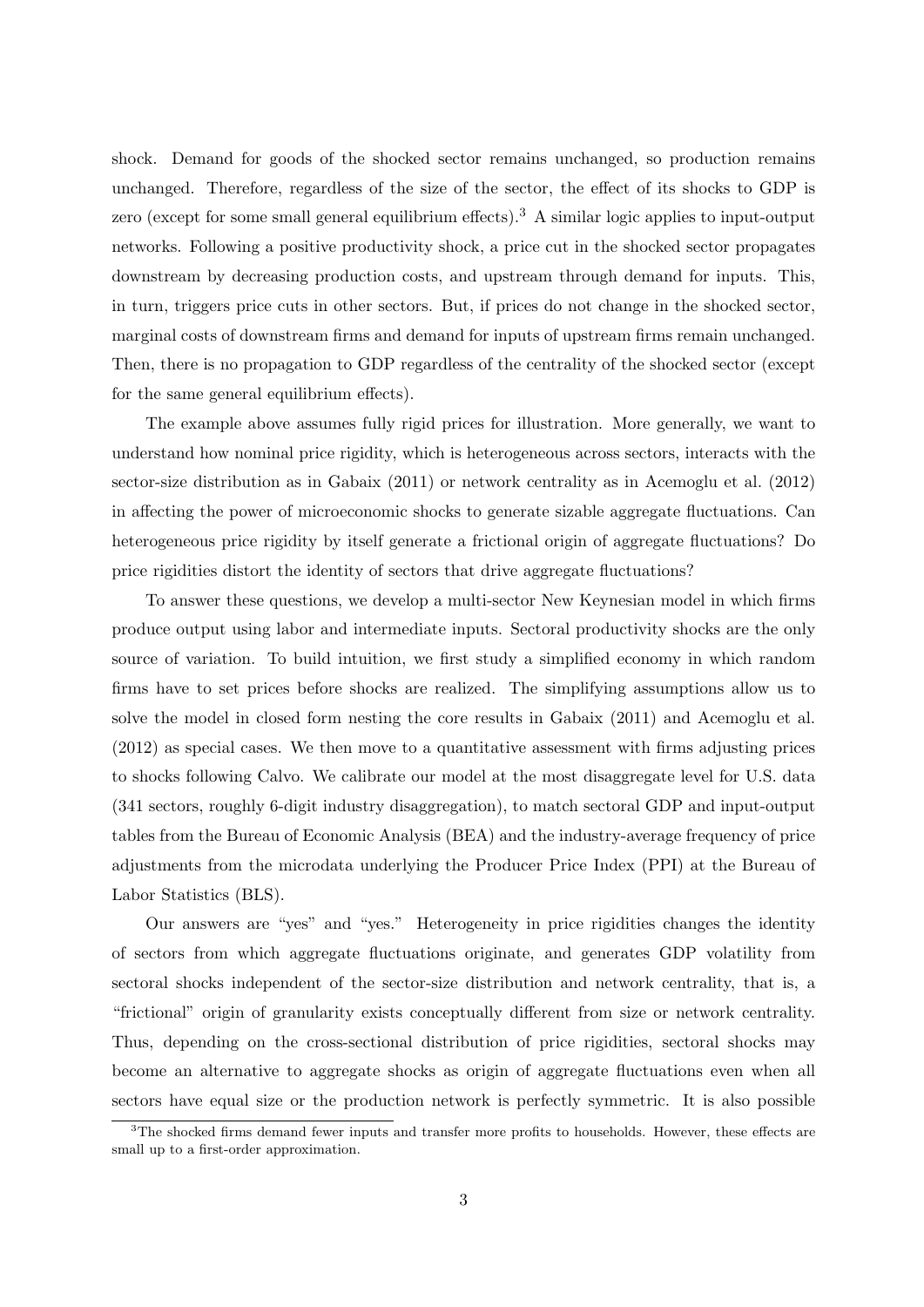the "diversification argument" of [Lucas](#page-39-1) [\(1977\)](#page-39-1) holds in an economy with nominal rigidities, while the granular hypothesis holds in a frictionless economy, or that the frictional, size and network sources of granularity reinforce each other. Our calibrations suggest heterogeneity in price stickiness reinforces size and network channels of aggregate fluctuations. We also find the identity of the most important sectors for aggregate fluctuations from sectoral shocks changes substantially relative to a frictionless economy.

Using our simplified model, we show analytically the multiplier of sectoral shocks to GDP volatility is up to a first-order approximation a function of its steady-state GDP share, its steady-state input-output linkages, and the whole distribution of price rigidity. We decompose the effect of price rigidity into three channels.

First, the interaction of price rigidity with sectoral GDP. In a frictionless economy without intermediate inputs, the multiplier of sectoral shocks depends only on the GDP share. Thus, the granular hypothesis of [Gabaix](#page-39-2) [\(2011\)](#page-39-2) holds when sector size (here, sectoral GDP) follows a fat-tailed Pareto distribution. When we add heterogeneous price rigidity, multipliers depend on the convolution of GDP shares and price rigidity. Sectors more flexible than the average sector are effectively larger than their GDP shares implies. Hence, sectoral multipliers can be more or less fat-tailed than sectoral GDP shares, or not be fat-tailed at all, depending on the price flexibility of the largest sectors. If all sectors have equal size, the fat-tailedness of multipliers depends solely on the distribution of price rigidities.

Second, the interaction between price rigidity and input-output linkages. When prices are flexible and all sectors have equal GDP shares, multipliers are exactly as in [Acemoglu et al.](#page-38-1) [\(2012\)](#page-38-1). Granularity holds when measures of sector centrality follow fat-tailed distributions: large suppliers of intermediate inputs (first-order interconnection) and/ or large suppliers to large suppliers of intermediate inputs (second-order interconnection) are important for GDP volatility. Once we introduce heterogeneous price rigidity across sectors, the most flexible sectors among large suppliers of intermediate inputs and/ or the most flexible sectors among large suppliers to the most flexible large intermediate input suppliers are now the most important sectors for GDP. Thus, the sectoral multipliers may be more or less fat-tailed than the distribution of sector centrality. Crucially, not only the price rigidity of the shocked sector matters, but through input-output linkages the whole distribution of price rigidity. As a result, granularity might arise even when the input-output network is perfectly symmetric.

Third, a scale effect depending on the average price rigidity in the economy. This channel mutes GDP volatility from productivity shocks regardless of whether shocks are aggregate or sectoral and whether or not production requires intermediate inputs. This scale effect is mostly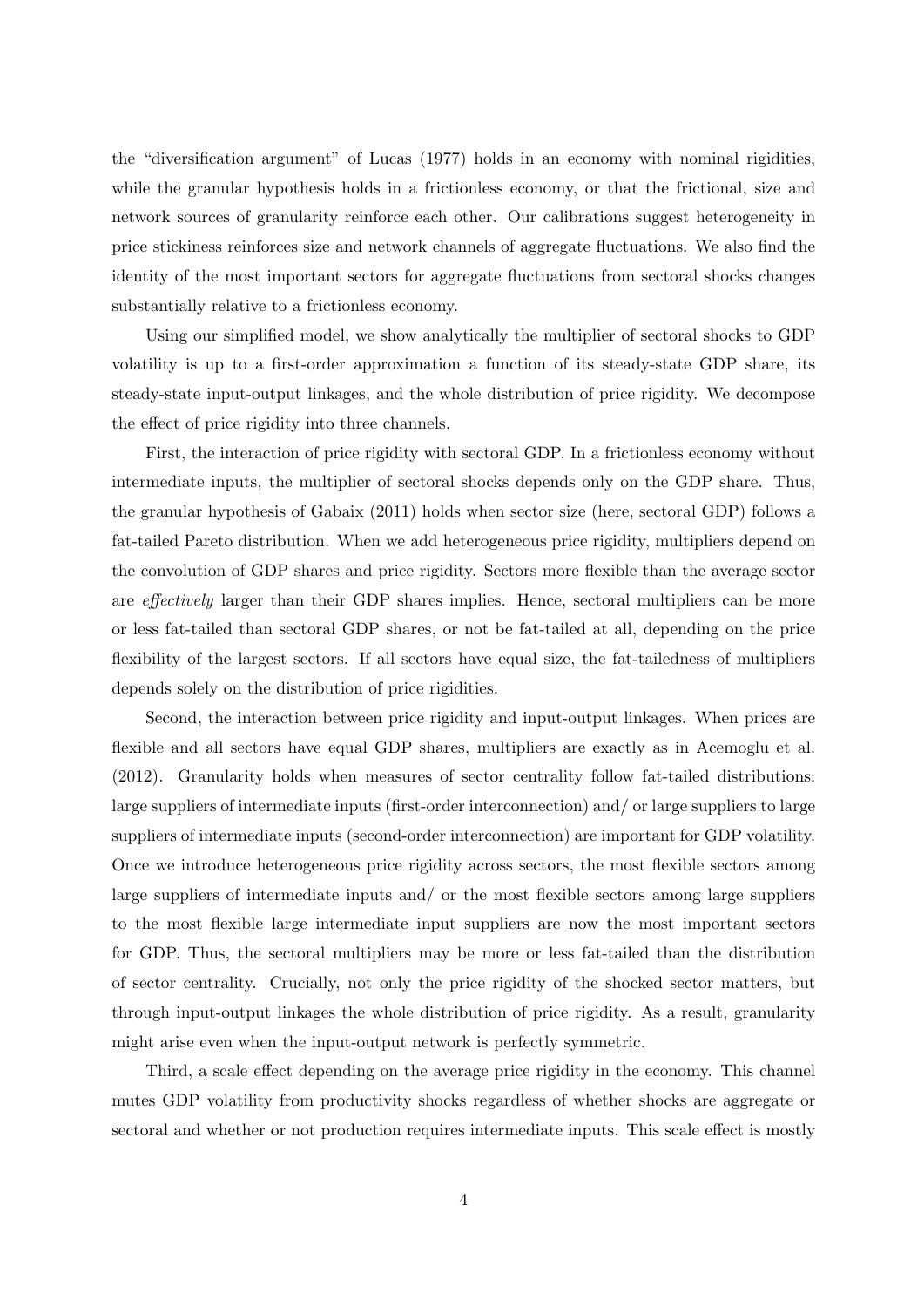irrelevant for the questions we pose in this paper, because it affects equally the propagation of sectoral and aggregate shocks. We also show active monetary policy can largely offset the scale effect.

In practice, total sales determines total sectoral size, that is, the sum of sales of final goods (GDP) and intermediate inputs. Thus, these two channels also interact. In this regard, we also find heterogeneity in price rigidity invalidates the [Hulten](#page-39-0) [\(1978\)](#page-39-0) result that holds in [Gabaix](#page-39-2) [\(2011\)](#page-39-2) and [Acemoglu et al.](#page-38-1) [\(2012\)](#page-38-1), stating that sectoral (or firm) total sales are a sufficient statistic for the importance of sectors (or firms) for GDP.

In our calibrations, we use variations of our full model to isolate the importance of the different channels of how heterogeneity in price rigidities affect the power of idiosycnratic shocks to drive aggregate fluctuations. To abstract from the scale effect of the average price rigidity, we base our discussion on relative multipliers, that is, multipliers of sectoral productivity shocks on GDP volatility relative to the multiplier of an aggregate TFP shock on GDP volatility. We confirm active monetary policy almost perfectly eliminates this scale effect.

In our first experiment, we match sectoral GDP shares but assume equal input-output linkages across sectors, so heterogeneity in sectoral size depends only on GDP shares. The relative multiplier of sectoral productivity shocks on GDP volatility increases from 11% when prices are flexible to 33.7% when the frequency of price changes in the model matches the empirical distribution. This large increase in multipliers is remarkable, because the correlation between sectoral GDP and the frequency of price changes in the data is zero across all firms but 9.8% in the upper 20% of the size distribution. This result highlights the importance of price rigidities of the largest sectors, rather than the overall distribution of price rigidity across sectors.

In the second experiment, we match input-output linkages to the U.S. but assume equal GDP shares across sectors. Now, the relative multiplier increases from  $8\%$  with flexible prices to 13.2%; the correlation between statistics of network centrality and the frequency of price changes is about 20% in the upper 20% tail.

In a third experiment, differences in the frequency of price changes are the only source of heterogeneity across sectors. The relative multiplier of sectoral shocks is now 12.4%, more than twice as large as the multiplier in a frictionless economy with complete symmetry in size and linkages. The multiplier is also larger than the pure "size" and "network" multipliers suggesting a "frictional" origin of aggregate fluctuations.

Overall, when we match GDP shares and input-output linkages in the U.S., the multiplier under flexible prices is  $17\%$  – almost identical to the one reported by [Gabaix](#page-39-2) [\(2011\)](#page-39-2). When we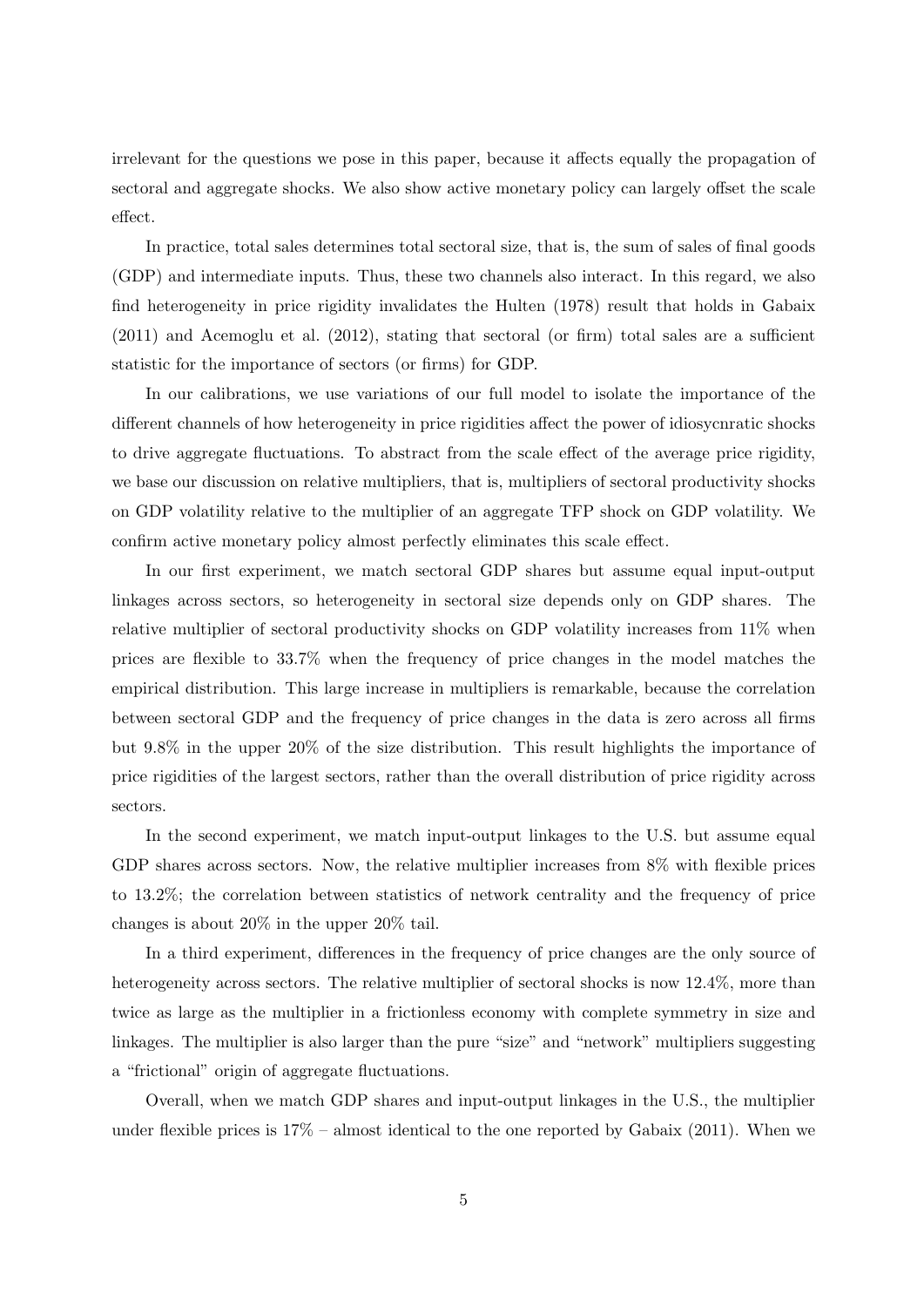also match the empirical distribution of the frequency of price changes, the relative multiplier on GDP volatility increases to 32%. The multiplier is almost six times larger than in an economy with complete symmetry across sectors and flexible prices. The six-fold increase of the relative multiplier underscores the potential of microeconomic shocks for aggregate fluctuations as an alternative source to aggregate shocks, and shows heterogeneities in sector size, input-output structure, and price rigidity are intricately linked and reinforce each other.

But price rigidity does not only contribute to the importance of microeconomic shocks for aggregate volatility. Differences in price rigidity across sectors also have strong effects on the identity and contribution of sectors driving aggregate fluctuations. For instance, the identity of the two most important sectors for aggregate volatility from sectoral shocks shifts from "Real Estate," and "Wholesale Trading" under flexible prices to "Oil and Gas Extraction" and "Dairy cattle and milk production" under heterogeneous price stickiness when we only consider network effects. When we also allow for sectoral heterogeneity in sector size, the two most important sectors under flexible prices are "Retail trade" and "Real Estate" but "Monetary authorities and depository credit intermediation" and "Wholesale Trading" under sticky prices. These results have important implications for the conduct of monetary policy aiming to stabilize aggregate fluctuations. A central bank aiming to stabilize the prices of large or central sectors might make systematic policy mistakes when it ignores the sectoral heterogeneity in price rigidity.

This paper uses two simple forms of modeling price rigidity, but both are similarly informative to study the interaction of price rigidity with the size and network sources of granularity. In particular, on impact, the simplified pricing friction we use for our analytical results yields quantitatively similar effect as the Calvo friction. In addition, we argue the Calvo friction yields results similar to menu cost models. In quantitative menu cost models, good-level shocks mainly drive the frequency of price changes rather than sectoral shocks. Thus, a menu cost model would create only a weak link between the volatility of sectoral shocks, which we model, and the frequency of price adjustment. If a positive link existed, our analytical results suggest it would strengthen our findings. For our purposes, the main difference between a Calvo model and menu cost models is we only need the frequency of price changes from the data to discipline price rigidity in case of the former, while we might also require higher moments of prices changes in case of the latter. Of course, menu cost models would also be computationally unsolvable at the level of disaggregation we study.

At an abstract level, our analysis does not only show the size or centrality of nodes in the network matters for the macro effect of micro shocks, but also the frictions that affect the capacity of nodes to pass through shocks. The frictional origin of fluctuations goes beyond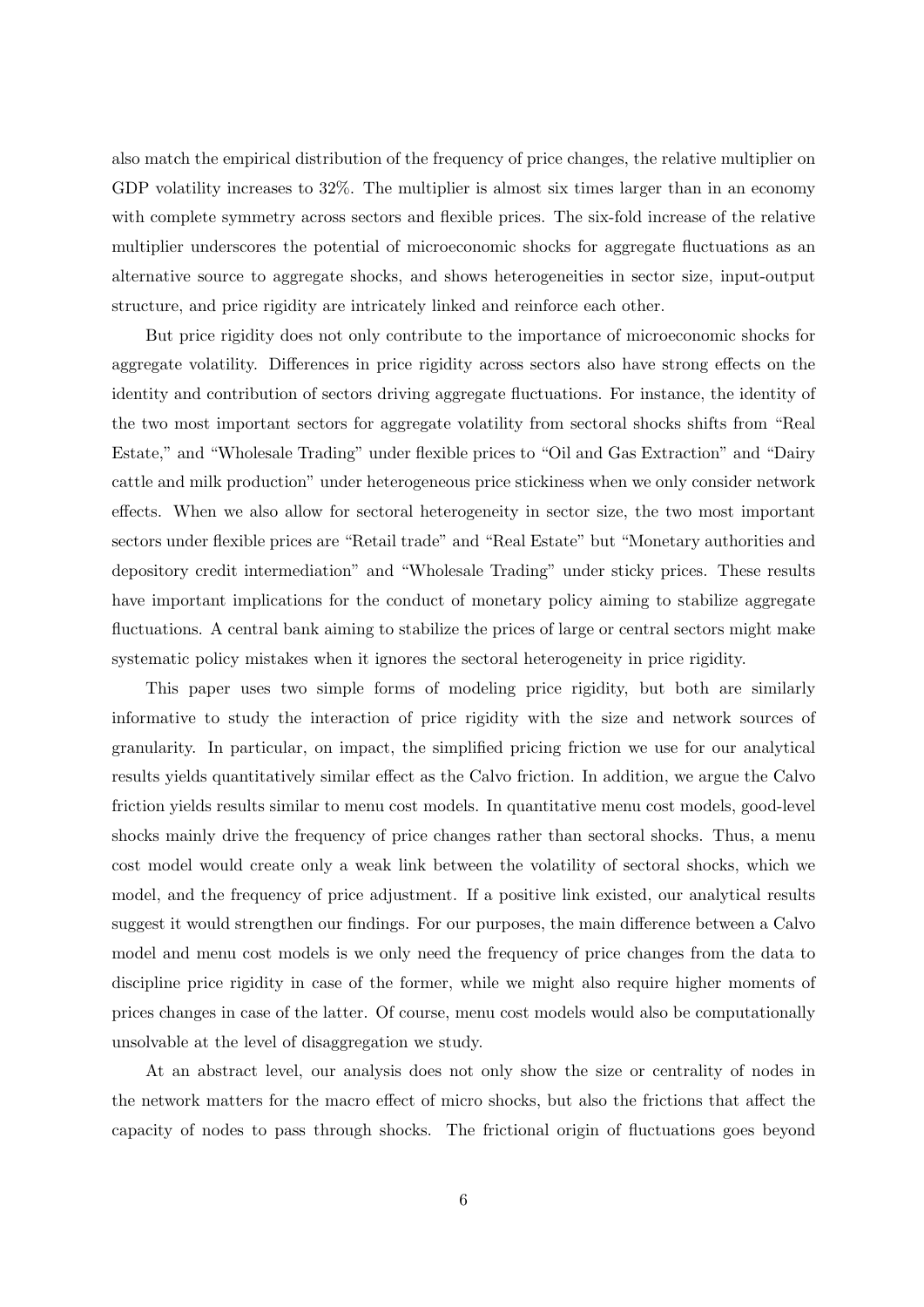production networks in a closed economy; it applies to all networks with heterogeneous effects of frictions across nodes, for example, in international trade networks, financial networks, or social networks. Hence, our work relates to an extensive literature that we do not attempt to summarize here; instead, we only highlight the most closely related papers below.

### A. Literature review

[Long and Plosser](#page-39-8) [\(1983\)](#page-39-8) pioneer the microeconomic origin of aggregate fluctuations, and [Horvath](#page-39-9) [\(1998\)](#page-39-9) and [Horvath](#page-39-10) [\(2000\)](#page-39-10) push this literature forward. [Dupor](#page-39-4) [\(1999\)](#page-39-4) argues microeconomic shocks matter only due to poor disaggregation. [Gabaix](#page-39-2) [\(2011\)](#page-39-2) invokes the firm size-distribution, and [Acemoglu et al.](#page-38-1) [\(2012\)](#page-38-1) assert the sectoral network structure of the economy to document convincingly the importance of microeconomic shocks for macroeconomic fluctuations: under empirically plausible assumptions, microeconomic shocks do matter. [Barrot and Sauvagnat](#page-38-12) [\(2016\)](#page-38-12), [Acemoglu et al.](#page-38-3) [\(2016\)](#page-38-3), and [Carvalho, Nirei, Saito, and Tahbaz-Salehi](#page-38-13) [\(2016\)](#page-38-13) provide empirical evidence for the importance of idiosyncratic shocks for aggregate fluctuations, and [Carvalho](#page-38-14) [\(2014\)](#page-38-14) synthesizes this literature.

The distortionary role of frictions, and price rigidity in particular, is at the core of the business-cycle literature that conceptualizes aggregate shocks as the driver of aggregate fluctuations, including the New Keynesian literature. However, to the best of our knowledge, our paper is the first study the distortionary role of frictions when aggregate fluctuations have microeconomic origins. That said, a few recent papers include frictions in their analyses. [Baqaee](#page-38-6) [\(2016\)](#page-38-6) shows entry and exit of firms coupled with CES preferences may amplify the aggregate effect of microeconomic shocks. [Carvalho and Grassi](#page-38-10) [\(2015\)](#page-38-10) study the effect of large firms in a quantitative business-cycle model with entry and exit. [Bigio and La'O](#page-38-7) [\(2016\)](#page-38-7) study the aggregate effects of the tightening of financial frictions in a production network. Despite a different focus, we share our finding with [Baqaee](#page-38-6) [\(2016\)](#page-38-6) and [Bigio and La'O](#page-38-7) [\(2016\)](#page-38-7) that the Hulten theorem does not apply in economies with frictions. Farhi and Baqaee (2017) relates to our analysis by decomposing the effect of shocks into "direct" and "allocative" effects for various frictions.

Our model shares building blocks with previous work studying pricing frictions in production networks. [Basu](#page-38-15) [\(1995\)](#page-38-15) shows frictions introduce misallocation resulting in nominal demand shocks looking like aggregate productivity shocks. [Carvalho and Lee](#page-38-16) [\(2011\)](#page-38-16) develop a New Keynesian model in which firms' prices respond slowly to aggregate shocks and quickly to idiosyncratic shocks, rationalizing the findings in [Boivin et al.](#page-38-17) [\(2009\)](#page-38-17). We build on their work to answer different questions and relax assumptions regarding the production structure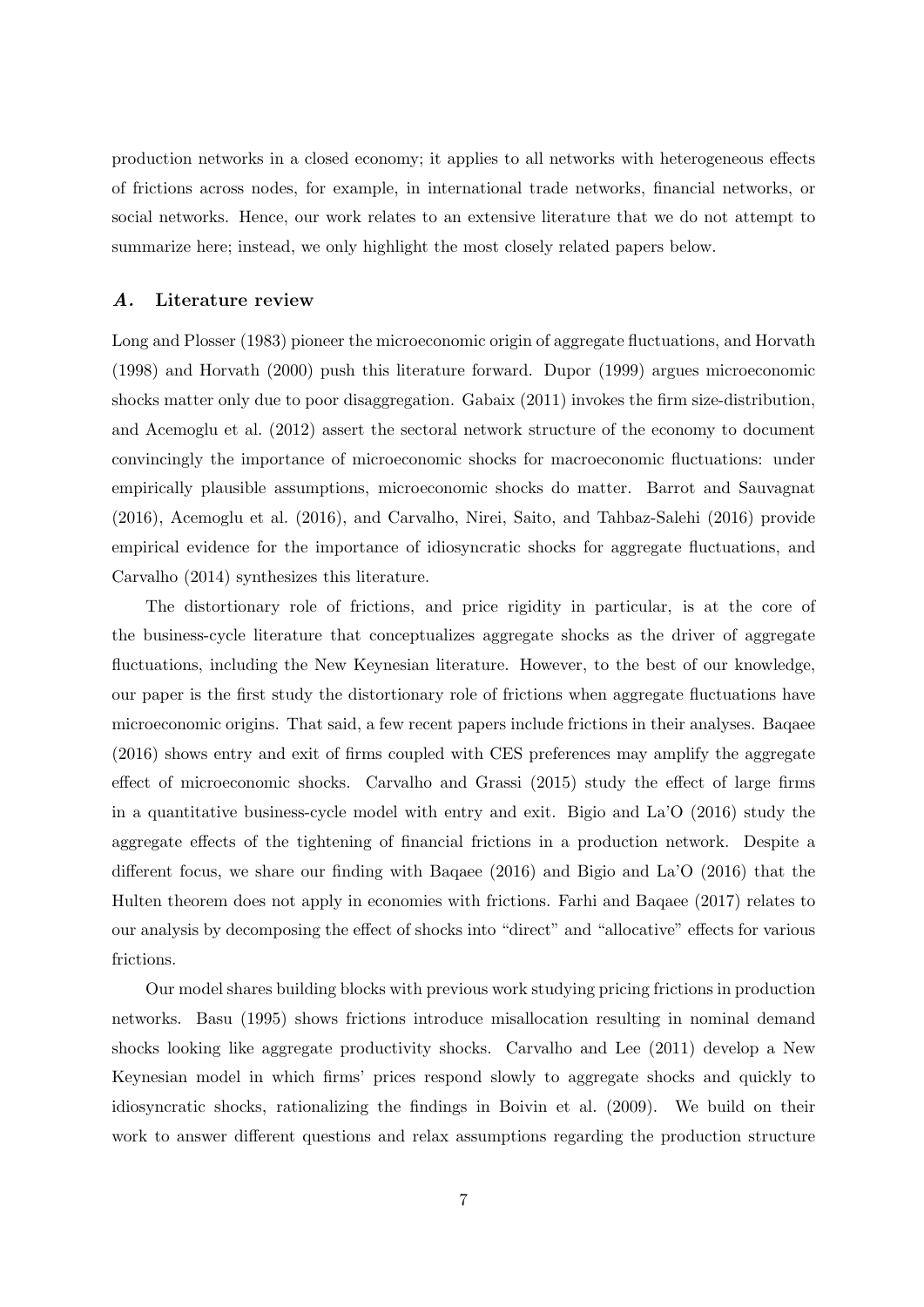to quantitatively study the interactions of different heterogeneities.

[Nakamura and Steinsson](#page-40-2) [\(2010\)](#page-40-2), [Midrigan](#page-39-11) [\(2011\)](#page-39-11), and [Alvarez, Le Bihan, and Lippi](#page-38-18) [\(2016\)](#page-38-18), among many others, endogenize price rigidity to study monetary non-neutrality in multi-sector menu-cost models. Computational burden and calibration issues make such an approach infeasible in our highly disaggregated model which is why we study the effect of disaggregation on monetary non-neutrality in a multi-sector Calvo model in a companion paper [\(Pasten, Schoenle, and Weber](#page-40-3) [\(2016\)](#page-40-3)). In addition to feasibility, we see our work as a first-order approximation that we argue is informative for the purposes of this paper. This is because, through the lens of a menu-cost model, a higher frequency of price changes is mostly related to higher volatility of heterogeneous good-specific shocks and not so much to sector-specific volatility. [Bouakez, Cardia, and Ruge-Murcia](#page-38-19) [\(2014\)](#page-38-19) estimate a Calvo model with production networks, using data for 30 sectors, and find heterogeneous responses of sectoral inflation to monetary policy shocks, but do not study the questions we pose in this paper.

Other recent applications of networks in different areas of macroeconomics and finance are [Gofman](#page-39-12) [\(2011\)](#page-39-12), who studies how intermediation in over-the-counter markets affects the efficiency of resource allocation, [Di Maggio and Tahbaz-Salehi](#page-39-13) [\(2015\)](#page-39-13), who study the fragility of the interbank market, [Ozdagli and Weber](#page-40-1) [\(2016\)](#page-40-1), who show empirically that input-output linkages are a key propagation channel of monetary policy shocks to the stock market, and [Kelly, Lustig, and Van Nieuwerburgh](#page-39-14) [\(2013\)](#page-39-14), who study the joined dynamics of the firm-size distribution and stock return volatilities. [Herskovic, Kelly, Lustig, and Van Nieuwerburgh](#page-39-15) [\(2016\)](#page-39-15) and [Herskovic](#page-39-16) [\(2015\)](#page-39-16) study the asset-pricing implications of production networks.

# <span id="page-7-0"></span>II Model

Our multi-sector model has households supplying labor and demanding goods for final consumption, firms operating under oligopolistic competition producing varieties of goods using labor and intermediate inputs, and a monetary authority setting nominal interest rates according to a Taylor rule. Sectors are heterogeneous in three dimensions: the amount of final goods they produce, input-output linkages, and the frequency of price adjustment.

# A. Households

The representative household solves

$$
\max_{\{C_t, L_{kt}\}_{t=0}^{\infty}} \mathbb{E}_0 \sum_{t=0}^{\infty} \beta^t \left( \frac{C_t^{1-\sigma} - 1}{1-\sigma} - \sum_{k=1}^K g_k \frac{L_{kt}^{1+\varphi}}{1+\varphi} \right),\,
$$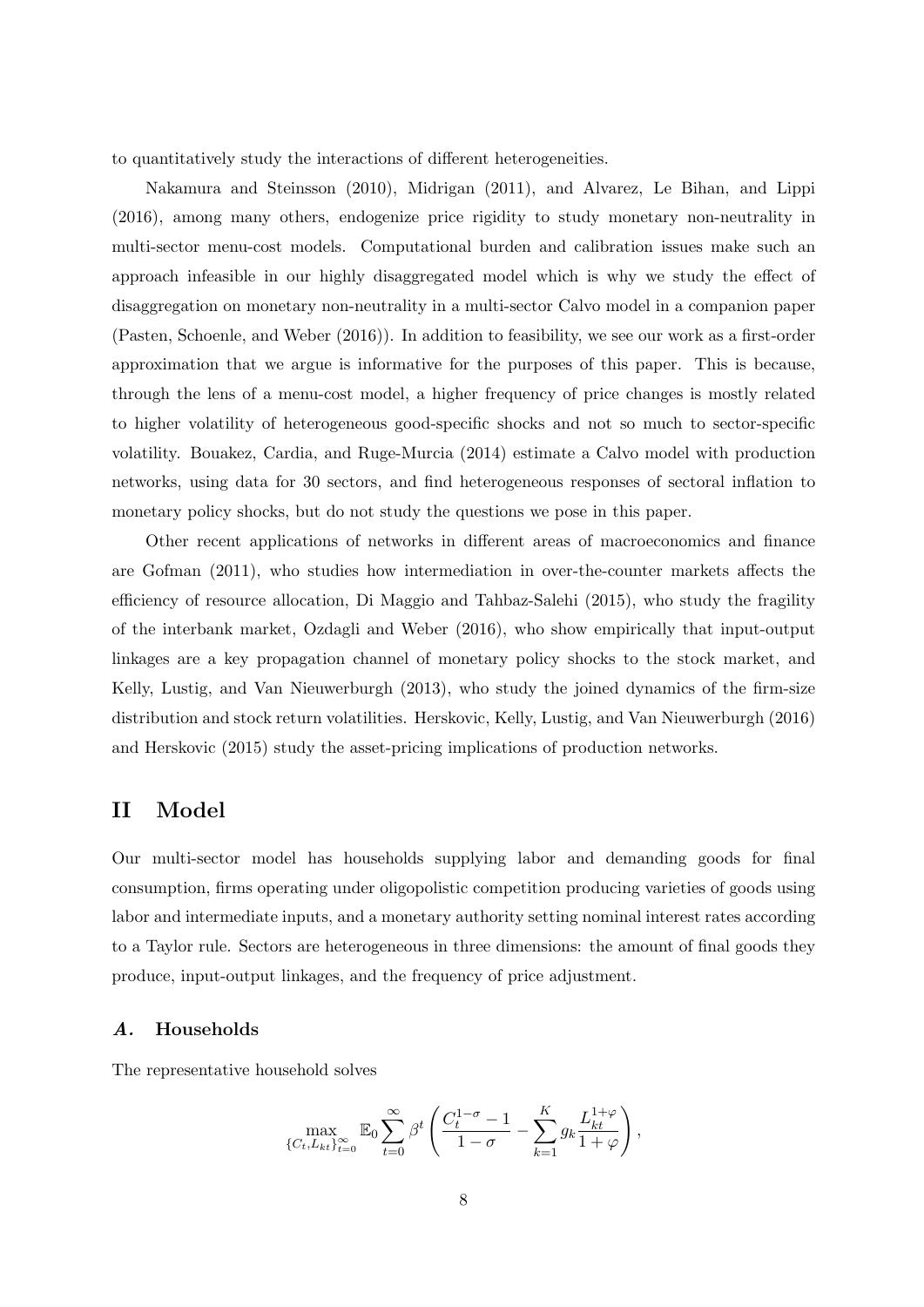subject to

$$
\sum_{k=1}^{K} W_{kt} L_{kt} + \sum_{k=1}^{K} \Pi_{kt} + I_{t-1} B_{t-1} - B_t = P_t^c C_t
$$
  

$$
\sum_{k=1}^{K} L_{kt} \leq 1,
$$

where  $C_t$  and  $P_t^c$  are aggregate consumption and aggregate prices, respectively.  $L_{kt}$  and  $W_{kt}$ are labor employed and wages paid in sector  $k = 1, ..., K$ . Households own firms and receive net income,  $\Pi_{kt}$ , as dividends. Bonds,  $B_{t-1}$ , pay a nominal gross interest rate of  $I_{t-1}$ . Total labor supply is normalized to 1.

Household demand of final goods,  $C_t$ , and goods produced in sector  $k$ ,  $C_{kt}$ , are

<span id="page-8-0"></span>
$$
C_t \equiv \left[ \sum_{k=1}^K \omega_{ck}^{\frac{1}{\eta}} C_{kt}^{1-\frac{1}{\eta}} \right]^{\frac{\eta}{\eta-1}}, \tag{1}
$$

$$
C_{kt} \equiv \left[ n_k^{-1/\theta} \int_{\Im_k} C_{jkt}^{1-\frac{1}{\theta}} dj \right]^{\frac{\theta}{\theta-1}}.
$$
 (2)

A continuum of goods indexed by  $j \in [0, 1]$  exists with total measure 1. Each good belongs to one of the  $K$  sectors in the economy. Mathematically, the set of goods is partitioned into  $K$  subsets  ${\{\Im_k\}}_{k=1}^K$  with associated measures  ${n_k}_{k=1}^K$  such that  $\sum_{k=1}^K n_k = 1.4$  $\sum_{k=1}^K n_k = 1.4$  We allow the elasticity of substitution across sectors  $\eta$  to differ from the elasticity of substitution within sectors  $\theta$ .

The first key ingredient of our model is the vector of weights  $\Omega_c \equiv [\omega_{c1}, ..., \omega_{cK}]$  in equation [\(1\)](#page-8-0). This vector summarizes heterogeneity in size. These weights show up in household sectoral demand

<span id="page-8-2"></span>
$$
C_{kt} = \omega_{ck} \left(\frac{P_{kt}}{P_t^c}\right)^{-\eta} C_t.
$$
\n(3)

All prices are identical in steady state, so  $\omega_{ck} \equiv \frac{C_k}{C}$ , where variables without a time subscript are steady-state quantities. In our economy,  $C_t$  represents the total production of final goods, that is, GDP. The vector  $\Omega_c$  represents steady-state sectoral GDP shares satisfying  $\Omega_c' \iota = 1$  where  $\iota$ denotes a column-vector of 1s. Away from the steady state, sectoral GDP shares depend on the gap between sectoral prices and the aggregate price index,  $P_t^c$ 

<span id="page-8-1"></span>
$$
P_t^c = \left[ \sum_{k=1}^K \omega_{ck} P_{kt}^{1-\eta} \right]^{1-\eta}.
$$
 (4)

<sup>&</sup>lt;sup>4</sup>The sectoral subindex is redundant, but it clarifies exposition. We can interpret  $n_k$  as the sectoral share in gross output.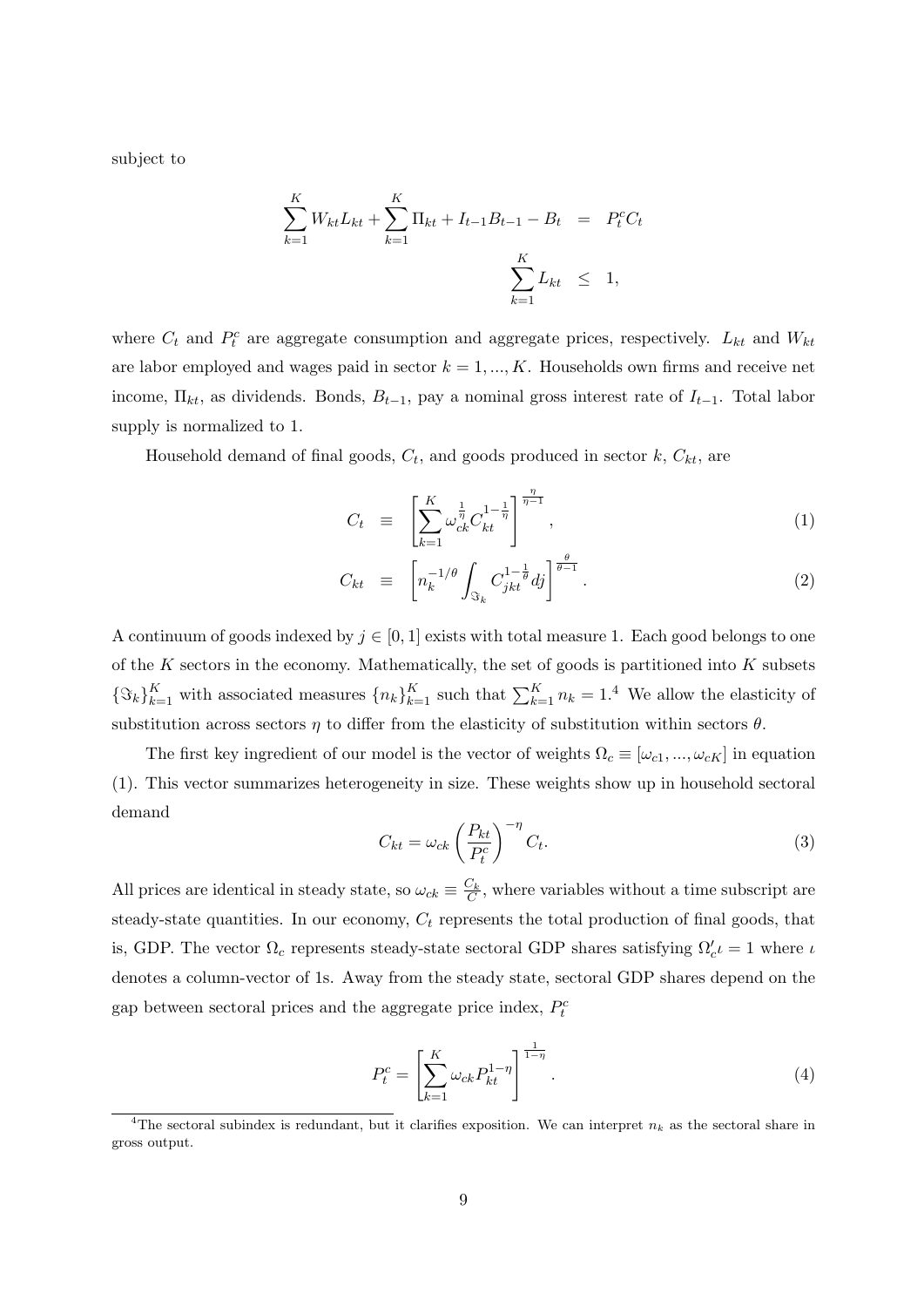We can interpret  $P_t^c$  as GDP deflator. Household demand for goods within a sector is given by

<span id="page-9-3"></span>
$$
C_{jkt} = \frac{1}{n_k} \left(\frac{P_{jkt}}{P_{kt}}\right)^{-\theta} C_{kt} \text{ for } k = 1, ..., K.
$$
 (5)

Goods within a sector share sectoral consumption equally in steady state. Away from steady state, the gap betwen a firm's price,  $P_{kt}$ , and the sectoral price distorts the demand for goods within a sector

<span id="page-9-1"></span>
$$
P_{kt} = \left[\frac{1}{n_k} \int_{\Im_k} P_{jkt}^{1-\theta} dj\right]^{\frac{1}{1-\theta}} \text{ for } k = 1, ..., K. \tag{6}
$$

The household first-order conditions determine labor supply and the Euler equation

<span id="page-9-0"></span>
$$
\frac{W_{kt}}{P_t^c} = g_k L_{kt}^{\varphi} C_t^{\sigma} \text{ for all } k, j,
$$
\n
$$
(7)
$$

$$
1 = \mathbb{E}_t \left[ \beta \left( \frac{C_{t+1}}{C_t} \right)^{-\sigma} I_t \frac{P_t^c}{P_{t+1}^c} \right]. \tag{8}
$$

We implicitly assume sectoral segmentation of labor markets, so labor supply in equation [\(7\)](#page-9-0) holds for a sector-specific wage  ${W_{kt}}_{k=1}^K$ . We choose the parameters  ${g_k}_{k=1}^K$  to ensure a symmetric steady state across all firms.

### B. Firms

A continuum of monopolistically competitive firms exists in the economy operating in different sectors. We index firms by their sector,  $k = 1, ...K$ , and by  $j \in [0, 1]$ . The production function is

$$
Y_{jkt} = e^{a_{kt}} L_{jkt}^{1-\delta} Z_{jkt}^{\delta},\tag{9}
$$

where  $a_{kt}$  is an i.i.d. productivity shock to sector k with  $\mathbb{E}[a_{kt}] = 0$  and  $\mathbb{V}[a_{kt}] = v^2$  for all k,  $L_{jkt}$  is labor, and  $Z_{jkt}$  is an aggregator of intermediate inputs

<span id="page-9-2"></span>
$$
Z_{jkt} \equiv \left[ \sum_{k'=1}^{K} \omega_{kk'}^{\frac{1}{\eta}} Z_{jk} (k')^{1-\frac{1}{\eta}} \right]^{\frac{\eta}{\eta-1}}.
$$
 (10)

 $Z_{kit}(r)$  is the amount of goods firm j in sector k uses in period t as intermediate inputs from sector r.

The second key ingredient of our model is heterogeneity in aggregator weights  $\{\omega_{kk'}\}_{k,k'}$ . We denote these weights in matrix notation as  $\Omega$ , satisfying  $\Omega = \iota$ . The demand of firm jk for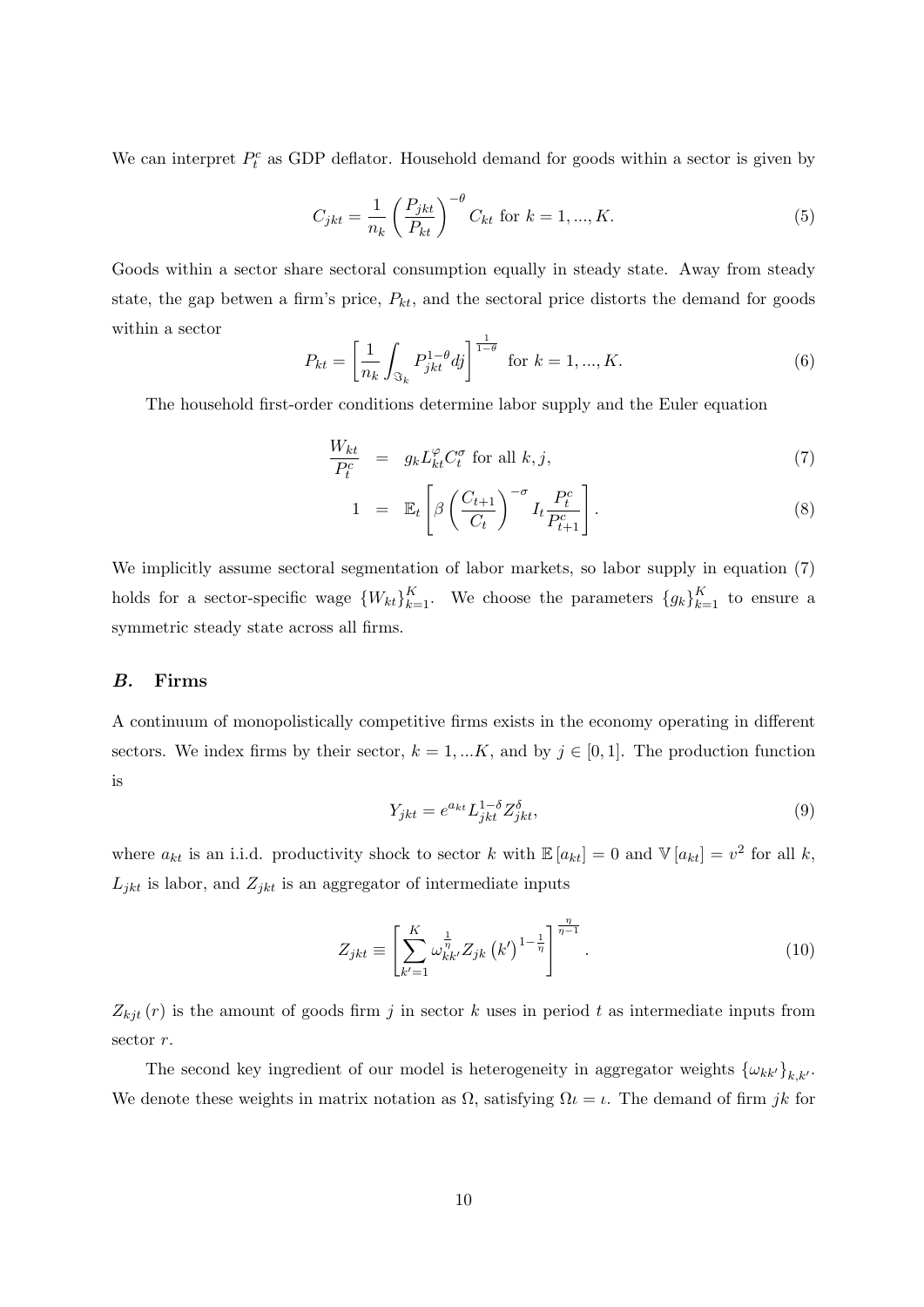goods produced in sector  $k'$  is given by

<span id="page-10-2"></span>
$$
Z_{jkt} \left( k' \right) = \omega_{kk'} \left( \frac{P_{k't}}{P_t^k} \right)^{-\eta} Z_{jkt}.
$$
\n(11)

We can interpret  $\omega_{kk'}$  as the steady-state share of goods from sector  $k'$  in the intermediate input use of sector  $k$ , which determines the input-output linkages across sectors in steady state. Away from the steady state, the gap between the price of goods in sector  $k'$  and the aggregate price relevant for a firm in sector  $k$ ,  $P_t^k$ , distorts input-output linkages

<span id="page-10-1"></span>
$$
P_t^k = \left[\sum_{k'=1}^K \omega_{kk'} P_{k't}^{1-\eta}\right]^{\frac{1}{1-\eta}} \text{ for } k = 1, ..., K. \tag{12}
$$

 $P_t^k$  uses the sector-specific steady-state input-output linkages to aggregate sectoral prices.

The aggregator  $Z_{jk}(k')$  gives the demand of firm jk for goods in sector  $k'$ 

<span id="page-10-0"></span>
$$
Z_{jk}\left(k'\right) \equiv \left[n_{k'}^{-1/\theta} \int_{\mathfrak{S}_{k'}} Z_{jkt}\left(j',k'\right)^{1-\frac{1}{\theta}} dj'\right]^{\frac{\theta}{\theta-1}}.
$$
\n(13)

Firm  $jk$ 's demand for an arbitrary good  $j'$  from sector  $k'$  is

<span id="page-10-3"></span>
$$
Z_{jkt} (j', k') = \frac{1}{n_{k'}} \left( \frac{P_{j'k't}}{P_{k't}} \right)^{-\theta} Z_{jk} (k').
$$
 (14)

In steady state, all firms within a sector share the intermediate input demand of other sectors equally. Away from steady state, the gap between a firm's price and the price index of the sector it belongs to (see equation  $(6)$ ) distorts the firm's share in the production of intermediate input. Our economy has  $K + 1$  different aggregate prices, one for the household sector and one for each of the  $K$  sectors. By contrast, the household sector and all sectors face unique sectoral prices.

The third key ingredient of our model is sectoral heterogeneity in price rigidity. Specifically, we model price rigidity à la Calvo with parameters  $\{\alpha_k\}_{k=1}^K$  such that the pricing problem of firm  $jk$  is

$$
\max_{P_{jkt}} \mathbb{E}_t \sum_{s=0}^{\infty} Q_{t,t+s} \alpha_k^{\tau} \left[ P_{jkt} Y_{jkt+s} - MC_{kt+s} Y_{jkt+s} \right].
$$

Marginal costs are  $MC_{kt} = \frac{1}{1-\delta} \left(\frac{\delta}{1-\delta}\right)^{-\delta} e^{-a_{kt}} W_{kt}^{1-\delta} (P_t^k)^{\delta}$  in reduced form after imposing the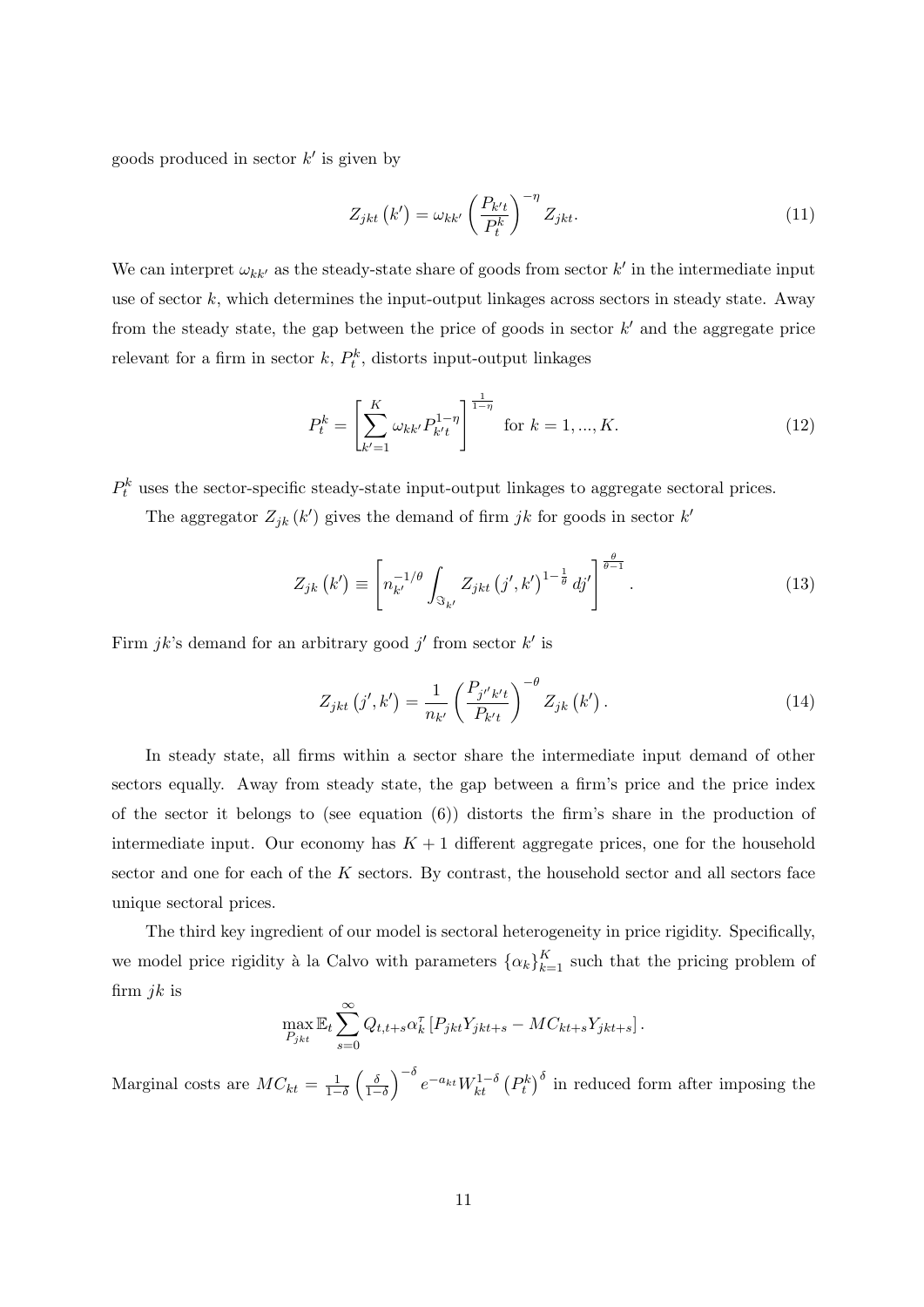optimal mix of labor and intermediate inputs

<span id="page-11-2"></span>
$$
\delta W_{kt} L_{jkt} = (1 - \delta) P_t^k Z_{jkt},\tag{15}
$$

and  $Q_{t,t+s}$  is the stochastic discount factor between periods t and  $t + s$ .<sup>[5](#page-0-0)</sup>

We assume the elasticities of substitution across and within sectors are the same for households and all firms. This assumption shuts down price discrimination among different customers, and firms choose a single price  $P_{kt}^*$ :

$$
\sum_{\tau=0}^{\infty} Q_{t,t+\tau} \alpha_k^s Y_{jkt+\tau} \left[ P_{kt}^* - \frac{\theta}{\theta - 1} M C_{kt+\tau} \right] = 0, \tag{16}
$$

where  $Y_{jkt+\tau}$  is the total production of firm jk in period  $t + \tau$ .

We define idiosyncratic shocks  ${a_{kt}}_{k=1}^K$  at the sectoral level, and it follows the optimal price,  $P_{kt}^*$ , is the same for all firms in a given sector. Thus, aggregating among all prices within sector yields

$$
P_{kt} = \left[ (1 - \alpha_k) P_{kt}^{*1-\theta} + \alpha_k P_{kt-1}^{1-\theta} \right]^{\frac{1}{1-\theta}} \text{ for } k = 1, ..., K. \tag{17}
$$

# C. Monetary policy, equilibrium conditions, and definitions

The monetary authority sets nominal interest rates according to a Taylor rule:

$$
I_t = \frac{1}{\beta} \left( \frac{P_t^c}{P_{t-1}^c} \right)^{\phi_\pi} \left( \frac{C_t}{C} \right)^{\phi_y}.
$$
 (18)

Monetary policy reacts to inflation,  $P_t^c / P_{t-1}^c$ , and deviations from steady state total value-added,  $C_t/C$ . We do not model monetary policy shocks.

Bonds are in zero net supply,  $B_t = 0$ , labor markets clear, and goods markets clear such that

<span id="page-11-1"></span>
$$
Y_{jkt} = C_{jkt} + \sum_{k'=1}^{K} \int_{\Im_{k'}} Z_{j'k't} (j,k) \, dj', \tag{19}
$$

implying a wedge between gross output  $Y_t$  and GDP  $C_t$ .

# <span id="page-11-0"></span>III Theoretical Results in a Simplified Model

We derive closed-form results for the importance of sectoral shocks for aggregate fluctuations in a simplified version of our model. Given the focus of the paper, we study log-linear deviations from

<sup>5</sup>We choose Calvo pricing merely as an expository tool, and for computational reasons. We discuss details of choosing an endogenous price adjustment technology at the end of the next section.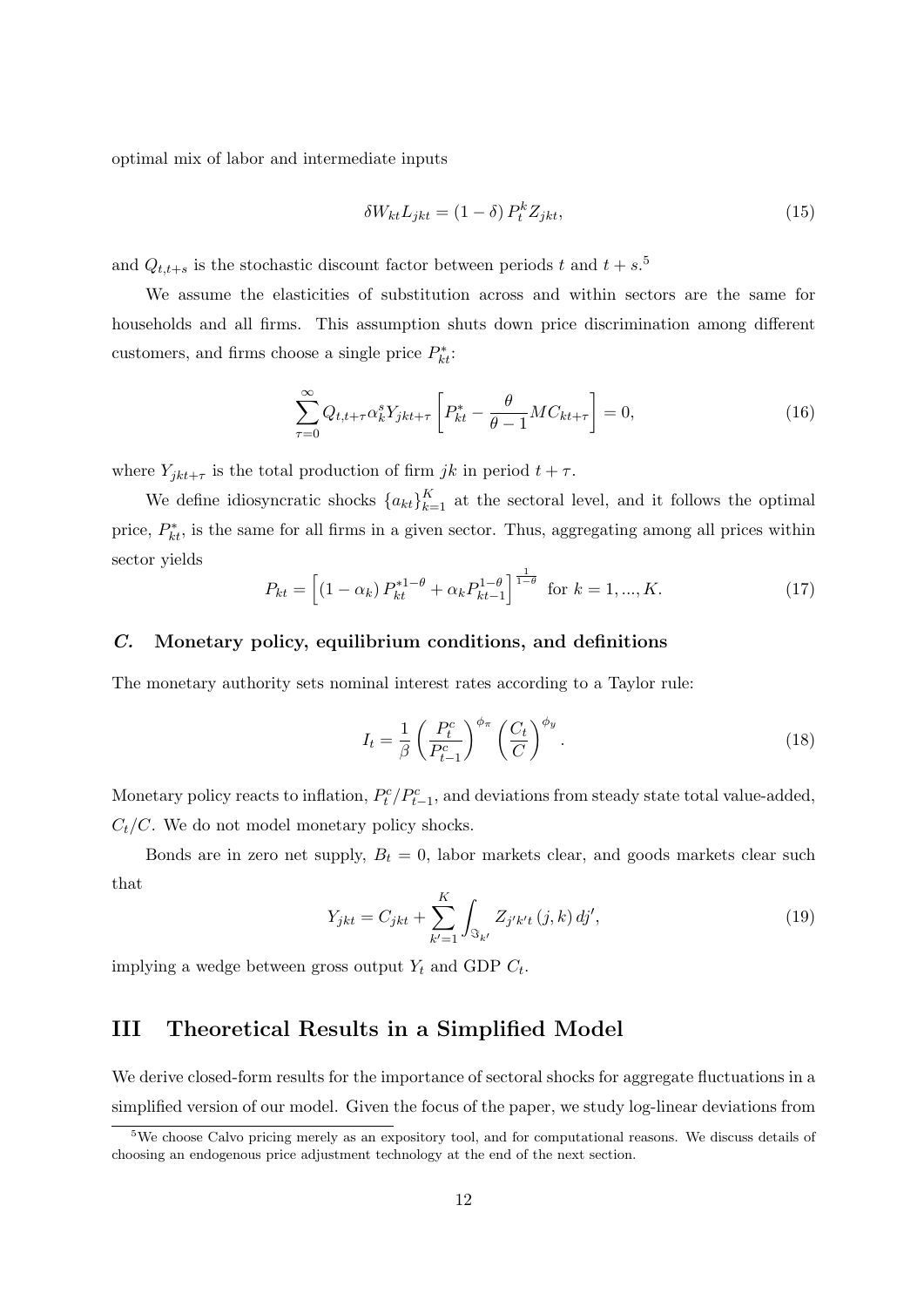steady state GDP. The Online Appendix contains the steady-state solution, the full log-linear system, and solves for the equilibrium. All variables in lower cases denote log-linear deviations from steady state. We discuss at the end of the section implications of a variety of simplifying assumptions regarding the labor market, monetary policy, the pricing friction and additional forms of heterogeneity across sectors.

# A. Simplifying Assumptions

We make the following simplifying assumptions:

(i) Households have log utility,  $\sigma = 1$ , and linear disutility of labor,  $\varphi = 0$ . Thus,

$$
w_{kt} = p_t^c + c_t; \tag{20}
$$

that is, the labor market is integrated and nominal wages are proportional to nominal GDP.

(ii) Monetary policy targets constant nominal GDP, so

$$
p_t^c + c_t = 0.\t\t(21)
$$

(iii) We replace Calvo price stickiness by a simple form of price rigidity: all prices are flexible, but with probability  $\lambda_k$ , a firm in sector k has to set its price before observing shocks. Thus,

$$
P_{jkt} = \begin{cases} \mathbb{E}_{t-1} \left[ P_{jkt}^* \right] & \text{with probability } \lambda_k, \\ P_{jkt}^* & \text{with probability } 1 - \lambda_k, \end{cases}
$$
 (22)

where  $\mathbb{E}_{t-1}$  is the expectation operator conditional on the  $t-1$  information set. This price setting technology is a simple form of modeling price rigidity because it implies the response of prices to shocks is only partial on impact.

Solution We show in the Online Appendix under assumptions (i), (ii), and (iii), GDP is given by

<span id="page-12-0"></span>
$$
c_t = \chi' a_t,\tag{23}
$$

where  $\chi \equiv (\mathbb{I} - \Lambda) [\mathbb{I} - \delta \Omega' (\mathbb{I} - \Lambda)] - 1 \Omega_c$ . A is a diagonal matrix with price-rigidity probabilities  $[\lambda_1, ..., \lambda_K]$  as entries, and  $a_t \equiv [a_{1t}, ..., a_{Kt}]'$  is a vector of sectoral productivity shocks. Recall  $\Omega_c$  and  $\Omega$  represent in steady state the sectoral GDP shares and intermediate-input shares.

A linear combination of sectoral shocks describes the log-deviation of GDP from its steady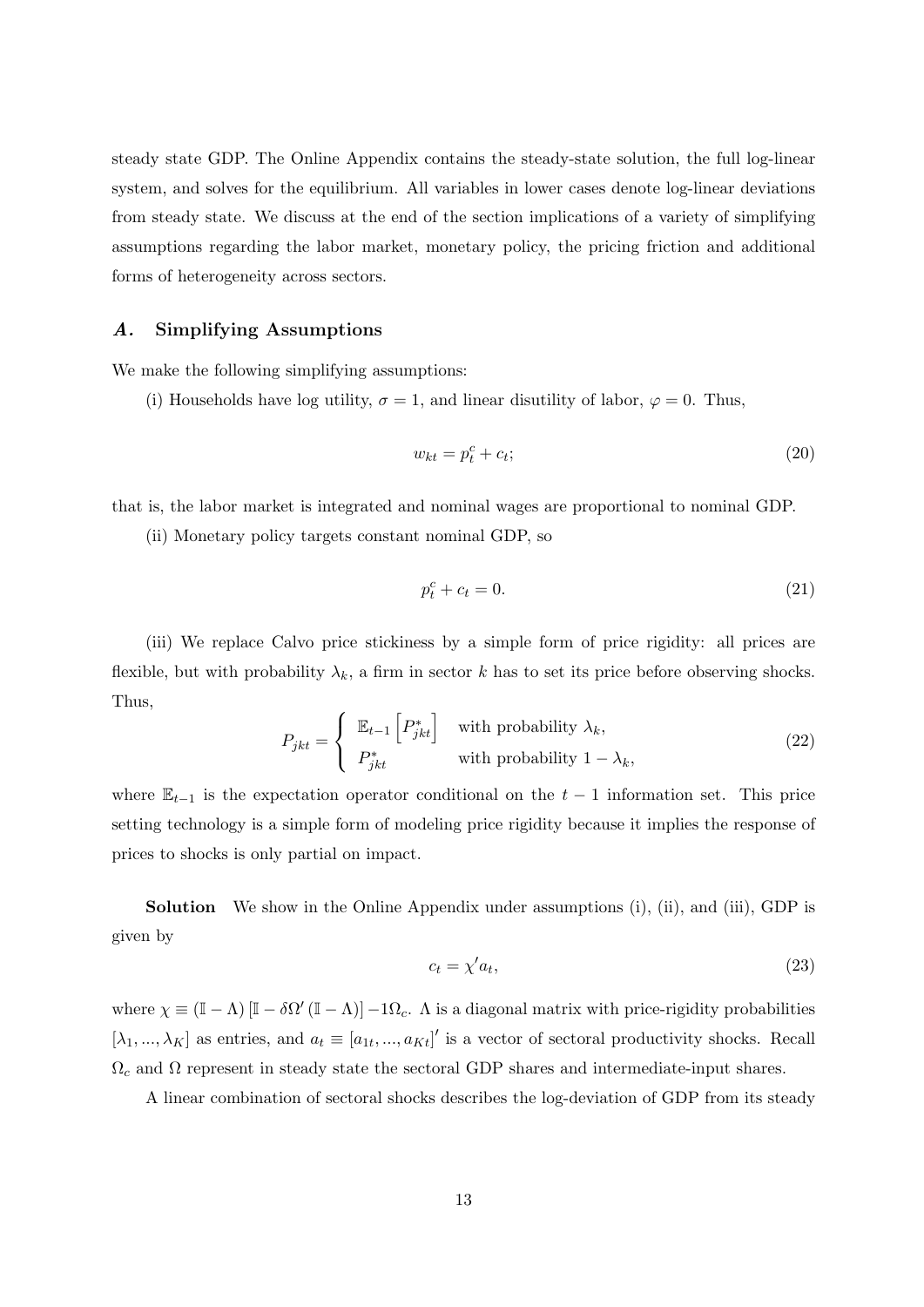state up to a first-order approximation. Thus, aggregate GDP volatility is

<span id="page-13-0"></span>
$$
v_c = v \sqrt{\sum_{k=1}^{K} \chi_k^2} = ||\chi||_2 v,
$$
\n(24)

because all sectoral shocks have the same volatility; that is,  $\mathbb{V}[a_{kt}] = v^2$  for all k.  $\|\chi\|_2$  denotes the Euclidean norm of  $\chi$ . The vector  $\chi$  contains the multipliers of sectoral productivity shocks to GDP. We will refer to these multipliers as sectoral multipliers in the following.

Below, we study the effect of heterogeneous price rigidity on the scale of aggregate volatility  $v_c$  in an economy from two perspectives; first, in a cross-sectional sense for a given finite number of sectors  $K$ , and second, with respect to distributional properties as the economy becomes increasingly more disaggregated,  $K \to \infty$ .

We will use the following definition:

**Definition 1** A given random variable  $X$  follows a **power-law distribution with shape parameter**  $\beta$  when  $Pr(X > x) = (x/x_0)^{-\beta}$  for  $x \ge x_0$  and  $\beta > 0$ .

# <span id="page-13-1"></span>B. Price Rigidity and Sectoral GDP

The granular effect studies the role the firm-size distribution plays in generating aggregate volatility from microeconomic shocks. [Gabaix](#page-39-2) [\(2011\)](#page-39-2) measures firm size by total sales, which includes sales of final goods and intermediate inputs. By contrast, the setup of our model and data requirements have us study sectors instead of firms. However, this difference is only nominal.

To clarify exposition, we first shut down intermediate inputs, that is,  $\delta = 0$ . Then, sector size only depends on sales of final goods, or equivalently, sectoral GDP. This allows us to focus on the interaction between price rigidity and sectoral GDP, abstracting from its interaction with input-output linkages which we study separately below. This exposition also allows us to disentangle the source of granularity: sales of final goods or sales of intermediate inputs. We will make the same distinctions in our calibrations in the next section.

When we shut down the use of intermediate inputs  $(\delta = 0)$ ,

$$
\chi = (\mathbb{I} - \Lambda') \, \Omega_c,\tag{25}
$$

or, simply,  $\chi_k = (1 - \lambda_k) \omega_{ck}$  for all k. Also recall  $\omega_{ck} = C_k / \sum_{k=1}^K C_k$ . Hence, steady-state sectoral GDP shares fully determine sectoral multipliers only when prices are flexible  $(\lambda_k = 0)$ . In general, sectoral multipliers also depend on the sectoral distribution of price rigidity. Sales of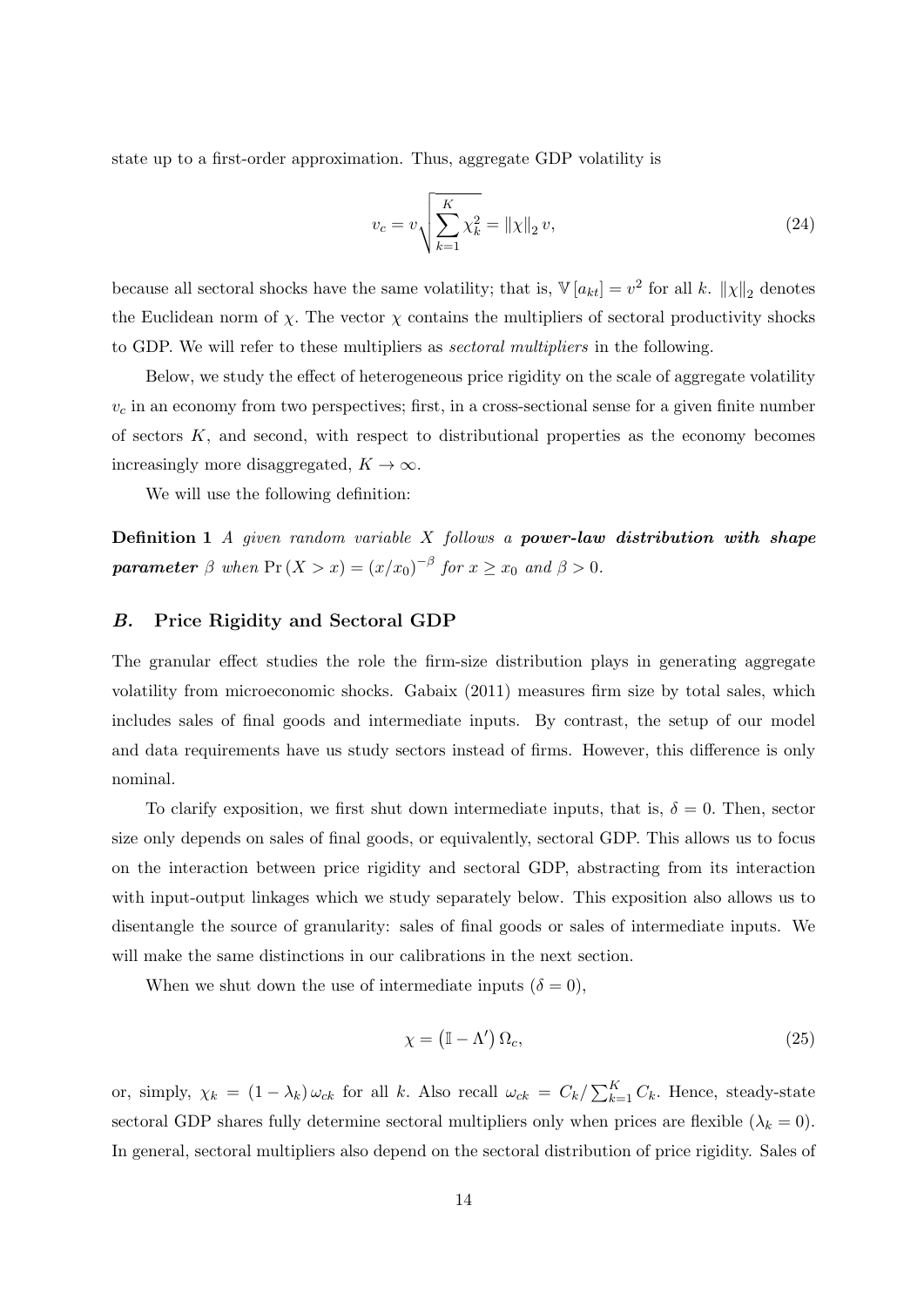final goods is no longer a sufficient statistic for the importance of sectors for aggregate volatility. This fact breaks the [Hulten](#page-39-0) [\(1978\)](#page-39-0) result in the [Gabaix](#page-39-2) [\(2011\)](#page-39-2) framework.

The following lemma presents our first, cross-sectional result for homogeneous price stickiness across sectors.

<span id="page-14-1"></span>**Lemma 1** When  $\delta = 0$  and  $\lambda_k = \lambda$  for all k, then

$$
v_c = \frac{(1 - \lambda)v}{\overline{C}_k K^{1/2}} \sqrt{\mathbb{V}(C_k) + \overline{C}_k^2},
$$

where  $\overline{C}_k$  and  $\mathbb{V}(\cdot)$  are the sample mean and sample variance of  ${C_k}_{k=1}^K$ .

This lemma follows from equation [\(24\)](#page-13-0) when we shut down the use of intermediate inputs. Adapting the results in [Gabaix](#page-39-2) [\(2011\)](#page-39-2) to sectoral shocks, the volatility of GDP in an economy with K sectors depends on the cross-sectional dispersion of sector size, here measured by  $\mathbb{V}(C_k)$ . Price rigidity which is equal across sectors only has a scale effect on volatility. This scale effect affects GDP volatility independently of the nature of shocks, whether sectoral or aggregate. We can directly see this result if we assume all sectoral shocks are perfectly correlated. In this case,  $v_c = (1 - \lambda)v$ . Therefore, in most of the analysis below, we abstract from the scale effect, because it is irrelevant for the capacity of sectoral shocks to become a source of aggregate volatility. In addition, we show below active monetary policy can mute or even eliminate this scale effect.

Another way to characterize the effect of sectoral shocks on aggregate fluctuations is to consider the rate with which aggregate fluctuations dissipate. The next proposition determines the rate of decay of  $v_c$  as the economy becomes increasingly more disaggregated,  $K \to \infty$ , in the presence of homogeneous price stickiness.

<span id="page-14-0"></span>**Proposition 1 (Granular effect)** If  $\delta = 0$ ,  $\lambda_k = \lambda$  for all k, and  $\{C_k\}_{k=1}^K$  follows a power-law distribution with shape parameter  $\beta_c \geq 1$ , then

$$
v_c \sim \begin{cases} \frac{u_0}{K^{\min\{1-1/\beta_c, 1/2\}}} v & \text{for } \beta_c > 1\\ \frac{u_0}{\log K} & \text{for } \beta_c = 1, \end{cases}
$$

where  $u_0$  is a random variable independent of K and v.

**Proof.** See Online Appendix. ■

<sup>&</sup>lt;sup>6</sup>We define  $\mathbb{V}(X_k)$  of a sequence  $\{X_k\}_{k=1}^K$  as  $\mathbb{V}(X_k) \equiv \frac{1}{K} \sum_{k=1}^K (X_k - \overline{X})^2$ . The definition of the sample mean is standard.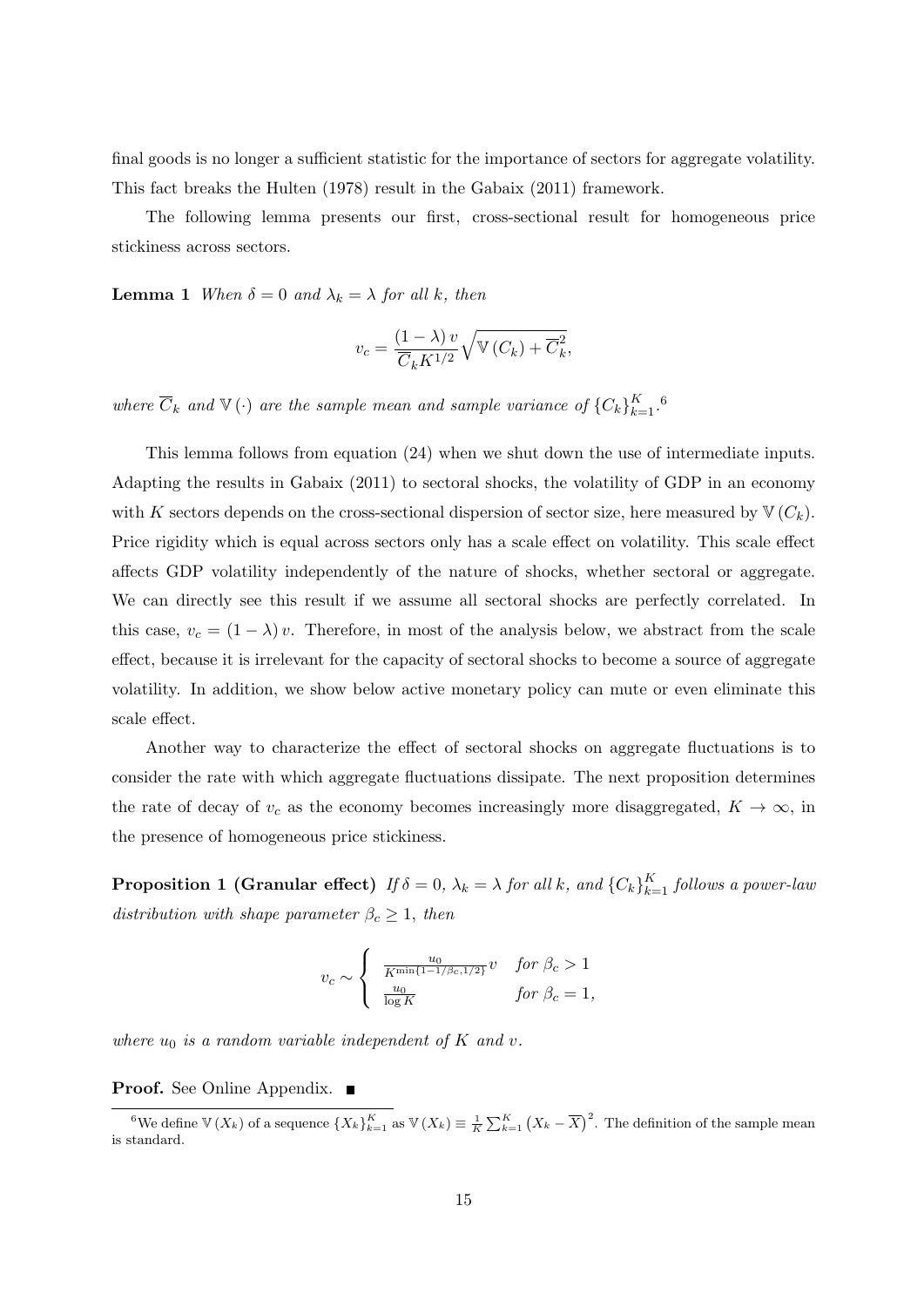Proposition [1](#page-14-0) revisits the central idea of granularity: when the size distribution of sectors is fat-tailed, given by  $\beta_c < 2$ , aggregate volatility  $v_c$  converges to zero at a rate slower than the Central Limit Theorem implies, which is  $K^{1/2}$ . The rate of decay of  $v_c$  becomes slower as  $\beta_c \rightarrow 1$ . Intuitively, when the size distribution of sectors is fat-tailed, few sectors remain disproportionately large at any level of disaggregation. [Gabaix](#page-39-2) [\(2011\)](#page-39-2) documents a power-law distribution with a shape parameter close to 1 characterizes the upper tail of the empirical distribution of firm sizes.<sup>[7](#page-0-0)</sup> Thus, contrary to [Dupor](#page-39-4) [\(1999\)](#page-39-4), sectoral shocks can generate sizable aggregate effects even if sectoral shocks are defined at a highly disaggregated level. Homogeneous price rigidity plays no role for this result, except for the scale effect presented in Lemma [1.](#page-14-1)

We next study the cross-sectional effect of heterogeneous price rigidity across sectors.

**Lemma 2** When  $\delta = 0$  and price rigidity is heterogeneous across sectors, then

<span id="page-15-0"></span>
$$
v_c = \frac{v}{\overline{C}_k K^{1/2}} \sqrt{\mathbb{V}\left(\left(1 - \lambda_k\right) C_k\right) + \left[\left(1 - \overline{\lambda}\right) \overline{C}_k - \mathbb{COV}\left(\lambda_k, C_k\right)\right]^2},
$$

where  $\overline{\lambda}$  is the sample mean of  $\{\lambda_k\}_{k=1}^K$  and  $\mathbb{COV}(\cdot)$  is the sample covariance of  $\{\lambda_k\}_{k=1}^K$  and  ${C_k}_{k=1}^K$ .<sup>[8](#page-0-0)</sup>

For a fixed number of sectors  $K$ , Lemma [2](#page-15-0) states the volatility of GDP depends on the sectoral dispersion of the convoluted variable  $(1-\lambda_k)C_k$  as well as the covariance between sectoral price rigidity and sectoral GDP. Thus, heterogeneity of price rigidity has the power to increase GDP volatility relative to the case with homogeneous price rigidity. This result holds even when all sectors have equal size, measured by their sectoral GDP, which highlights the potential of heterogeneous price rigidity to become a "frictional" force that increases propagation of sectoral shocks to GDP volatility. Again, we find a level effect of price rigidity.

These results hold regardless of the exact relationship between price rigidity and sectoral GDP. For example, it does not matter whether or not price rigidity and size are independent across sectors. The exact relationship between price rigidity and sectoral GDP is, however, important for the rate of decay of  $v_c$  as  $K \to \infty$ .

<span id="page-15-1"></span>**Proposition 2** If  $\delta = 0$ ,  $\lambda_k$  and  $C_k$  are independently distributed, the distribution of  $\lambda_k$  satisfies

$$
\Pr\left[1 - \lambda_k > y\right] = \frac{y^{-\beta_\lambda} - 1}{y_0^{-\beta_\lambda} - 1} \text{ for } y \in [y_0, 1], \beta_\lambda > 0, \frac{9}{10}
$$

<sup>7</sup>We find similar results with sectoral data.

<sup>&</sup>lt;sup>8</sup>We define  $\text{COV}(X_k, Q_k)$  of sequences  $\{X_k\}_{k=1}^K$  and  $\{Q_k\}_{k=1}^K$  as  $\text{COV}(X_k, Q_k)$   $\equiv$  $\frac{1}{K}\sum_{k=1}^K (X_k - \overline{X}) (Q_k - \overline{Q}).$ 

 $9W$ e show in the Online appendix that this distributional assumption characterizes the empirical marginal distribution of sectoral frequencies well. The distribution is Pareto with a theoretically bounded support that is not binding in our sample of sectors.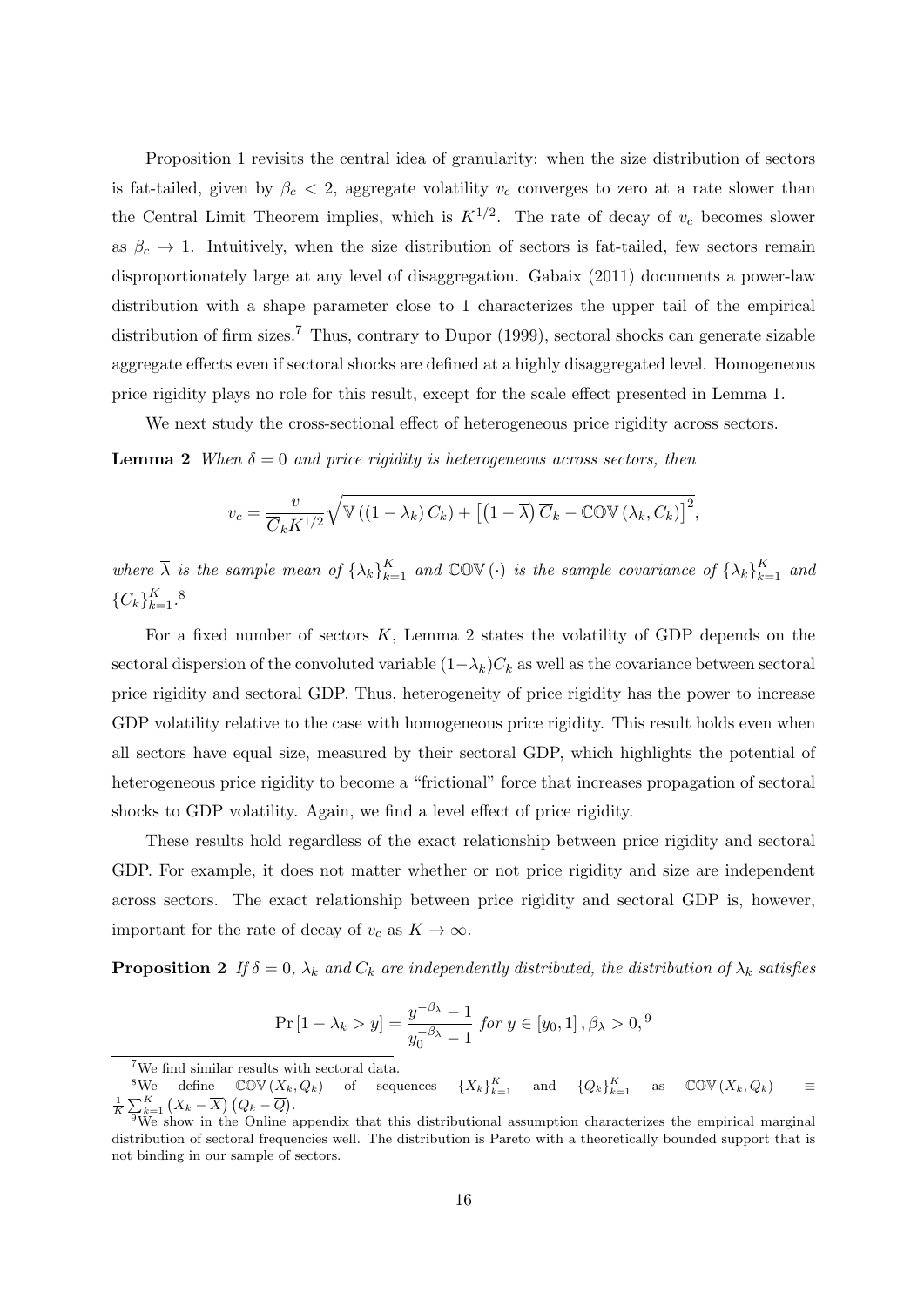and  $C_k$  follows a power-law distribution with shape parameter  $\beta_c \geq 1$ , then

$$
v_c \sim \begin{cases} \frac{u_0}{K^{\min\{1-1/\beta_c, 1/2\}}} v & \text{for } \beta_c > 1\\ \frac{u_0}{\log K} & \text{for } \beta_c = 1, \end{cases}
$$

where  $u_0$  is a random variable independent of K and v.

# Proof. See Online Appendix. ■

Proposition [2](#page-15-1) shows price rigidity does not affect the rate of decay of  $v_c$  as  $K \to \infty$  when  $\lambda_k$  and  $C_k$  are independent. The independence assumption and the lower bound in the support of the distribution of the price rigidity,  $\lambda_k$ , explain this result. If  $\lambda_k$  were unbounded below,  $(1 - \lambda_k) C_k$  would follow a Pareto distribution with shape parameter equal to the minimum of the shape parameters of the distributions of  $C_k$  and  $1 - \lambda_k$ . But under the assumptions of Proposition [2,](#page-15-1) the convoluted variable  $(1 - \lambda_k) C_k$ , follows a Pareto distribution with the shape parameter of the distribution of  $C_k$ .

Yet, price rigidity is still economically important despite its irrelevance for the rate of convergence. Lemma [2](#page-15-0) implies price rigidity distorts the identity and the contribution of the most important sectors for the volatility of GDP. This distortion arising from price rigidity can be central for policy makers who aim to identify the microeconomic origin of aggregate fluctuations, for example, for stabilization purposes. A large sector can become effectively small if low price rigidity reduces its *effective* size through the convolution of  $(1 - \lambda_k)C_k$ .

We now move to the central result in this section.

**Proposition 3** Let  $\delta = 0$ . The distributions of  $\lambda_k$  and  $C_k$  are not independent such that the following relationships hold:

<span id="page-16-1"></span><span id="page-16-0"></span>
$$
\lambda_k = \max\left\{0, 1 - \phi C_k^{\mu}\right\} \text{ for some } \mu \in (-1, 1), \phi \in (0, x_0^{-\mu}), \tag{26}
$$

and  $C_k$  follows a power-law distribution with shape parameter  $\beta_c \geq 1$ .

If  $\mu < 0$ ,

$$
v_c \sim \begin{cases} \frac{u_1}{K^{\min\{1-(1+\mu)/\beta_c, 1/2\}}} v & \text{for } \beta_c > 1\\ \frac{u_2}{K^{\min\{-\mu, 1/2\}} \log K} v & \text{for } \beta_c = 1. \end{cases}
$$
 (27)

If  $\mu > 0$ ,

$$
v_c \sim \begin{cases} \frac{u_2}{K^{\min\left\{1 - \frac{1+1\{K \le K^*\} \mu}{\beta_c}, \frac{1}{2}\right\}}} v & \text{for } \beta_c > 1\\ \frac{u_2}{K^{-1\{K \le K^*\} \mu} \log K} v & \text{for } \beta_c = 1, \end{cases}
$$
(28)

for  $K^* \equiv x_0^{-\beta_c} \phi^{-\beta_c/\mu}$ .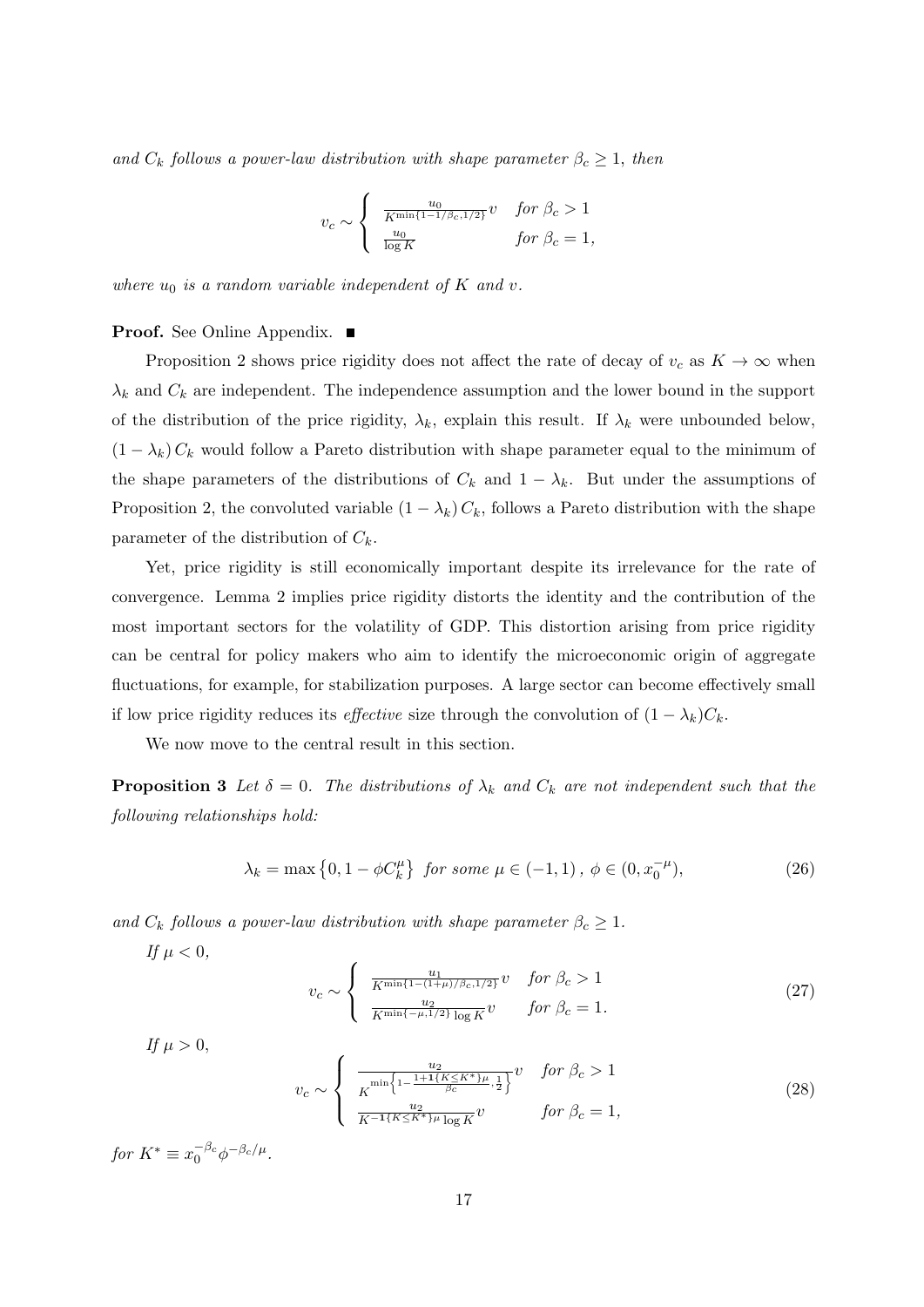### **Proof.** See Online Appendix. ■

Proposition [3](#page-16-0) studies the implications of the interaction between sectoral GDP and price rigidity on the rate of decay of GDP volatility,  $v_c$ , as the economy becomes more disaggregated. First, consider the case in which  $\mu < 0$ , that is, when larger sectors have more rigid prices. When  $\beta_c \in (\max\{1, 2(1+\mu)\}, 2), v_c$  decays at rate  $K^{1/2}$ . Yet, in general, when  $\beta_c \in [1, 2),$  a positive relationship between sectoral size and price rigidity can still slow down the rate of decay of  $v_c$  despite the bounded support of the price-rigidity distribution.

Next, consider the case in which sectors with high GDP have more flexible prices  $(\mu > 0)$ . The functional form assumption in Equation [\(26\)](#page-16-1) and the bounded support of the degree of price rigidity now generate a kink: sectors with higher GDP than  $\phi^{-1/\mu}$  have perfectly flexible prices. This kink also generates a kink in the rate of decay of aggregate volatility,  $v_c$ . First, if  $\beta_c \in [1, 2), v_c$  decays at a rate slower than when sector GDP and price rigidity are independently distributed, as long as the number of sectors is weakly smaller than some  $K^*, K \leq K^*$ . Second, if the number of sectors is sufficiently large, price rigidity is irrelevant for the rate of decay of  $v_c$ , as in Proposition [2.](#page-15-1) Intuitively, sector GDP and price rigidity become independent when sector GDP is high. When the number of sectors is large enough,  $K > K^*$ , sectors with fully flexible prices dominate the upper tail of the sectoral GDP distribution, so the rate of decay of aggregate volatility is the same as in a frictionless economy.

A central question now becomes: what is a sufficiently large number of sectors empirically; that is, how large is the threshold  $K^*$ ? We can answer this question within the context of Proposition [3.](#page-16-0) In the data we exploit for our quantitative exercises below, the finest degree of disaggregation available, 341 sectors, no sector has fully flexible prices. Hence, when sectors with higher GDP tend to have more flexible prices, the price-setting frictions slow down the rate of decay of aggregate volatility  $v_c$  for any level of disaggregation with at most 341 sectors. With no kink in the relationship between sectors' GDP and price rigidity, price rigidity always slows down the rate of decay of  $v_c$  for any level of disaggregation, just as in the case of  $\mu < 0$ .

For expositional convenience, we have assumed a deterministic relationship between sectoral GDP and price rigidity. However, if this relationship is stochastic, we trivially find price rigidity distorts the identity of the most important sectors for GDP volatility – even if price rigidity is irrelevant for the rate of decay of GDP volatility.

### C. Price Rigidity and Input-Output Linkages

We now focus on the interaction between price rigidity and network centrality paralleling the main results in [Acemoglu et al.](#page-38-1) [\(2012\)](#page-38-1). We assume a positive intermediate input share,  $\delta \in (0,1)$ ,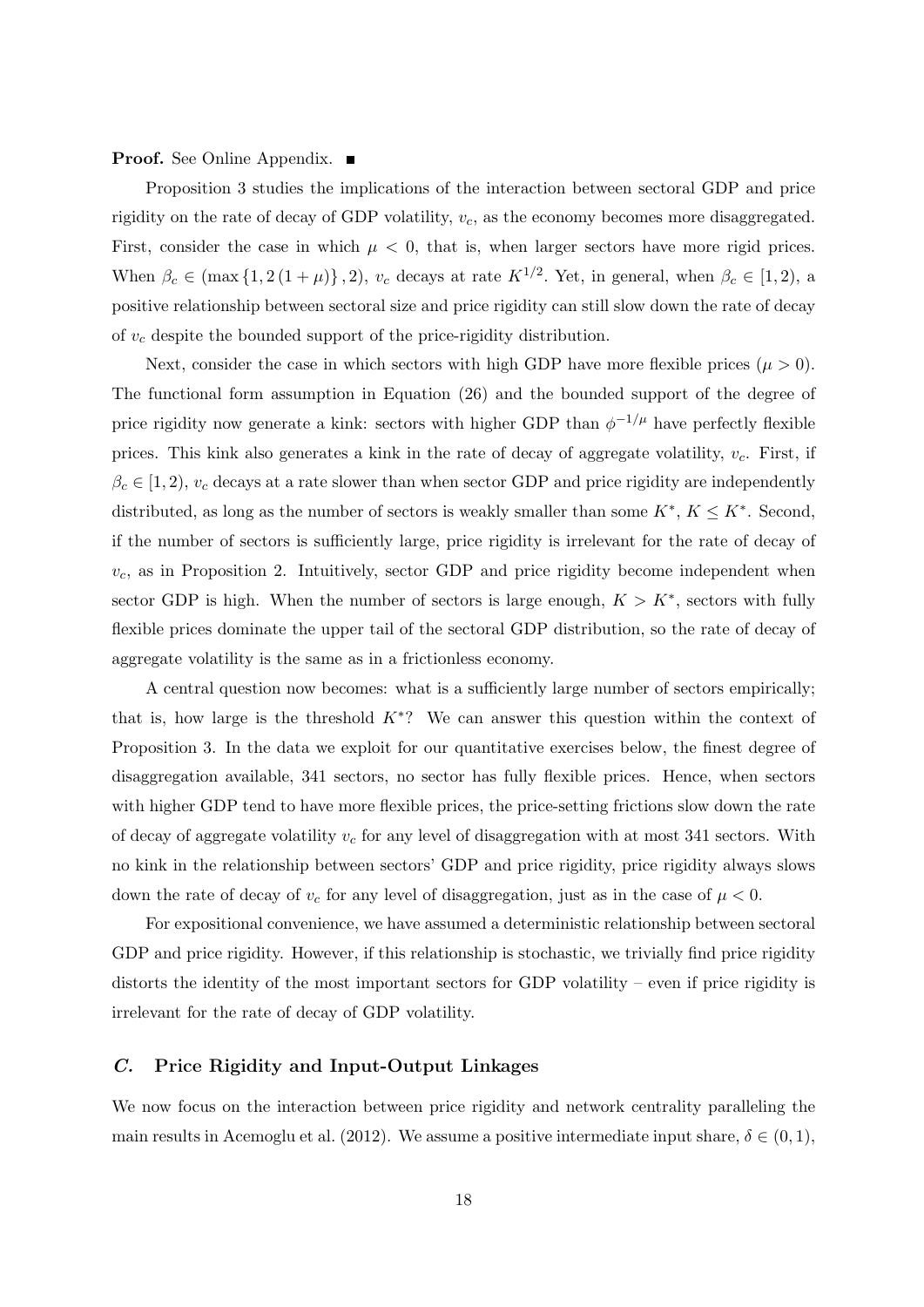but shut down the heterogeneity of sectoral GDP shares, that is,  $\Omega_c = \frac{1}{K}$  $\frac{1}{K}\iota$ . The vector of multipliers mapping sectoral shocks into aggregate volatility now solves

<span id="page-18-2"></span>
$$
\chi \equiv \frac{1}{K} \left( \mathbb{I} - \Lambda \right) \left[ \mathbb{I} - \delta \Omega' \left( \mathbb{I} - \Lambda \right) \right]^{-1} \iota. \tag{29}
$$

This expression nests the solution for the "influence vector" in [Acemoglu et al.](#page-38-1) [\(2012\)](#page-38-1) when prices are fully flexible, that is,  $\lambda_k = 0$  for all  $k = 1, ..., K$ .<sup>[10](#page-0-0)</sup>

In general, however, a non-trivial interaction between price rigidity and input-output linkages across sectors exists. To study this interaction, we follow [Acemoglu et al.](#page-38-1) [\(2012\)](#page-38-1) and use an approximation of the vector of multipliers truncating the effect of input-output linkages at second-order interconnection

<span id="page-18-0"></span>
$$
\chi \simeq \frac{1}{K} \left( \mathbb{I} - \Lambda \right) \left[ \mathbb{I} + \delta \Omega' \left( \mathbb{I} - \Lambda \right) + \delta^2 \left[ \Omega' \left( \mathbb{I} - \Lambda \right) \right]^2 \right] \iota. \tag{30}
$$

Let us first assume homogeneous price rigidity across sectors and focus on the scale effect of price rigidity on GDP volatility.

**Lemma 3** If  $\delta \in (0,1)$ ,  $\Omega_c = \frac{1}{K}$  $\frac{1}{K} \iota$ , and  $\lambda_k = \lambda$  for all k, then

<span id="page-18-1"></span>
$$
v_c \ge \frac{(1-\lambda)v}{K^{1/2}}\sqrt{\kappa + \delta'^2 \mathbb{V}\left(d_k\right) + 2\delta'^3 \mathbb{COV}\left(d_k, q_k\right) + \delta'^4 \mathbb{V}\left(q_k\right)},\tag{31}
$$

where  $\kappa \equiv 1 + 2\delta' + 3\delta'^2 + 2\delta'^3 + \delta'^4$ ,  $\delta' \equiv \delta (1 - \lambda)$ ,  $\mathbb{V}(\cdot)$  and  $\mathbb{COV}(\cdot)$  are the sample variance and covariance statistics across sectors, and  $\{d_k\}_{k=1}^K$  and  $\{q_k\}_{k=1}^K$  are the *outdegrees* and *second-order outdegrees*, respectively, defined for all  $k = 1, ..., K$  as

$$
d_k \equiv \sum_{k'=1}^K \omega_{k'k},
$$
  

$$
q_k \equiv \sum_{k'=1}^K d_{k'} \omega_{k'k}.
$$

Lemma [3](#page-18-0) follows from equation [\(24\)](#page-13-0),  $d = \Omega' \iota$  and  $q = \Omega'^2 \iota$ . We have an inequality, because the exact solution for the multipliers  $\chi$  is strictly larger than the approximation. [Acemoglu et al.](#page-38-1) [\(2012\)](#page-38-1) coin the terms "outdegrees" and "second-order outdegrees" to measure the centrality of sectors in the production network. In particular,  $d_k$  is large when sector k is a large supplier of intermediate inputs. In turn,  $q_k$  is large when sector k is a large supplier of large suppliers of

<sup>&</sup>lt;sup>10</sup>The only difference here is  $\chi' \iota = 1/(1-\delta)$ , because [Acemoglu et al.](#page-38-1) [\(2012\)](#page-38-1) normalize the scale of shocks such that the sum of the influence vector equals 1.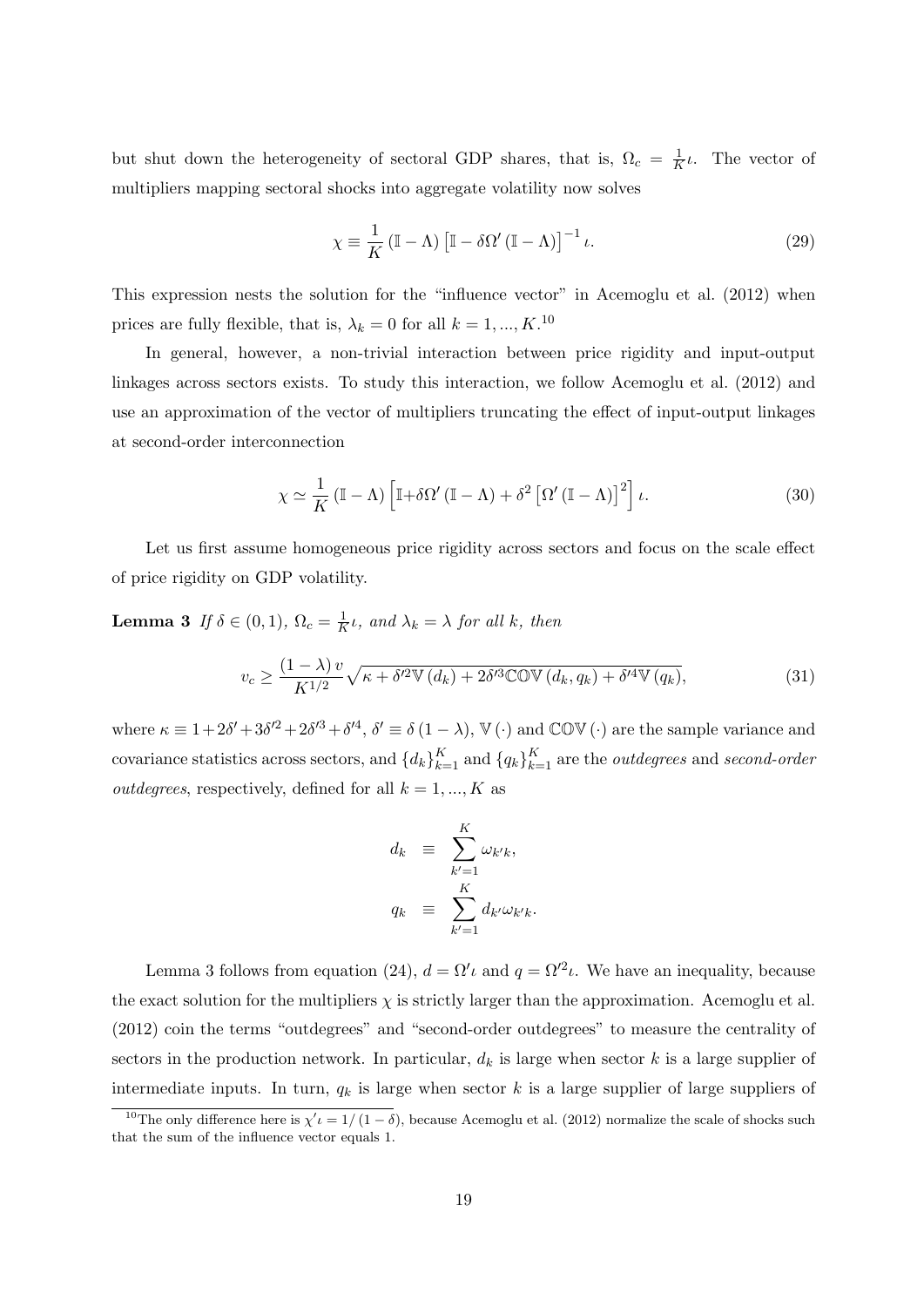intermediate inputs. Upstream effects through demand of intermediate inputs do not play any role here due to our focus on GDP and due to our assumption of linear disutility of labor.

Similar to Lemma [1,](#page-14-1) homogeneous price rigidity across sectors has a scale effect on aggregate volatility for a given level of disaggregation. Thus, as in [Acemoglu et al.](#page-38-1) [\(2012\)](#page-38-1), aggregate volatility from idiosyncratic shocks is higher if the production network is more asymmetric, that is, if a higher dispersion of outdegrees and second-order outdegrees across sectors exists. The only new insight price rigidity adds is it penalizes more strongly the quantitative effect of heterogeneity in second-order outdegrees than in first-order outdegrees. This result is important because [Acemoglu et al.](#page-38-1) [\(2012\)](#page-38-1) stress second-order outdegrees contribute more to the aggregate impact of sectoral shocks in a frictionless economy than first-order outdegrees. In general, inter-connections of order  $\tau$  are penalized by a factor  $(1 - \lambda)^{\tau}$ .

The next proposition shows results for the rate of decay of  $v_c$  as  $K \to \infty$ , still under the assumption of homogeneous price rigidity.

<span id="page-19-0"></span>**Proposition 4 (Network effect)** If  $\delta \in (0,1)$ ,  $\lambda_k = \lambda$  for all k,  $\Omega_c = \frac{1}{k}$  $\frac{1}{K}$ *ι*, the distribution of outdegrees  $\{d_k\}$ , second-order outdegrees  $\{q_k\}$ , and the product of outdegrees  $\{d_kq_k\}$  follow powerlaw distributions with respective shape parameters  $\beta_d$ ,  $\beta_q$ ,  $\beta_z > 1$  such that  $\beta_z \geq \frac{1}{2} \min {\beta_d}$ ,  $\beta_q$ , then

$$
v_c \ge \begin{cases} \frac{u_3}{K^{1/2}}v & \text{for } \min\{\beta_d, \beta_q\} \ge 2, \\ \frac{u_3}{K^{1-1/\min\{\beta_d, \beta_q\}}}v & \text{for } \min\{\beta_d, \beta_q\} \in (1, 2), \end{cases}
$$

where  $u_3$  is a random variable independent of K and v.

### **Proof.** See Online Appendix. ■

Proposition [4](#page-19-0) summarizes the network source of granularity: the rate of decay of aggregate volatility depends on the distribution of measures of network centrality and their interaction. Thus, if some sectors are disproportionately central in the production network, sectoral shocks have sizable effects on aggregate volatility even if sectors are defined at highly disaggregated levels. The fattest tail among the distributions of outdegrees and second-order outdegrees bounds the rate of decay of aggregate volatility, if the positive relation between outdegrees and secondorder outdegrees is not too strong.[11](#page-0-0)

<span id="page-19-1"></span>Next, we study heterogeneous price rigidity across sectors.

<sup>&</sup>lt;sup>11</sup>[Acemoglu et al.](#page-38-1) [\(2012\)](#page-38-1) document in the U.S. data that  $\beta_d \approx 1.4$  and  $\beta_q \approx 1.2$ . We find slightly higher numbers in the data we use in our calibration. Given these numbers, we abstract from the case in which min  $\{\beta_d, \beta_q\} = 1$ in Proposition [4.](#page-19-0)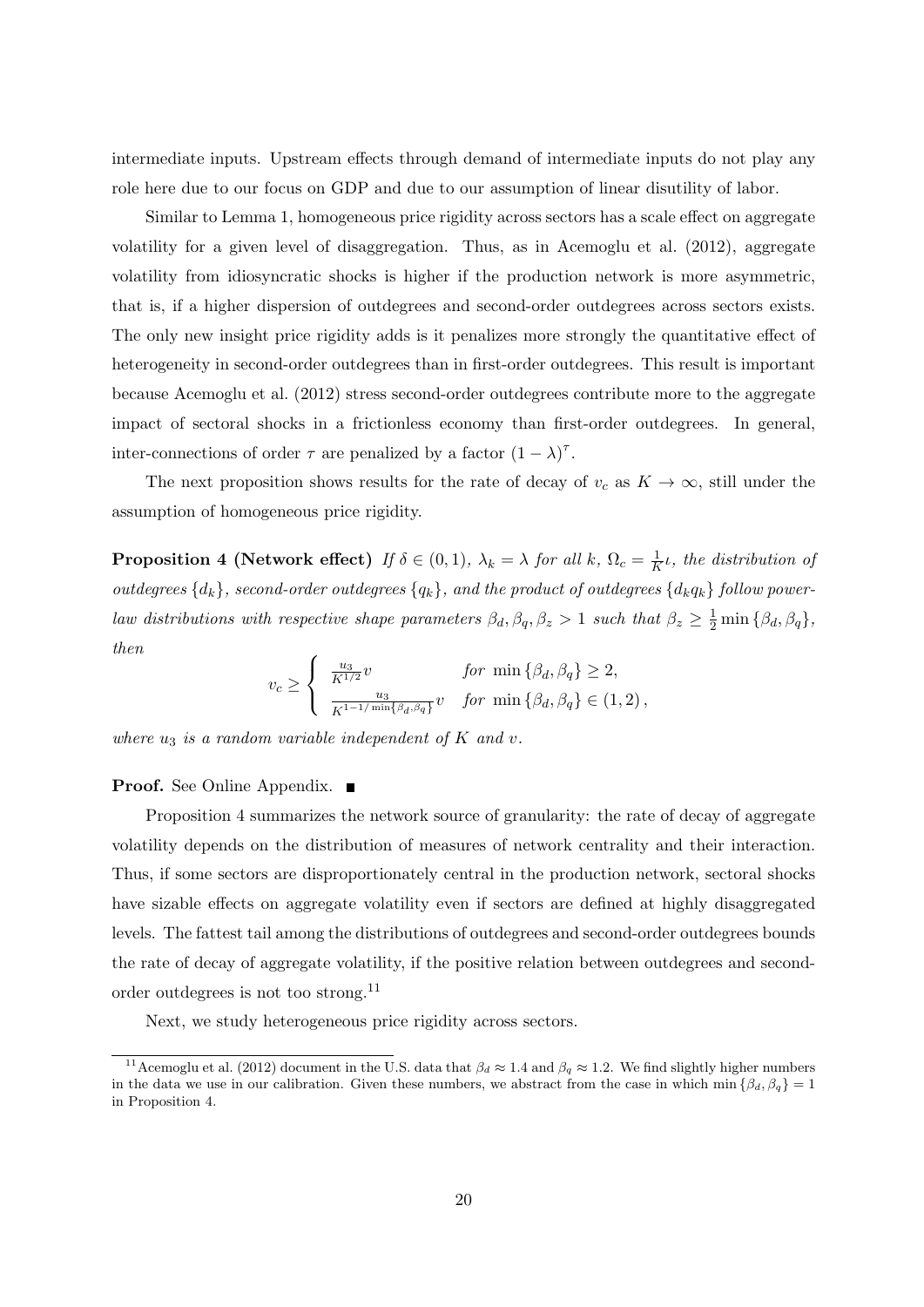**Lemma** 4 If  $\delta \in (0,1)$ ,  $\Omega_c = \frac{1}{K}$  $\frac{1}{K}$ *ι*, and price rigidity is heterogeneous across sectors, then

<span id="page-20-0"></span>
$$
v_c \geq \frac{v}{K^{1/2}} \left[ -\left(\frac{1}{K} \sum_{k=1}^K (1 - \lambda_k)^2\right) \left[ \tilde{\kappa} + \delta^2 \mathbb{V}\left(\tilde{d}_k\right) + 2\delta^{\prime 3} \mathbb{COV}\left(\tilde{d}_k, \tilde{q}_k\right) + \delta^{\prime 4} \mathbb{V}\left(\tilde{q}_k\right) \right] \right] \frac{1}{2}
$$
  

$$
v_c \geq \frac{v}{K^{1/2}} \left[ -\left(\frac{1}{K} \sum_{k=1}^K (1 - \lambda_k)^2\right) \left[2\delta^2 \left(1 + \tilde{\delta} + \tilde{\delta}^2\right) \mathbb{COV}\left(\lambda_k, \tilde{d}_k\right) + \delta^4 \mathbb{COV}\left(\lambda_k, \tilde{d}_k\right)^2 \right] \right] \left. ,
$$
  

$$
+ \mathbb{COV}\left((1 - \lambda_k)^2, \left(1 + \delta \tilde{d}_k + \delta^2 \tilde{q}_k\right)^2 \right)
$$
  
(32)

where  $\widetilde{\kappa} \equiv 1 + 2\widetilde{\delta} + 3\widetilde{\delta} + 2\widetilde{\delta} + \widetilde{\delta}, \widetilde{\delta} \equiv \delta(1 - \overline{\lambda}), \overline{\lambda}$  is the sample mean of  $\{\lambda_k\}_{k=1}^K$ ,  $\mathbb{V}(\cdot)$  and  $\mathbb{COV}(\cdot)$ are the sample variance and covariance statistics across sectors, and  $\left\{ \widetilde{d}_{k}\right\} _{k}^{K}$  $\sum_{k=1}^{K}$  and  $\{\widetilde{q}_k\}_{k=1}^{K}$  are the modified outdegrees and modified second-order outdegrees, respectively, defined for all  $k = 1, ..., K$  as

$$
\widetilde{d}_k \equiv (1 - \overline{\lambda}) \sum_{k'=1}^K \left( \frac{1 - \lambda_{k'}}{1 - \overline{\lambda}} \right) \omega_{k'k},
$$
  

$$
\widetilde{q}_k \equiv (1 - \overline{\lambda}) \sum_{k'=1}^K \left( \frac{1 - \lambda_{k'}}{1 - \overline{\lambda}} \right) \widetilde{d}_{k'} \omega_{k'k}.
$$

Lemma [4](#page-19-1) follows from equation [\(24\)](#page-13-0),  $\tilde{d} = \Omega' (\mathbb{I} - \Lambda) \iota$  and  $\tilde{q} = [\Omega' (\mathbb{I} - \Lambda)]^2 \iota$ . What matters now is the effective centrality of sectors in the production network – after adjusting nodes by their degree of price rigidity. In particular,  $d_k$  is high either when sector k is a large supplier of intermediate inputs and/ or when it is a large supplier of the most flexible sectors. Similarly,  $\widetilde{q}_k$  is large when sector k is a large supplier of the most flexible sectors, which are in turn large suppliers of the most flexible sectors. Thus, depending on the cross-sectoral distribution of price rigidity,  $\tilde{d}$  and  $\tilde{q}$  may be heterogeneous across sectors even when the production network is perfectly symmetric.

In turn, the lower bound for  $v_c$  in Lemma [4](#page-19-1) collapses to the one in Lemma [3](#page-18-0) if price rigidity is homogeneous across sectors. How does cross-sectional GDP volatility change when we introduce heterogeneous price ridigities across sectors compared to homogeneous price rigidity? As in the case of heterogeneous sectoral GDP, the scale effect depends on the average degree of price rigidity in the economy. On top of this scale effect, the first line on the right-hand side of equation [\(32\)](#page-20-0) is similar to the one in equation [\(31\)](#page-18-1) in Lemma [3](#page-18-0) with two differences. First, by Jensen's inequality,

$$
\frac{1}{K}\sum_{k=1}^{K} (1 - \lambda_k)^2 \ge (1 - \overline{\lambda})^2.
$$

Thus, price rigidity mutes aggregate volatility by less if price rigidity is heterogeneous across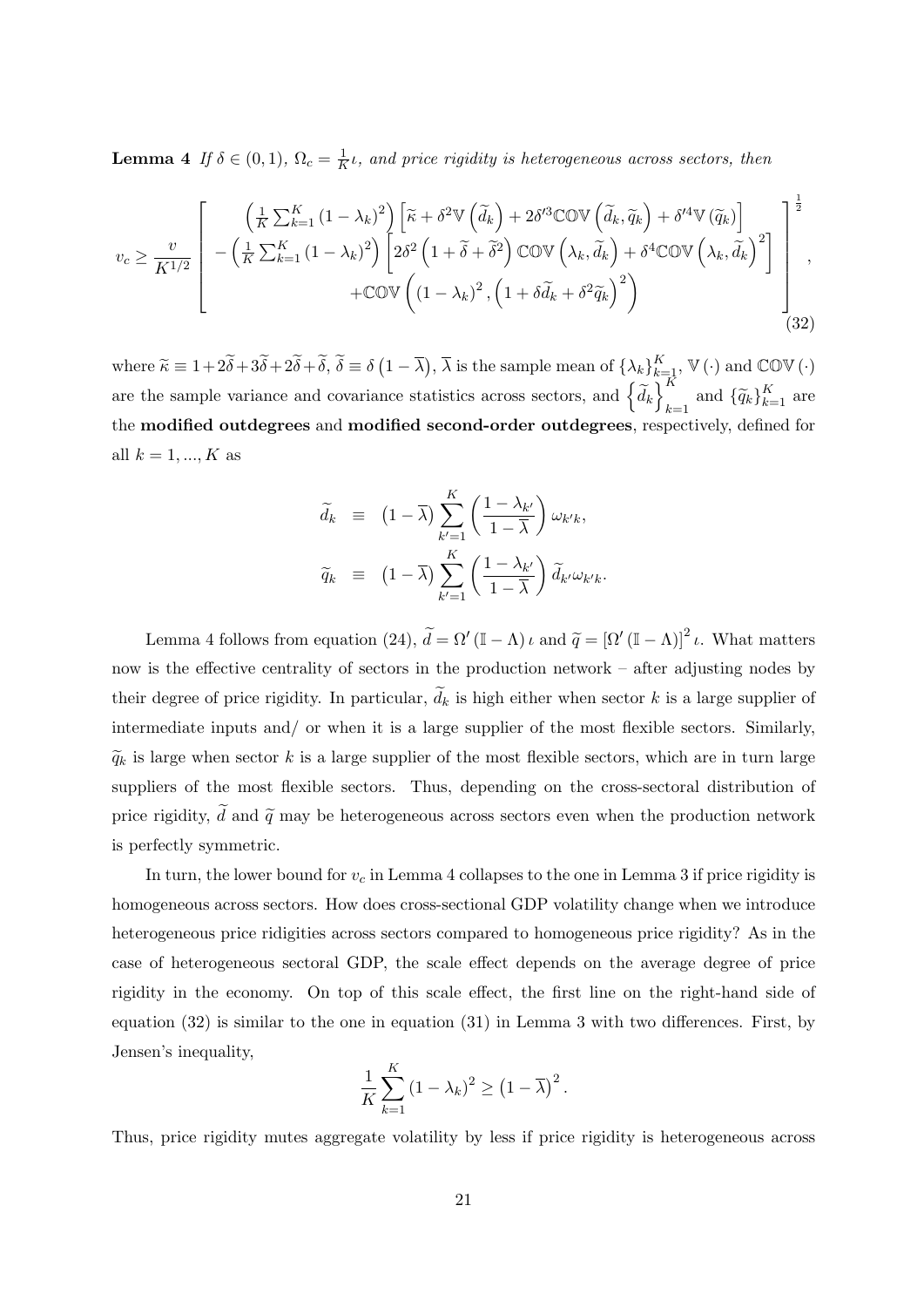sectors relative to an economy with  $\lambda_k = \overline{\lambda}$  for all k.

Second, we now compute key statistics using modified outdegrees, that is,  $\tilde{d}$  and  $\tilde{q}$  instead of  $d$  and  $q$ . To see the implications, note

$$
\widetilde{d}_{k} = (1 - \overline{\lambda}) d_{k} - K \mathbb{COV} (\lambda_{k'}, \omega_{k'k}),
$$
\n
$$
\widetilde{q}_{k} = (1 - \overline{\lambda})^{2} q_{k} - K \mathbb{COV} (\lambda_{k'}, \widetilde{d}_{k} \omega_{k'k}) - (1 - \overline{\lambda}) \sum_{k'=1}^{K} \omega_{k'k} \mathbb{COV} (\lambda_{s}, \widetilde{d}_{s} \omega_{sk'}) .
$$

The dispersion of  $\tilde{d}$  is higher than the dispersion of  $(1 - \overline{\lambda}) d$  when  $\mathbb{COV}(\lambda_{k'}, \omega_{k'k})$  is more dispersed across sectors and when it is negatively correlated with d. In words, the dispersion of  $d$  is high when the intermediate input demand of the most flexible sectors is highly unequal across supplying sectors, and when large intermediate input-supplying sectors are also large suppliers to flexible sectors. Similarly, the dispersion of  $\tilde{q}$  is higher than the dispersion of  $(1 - \overline{\lambda})^2 q$  when  $\mathbb{COV}\left(\lambda_{k'}, \widetilde{d}_k \omega_{k'k}\right)$  is more dispersed and is negatively correlated with q.

The second and third lines on the right-hand side of the lower bound for  $v_c$  in of equation [\(32\)](#page-20-0) capture new effects. In particular, volatility of GDP is higher when  $\mathbb{COV}(\lambda_k, \tilde{d}_k) < 0$ , that is, if sectors with high modified outdegree,  $d_k$ , are the most flexible sectors (second line), and if Jensen's inequality effect is stronger (third line).

Analyzing the effect of the heterogeneous price rigidity on the rate of decay of  $v_c$  as  $K \to \infty$ is more intricate than in the case with no intermediate inputs  $(\delta = 0)$ .

<span id="page-21-0"></span>**Proposition 5** If  $\delta \in (0,1)$ ,  $\Omega_c = \frac{1}{K}$  $\frac{1}{K}$ *ι*, price rigidity is heterogeneous across sectors, the distribution of modified outdegrees  $\{\widetilde{d}_k\}$ , modified second-order outdegrees  $\{\widetilde{q}_k\}$ , and the product  $\left\{\widetilde{d}_k\widetilde{q}_k\right\}$  follow power-law distributions with respective shape parameter  $\widetilde{\beta}_d, \widetilde{\beta}_q, \widetilde{\beta}_z > 1$  such that  $\widetilde{\beta}_z \ge \frac{1}{2} \min \left\{ \widetilde{\beta}_d, \widetilde{\beta}_q \right\},\ then$ 

$$
v_c \ge \begin{cases} \frac{u_4}{K^{1/2}}v & \text{for } \min\left\{\widetilde{\beta}_d, \widetilde{\beta}_q\right\} \ge 2, \\ \frac{u_4}{K^{1-1/\min\{\widetilde{\beta}_d, \widetilde{\beta}_q\}}}v & \text{for } \min\left\{\widetilde{\beta}_d, \widetilde{\beta}_q\right\} \in (1, 2), \end{cases}
$$

where  $u_4$  is a random variable independent of K and v.

Proof. See Online Appendix. ■

Proposition [5](#page-21-0) resembles Proposition [3](#page-16-0) in the context of production networks. If sectors with the most rigid (flexible) prices are also the most central in the price-rigidity-adjusted production network such that  $\min \left\{ \widetilde{\beta}_d, \widetilde{\beta}_q \right\} > (<) \min \left\{ \beta_d, \beta_q \right\}$ , then GDP volatility decays at a faster (slower) rate than when price rigidity is homogeneous across sectors or is independent of network centrality. Also as before, regardless of the effect of price rigidity on the rate of decay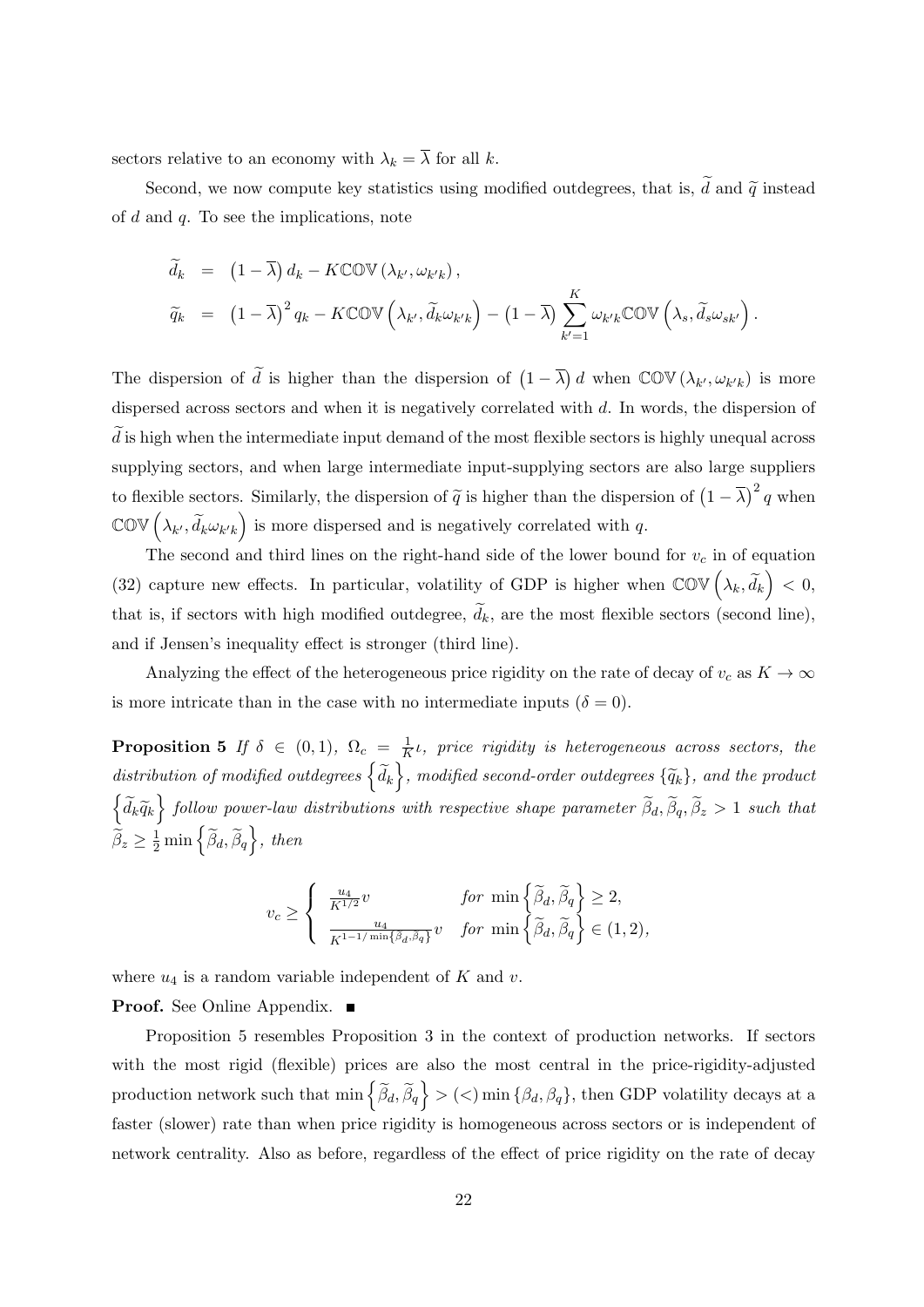of  $v_c$ , as  $K \to \infty$ , price rigidity distorts the identity of the most important sectors driving GDP volatility originating from idiosyncratic shocks through the network effect.

The details of the analysis here are different from the details in the preceding section, but the main message is identical: the inefficiency price rigidity introduces can dampen aggregate fluctuations just as in an economy with aggregate shocks. However, it also changes the sectoral origin of aggregate fluctuations. This change can affect the rate of decay of aggregate volatility, and individual sectoral multipliers may become larger or smaller.

Importantly, one can also think of these sectoral multipliers as relative weights to compute aggregate fluctuations, weighting the effect of sectoral shocks (see equation [\(23\)](#page-12-0)). It is trivial to see that re-weighting sectoral shocks of potentially opposite signs can easily change the sign of business cycles, relative to a frictionless economy.

# D. Relaxing Simplifying Assumptions

We now discuss the implications of relaxing the simplifying modeling assumptions we made above. We have made these assumptions for illustration and to directly relate our work with [Gabaix](#page-39-2) [\(2011\)](#page-39-2) and [Acemoglu et al.](#page-38-1) [\(2012\)](#page-38-1).

**Non-linear Disutility of Labor** When  $\varphi > 0$ , the labor market becomes segmented, so wages may differ across sectors. In addition, labor supply and demand now jointly determine wages and not only supply as in the simplified model. In particular,

$$
w_{kt} = c_t + p_t^c + \varphi l_{kt} \tag{33}
$$

becomes the log-linear counterpart to equation [\(7\)](#page-9-0). Thus, with monetary policy targeting  $c_t$  +  $p_t^c = 0$ , it no longer holds sectoral productivity shocks have no effect on wages.<sup>[12](#page-0-0)</sup>

We now describe these effects one by one and relegate an exploration of their quantitative importance to the calibration exercises below. First, the log-linear version of the production function implies

$$
l_{kt}^d = y_{kt} - a_{kt} - \delta \left( w_{kt} - p_t^k \right). \tag{34}
$$

Conditioning on sectors' gross output, shocks in sector  $k$  have direct effects on labor demand in sector  $k$  and indirect effects on all other sectors depending on their intensity of use of goods sector k produces (which are implicit in the sector-specific aggregate price of intermediate inputs,  $p_t^k$ ).

 $12$ The Online Appendix contains details of the derivations.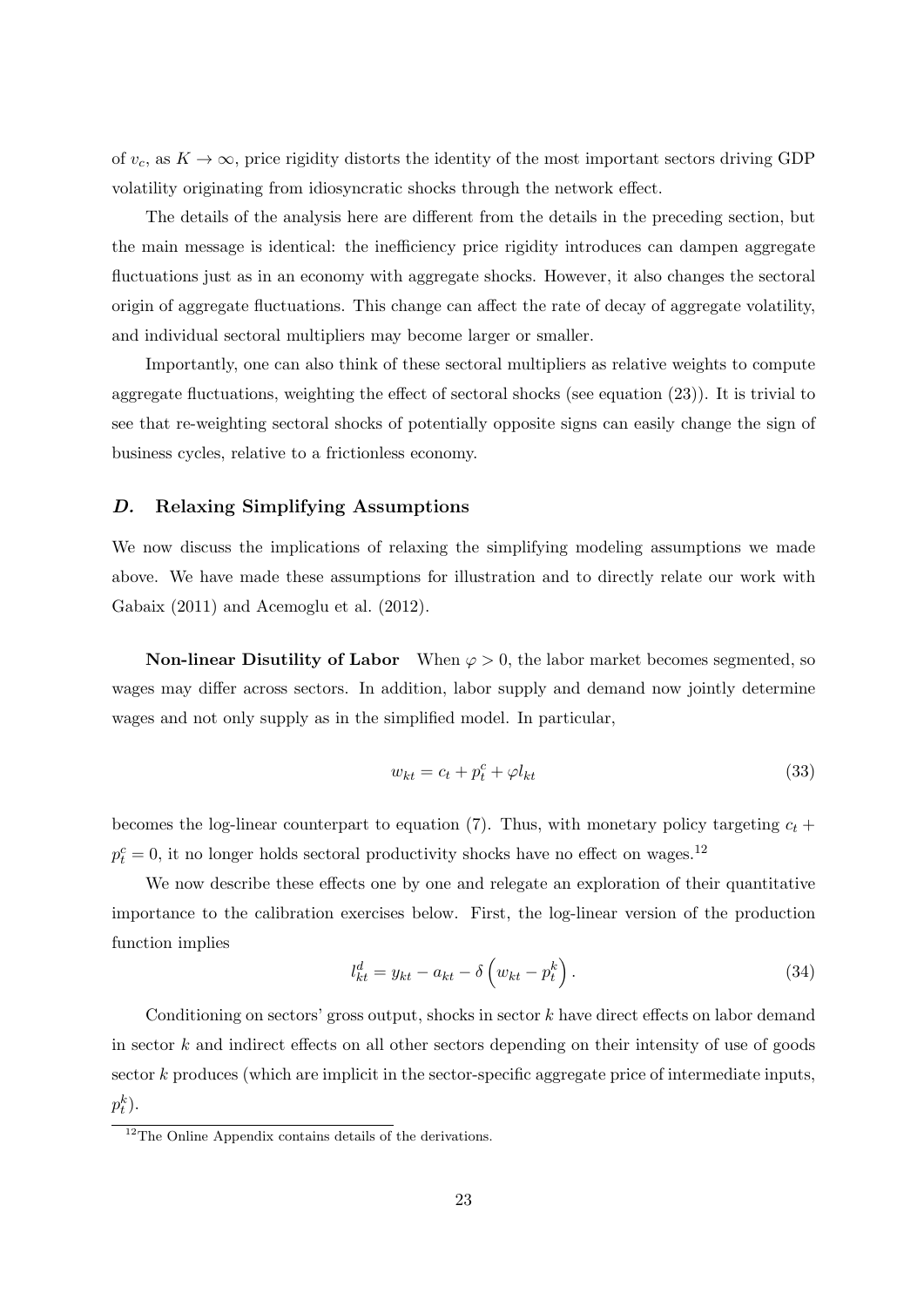Second, aggregating demand for goods by households and firms implies sectoral gross output depends on total gross output  $y_t$  and prices according to

$$
y_{kt} = y_t - \eta \left( p_{kt} - \left[ \left( 1 - \psi \right) p_t^c - \psi \widetilde{p}_t \right] \right). \tag{35}
$$

Conditioning on total gross output, shocks in sector  $k$  affect sectoral gross output through the effects on the relative price between sectoral prices and the GDP deflator,  $p_t^c$ , and sectoral prices and the economy-wide aggregate price for intermediate goods,  $\tilde{p}_t$ , given by

$$
\widetilde{p}_t = \sum_{k'=1}^K \zeta_{k'} p_{k't}.
$$
\n(36)

 $\tilde{p}_t$  uses steady-state shares of sectors,  $\zeta_k$ , in the aggregate production of intermediate inputs as weights,

$$
\zeta_k \equiv \sum_{k'=1}^K n_{k'} \omega_{k'k}.\tag{37}
$$

 ${n_k}_{k=1}^{\infty}$  are the shares of sectors in aggregate gross output. These shares coincide with the measure of firms in each sector and we interpret them as sectors' size in steady state

$$
n_k = (1 - \psi)\,\omega_{ck} + \psi\zeta_k \text{ for all } k = 1, ..., K. \tag{38}
$$

 $\psi \equiv \frac{Z}{V}$  $\frac{Z}{Y}$  is the fraction of total gross output used as intermediate input in steady state.

Third, the response of total gross output  $y_t$  to shocks depends on the response of value added,  $c_t$ , and production of intermediate inputs,  $z_t$ , according to

$$
y_t = (1 - \psi)c_t + \psi z_t,\tag{39}
$$

such that  $z_t$  solves

$$
z_t = (1 + \Gamma_c) c_t + \Gamma_p (p_t^c - \widetilde{p}_t) - \Gamma_a \sum_{k'=1}^K n_{k'} a_{k'} t \tag{40}
$$

and  $\Gamma_c \equiv \frac{(1-\delta)(\sigma+\varphi)}{(1-\psi)+\varphi(\delta-\tau)}$  $\frac{(1-\delta)(\sigma+\varphi)}{(1-\psi)+\varphi(\delta-\psi)}, \Gamma_a \equiv \frac{1+\varphi}{(1-\psi)+\varphi(\phi)}$  $\frac{1+\varphi}{(1-\psi)+\varphi(\delta-\psi)}, \Gamma_p \equiv \frac{1-\delta}{(1-\psi)+\varphi}$  $\frac{1-\delta}{(1-\psi)+\varphi(\delta-\psi)}.$ 

Thus, another channel through which sectoral productivity shocks affect labor demand is through their effect on the aggregate demand for intermediate inputs. This expression implicitly involves upstream effects, because the total demand for intermediate inputs depends on the demand of the shocked sector as well as all other sectors that respond to the shock.

To sum up, equation [\(23\)](#page-12-0) still gives the solution for  $c_t$ , but the vector of multipliers  $\chi$  is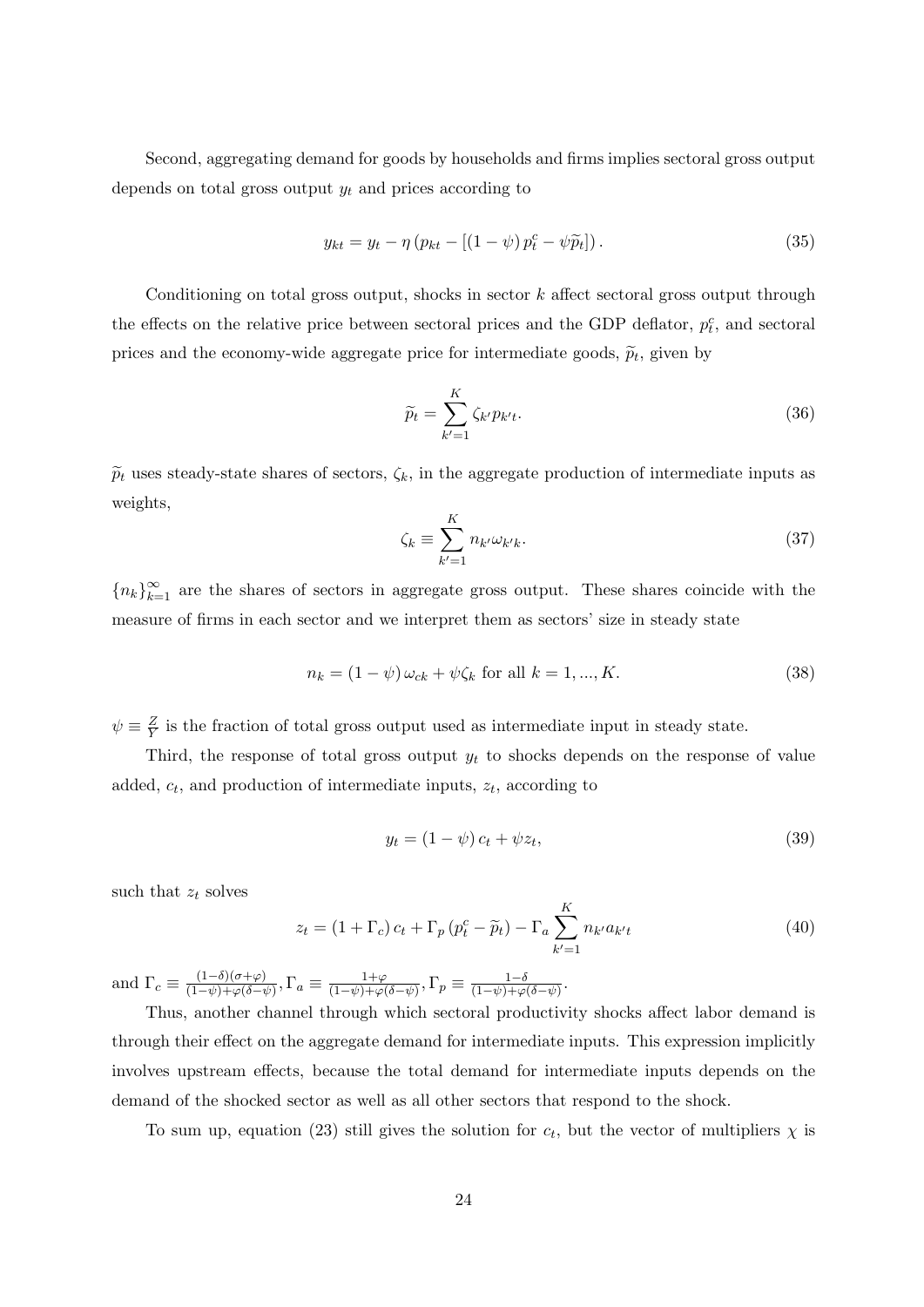now

<span id="page-24-1"></span>
$$
\chi \equiv (\mathbb{I} - \Lambda) \left[ \gamma_1 \mathbb{I} + \gamma_2 \aleph \iota' \right] \left[ \mathbb{I} - \varphi \left[ \gamma_3 \iota \Omega_c' + \gamma_4 \iota \vartheta' - \gamma_5 \iota' \right] (\mathbb{I} - \Lambda) - \gamma_6 \Omega' (\mathbb{I} - \Lambda) \right]^{-1} \Omega_c, \tag{41}
$$

with  $\gamma_1 \equiv \frac{1+\varphi}{1+\delta\varphi}$ ,  $\gamma_2 \equiv \frac{\psi(1-\delta)\Gamma_a}{1+\delta\varphi}$ ,  $\gamma_3 \equiv \frac{(1-\delta)[(1-\psi)\eta-1]}{1+\delta\varphi}$ ,  $\gamma_4 \equiv \frac{\psi(1-\delta)(\eta-\Gamma_p)}{1+\delta\varphi}$ ,  $\gamma_5 \equiv \frac{\gamma_2}{\Gamma_a}$  $\frac{\gamma_2}{\Gamma_a},\ \gamma_6\ \equiv\ \delta\gamma_1,$  $\aleph \equiv (n_1, ..., n_K)'$ , and  $\vartheta = (\zeta_1, ..., \zeta_K)'$ .

Relative to the solution for  $\chi$  in equation [\(29\)](#page-18-2), multipliers take a richer functional form, capturing all three channels that elastic labor demand introduces. Although the interaction between the GDP shares and network effects becomes more involved, the distortionary effect of heterogeneous price rigidity works similarly as before: through its interaction with sectoral GDP shares and input-output linkages. As we show in the next section, the additional effects of sectoral shocks through labor demand have minor effect in our quantitative results.

Active Monetary Policy We now briefly discuss how an active monetary policy can offset the scale effect on GDP volatility of any shocks which the average price rigidity introduces without impacting the role heterogeneity in price rigidity plays for the power of idiosyncratic shocks to generate aggregate fluctuations.

Consider the log-linear solution of GDP for an arbitrary monetary policy

<span id="page-24-0"></span>
$$
c_t = \left(1 - \chi'\iota\right)m_t + \chi'a_t.
$$
\n<sup>(42)</sup>

For our baseline case we had  $\varphi = 0$  and  $\chi \equiv (\mathbb{I} - \Lambda) [\mathbb{I} - \delta \Omega' (\mathbb{I} - \Lambda)]^{-1} \Omega_c$ .

We can directly see from equation [\(42\)](#page-24-0) monetary policy does not interact with the effect of heterogeneous price rigidity for the aggregate implication of sectoral shocks; it only introduces a level effect regardless of whether shocks are aggregate or sector-specific. This aggregate effect partially offsets the level effect due to the average price rigidity that we established in lemmas [1](#page-14-1) and [3.](#page-18-0)

More directly, consider a common monetary policy rule: price level targeting such that  $p_t^c = 0$ . Price level targeting represents optimal policy under commitment when sectors have equal degrees of price rigidity, and productivity shocks are either aggregate or sector-specific. Under this monetary policy rule,

$$
c_t = \frac{\chi' a_t}{\chi' \iota}.\tag{43}
$$

Hence, monetary policy targeting the price levels completely offsets the scale effect in Lemmas [1](#page-14-1) and [3.](#page-18-0)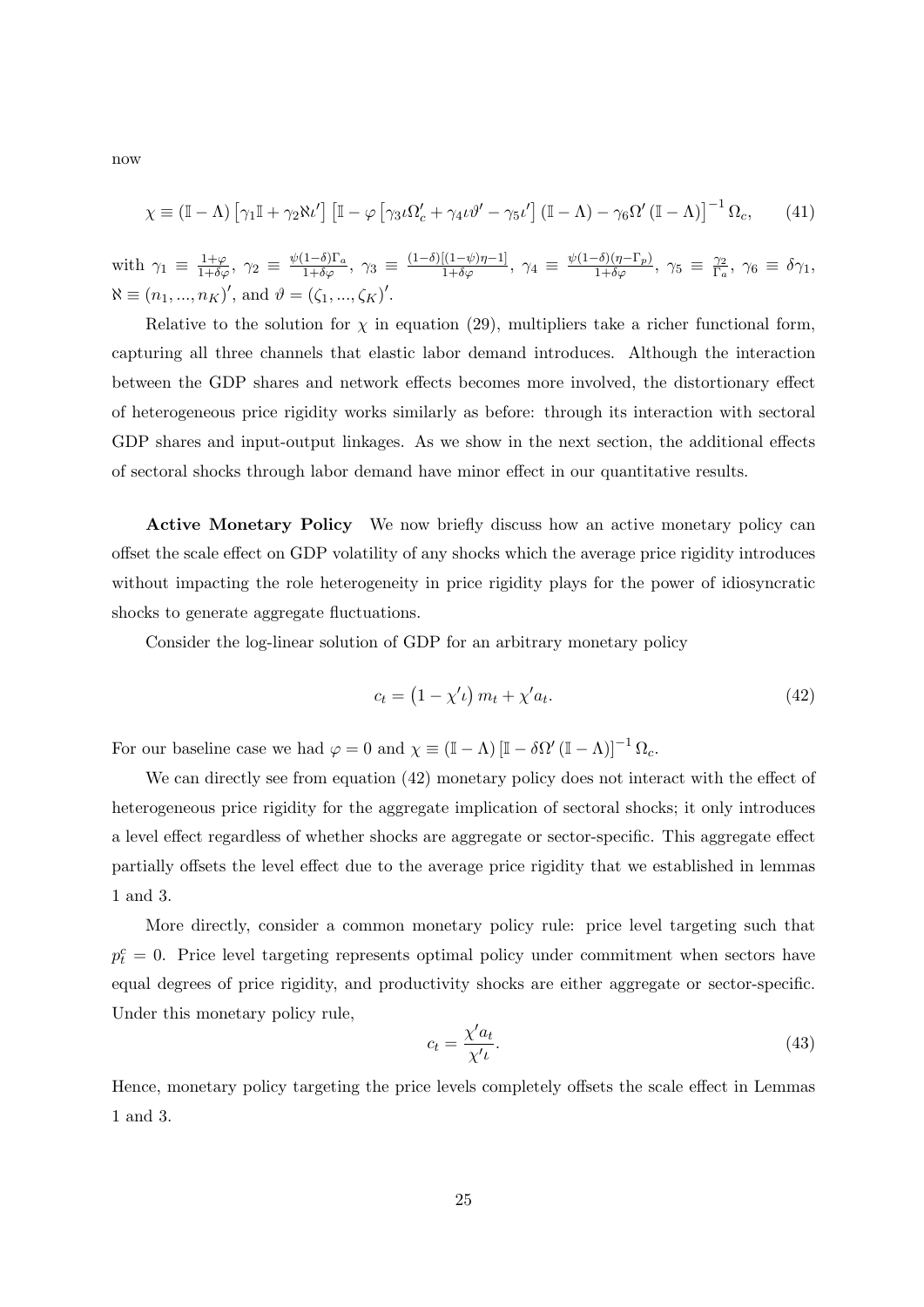The Pricing Friction Modeling price rigidities using Calvo does not change our analytical results qualitatively and we study the exact quantitative effects in our calibrations below. Calvo pricing adds serial correlation in the response of prices even when shocks are i.i.d.

$$
p_{kt} = (1 + \beta + \xi_k)^{-1} \left[ \xi_k m c_{kt} + \beta \mathbb{E} \left[ p_{kt+1} \right] + p_{kt-1} \right] \text{ for } k = 1, ..., K,
$$
 (44)

where  $\xi_k \equiv (1 - \alpha_k) (1 - \beta \alpha_k) / \alpha_k$ .

In our simple model above, monetary policy targeting constant nominal GDP does not offset the serial correlation Calvo pricing introduces. However, two effects leave our results nearly unaffected. First, in our simple model, the response of GDP to sectoral shocks generates quantitatively nearly the same impact response of GDP when the pricing friction follows Calvo. Second, more elaborate monetary policy rules also partially offset the serial correlation in the response of GDP to productivity shocks. For instance, if monetary policy follows price level targeting, so  $p_t^c = 0$ ,

$$
c_t = \overline{\xi}^{-1} \left( \Omega_c' \Xi a_t + \Omega_c' \Xi \left[ \mathbb{I} - \delta \Omega \right] p_t \right), \tag{45}
$$

where  $\Xi$  is a diagonal matrix with  $\xi_k$  as diagonal elements and with mean  $\overline{\xi}$ . This expression contains the interaction between price rigidity and the network effect, because  $c_t$  depends on the response of sectoral prices  $p_t$ . Hence, with monetary policy targeting the price level, serial correlation in the response of GDP to sectoral shocks remains only through sectoral prices. For the special case when  $\delta = 0$  and  $\xi_k = \overline{\xi}$ , monetary policy perfectly offsets the persistence in the response of  $c_t$ , because it replicates the response of  $c_t$  in a frictionless economy. Similarly, a Taylor rule of the form

$$
i_t = \phi_{\pi}^c \left( p_t^c - p_{t-1}^c \right) + \phi_c c_t \tag{46}
$$

also partially offsets the serial correlation that price rigidity introduces.

In general, however, we cannot fully eliminate serial correlation in the response of  $c_t$ . It might also be possible sectoral productivity shocks are persistent, though the median persistence [Boivin et al.](#page-38-17) [\(2009\)](#page-38-17) estimate is 0. Nonetheless, we adjust the definitions for multipliers we used above for our calibrations in the next section to capture possible serial correlation. Using a general representation of the solution for  $c_t$ 

$$
c_t = \sum_{\tau=0}^{\infty} \sum_{k=1}^{K} \rho_{k\tau} a_{kt-\tau}
$$
\n(47)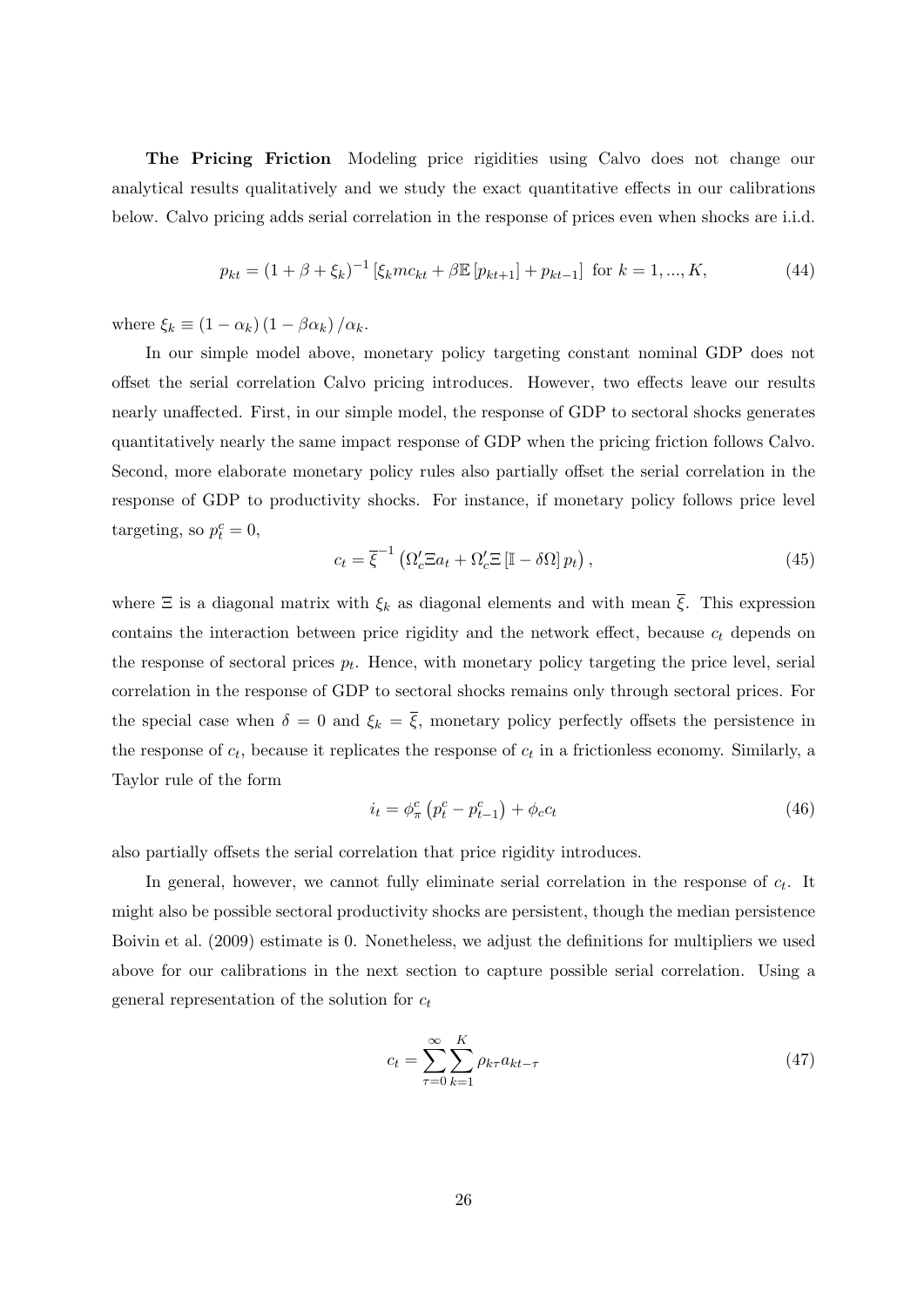we redefine multipliers to

<span id="page-26-0"></span>
$$
\chi_k \equiv \sqrt{\sum_{\tau=0}^{\infty} \rho_{k\tau}^2},\tag{48}
$$

such that  $v_c = ||\chi||_2 v$  still holds. To abstract from monetary policy, we compare the multiplier of sectoral shocks on  $v_c$  with the multiplier of an aggregate productivity shock,  $\sqrt{\sum_{\tau=0}^{\infty} \left(\sum_{k=1}^{K}$  $k=1$  $\rho_{k\tau}$ <sup>2</sup>. For robustness, we also report results for active monetary policy rules.

State-Depending Pricing Endogenizing price adjustment, for example via a menu cost technology, should yield similar results for the aggregate effects of sectoral shocks – up to a first-order approximation. The main reason is quantitative state-dependent pricing models do not create a link between the volatility of sectoral or firm-level shocks and the frequency of price changes.

This follows from two empirical facts that discipline state-dependent models: on the one hand, the frequency of price changes is quite heterogeneous across sectors or firms, as documented for example by [Nakamura and Steinsson](#page-40-0) [\(2008\)](#page-40-0) and Bhattarai and Schoenle (2014). On the other hand, prices are not synchronized within sectors or firms, as documented by [Gorodnichenko and](#page-39-17) [Weber](#page-39-17) [\(2016\)](#page-39-17), Bhattarai and Schoenle (2014), and Pasten and Schoenle (2016). To make a menu cost model consistent with these two empirical regularities, sectors with a higher frequency of price changes must face highly volatile good-specific shocks; because a high volatility of sectoral shocks would create a high synchronization of price changes within sectors. However, no systematic relationship between the frequency of price adjustment and sectoral or firm-level volatility should exist, leaving our conclusions unaffected.

In general, higher moments such as kurtosis may also affect the frequency of price changes. If they have heterogeneous effects on the sectoral frequency of price changes, then they should imply similar effects to what we document. Of course, we cannot quantify such effects without implementing a state-dependent pricing model. Because our level of discaggregation makes menu-cost models computationally infeasbile, we take a first-order approximation with our model to gain quantitative tractability.

Other Forms of Heterogeneity Across Sectors A straightforward extension of our analytical model allows for heterogeneity in the volatility of sectoral shocks and heterogeneity in intermediate input shares.

Assume sectoral productivity shocks  $\{a_{kt}\}_{k=1}^K$  are i.i.d. with volatility  $\{\sigma_k\}_{k=1}^K$  for all k.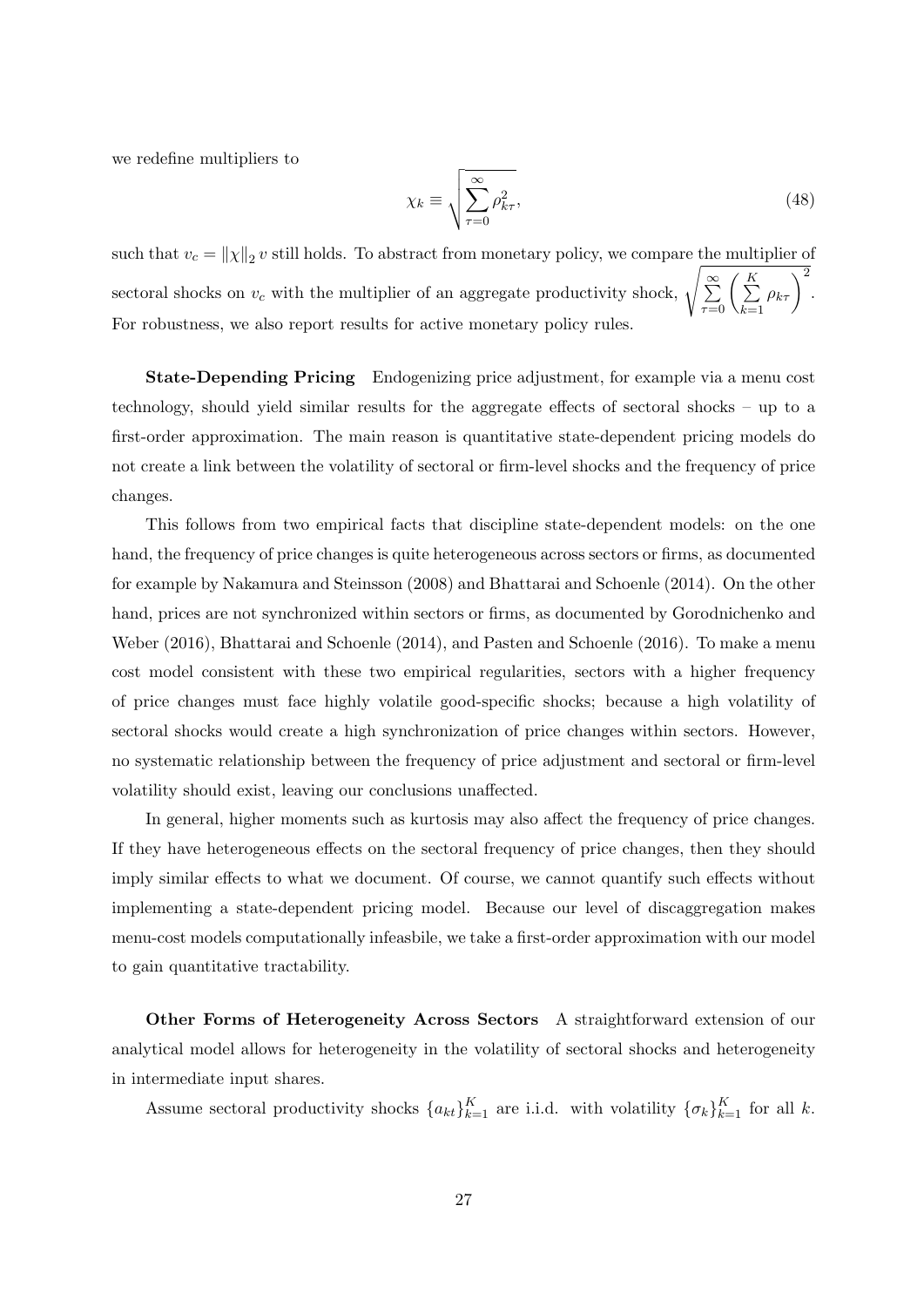Also assume the production function of firm  $j$  in sector  $k$  is given by

$$
Y_{jkt} = A_{kt} L_{jkt}^{1-\delta_k} Z_{jkt}^{\delta_k}
$$
\n
$$
\tag{49}
$$

for  $k = 1, ..., K$  and leave the definition of the aggregator of intermediate inputs unchanged. The only innovation relative to our baseline model is the intermediate input share is now sectorspecific and denoted by  $\{\delta_k\}_{k=1}^K$ . Everything else remains identical to before.

The solution of the steady state of this economy will be more complicated than in our baseline model, and the log-linear solution of GDP volatility is now given by

$$
\sigma_c = \sqrt{\chi_k^2 \left(\frac{\sigma_k}{\overline{\sigma}}\right)} \overline{\sigma},\tag{50}
$$

where the vector of sectoral multipliers solves

$$
\chi = \Omega_c \left[ \mathbb{I} - \overline{\delta} \Delta \left( \mathbb{I} - \Lambda \right) \Omega \right]^{-1} \left( \mathbb{I} - \Lambda \right). \tag{51}
$$

Here,  $\overline{\sigma}$  denotes the average volatility of sectoral shocks,  $\overline{\delta}$  denotes the average intermediate input share and  $\Delta$  is a diagonal matrix with  $\{\delta_k/\overline{\delta}\}\$ as diagonal. Simple inspection of these two equations shows the role of heterogeneity in volatility of sectoral shocks is akin to the effect of price rigidity on the granular effect through heterogeneity in sectoral GDP. Analogously, the role of heterogeneity in the intermediate input share is akin to the effect of price rigidity on the network effect. Heterogeneity in other characteristics of sectors or other frictions may also enter through either of these two channels (or both) in the most general expression for  $\chi$  for elastic labor demand in Equation [\(41\)](#page-24-1).

# IV Data

This section describes the data we use to construct the input-output linkages, and sectoral GDP, and the micro-pricing data we use to construct measures of price stickiness at the sectoral level.

# A. Input-Output Linkages and Sectoral Consumption Shares

The Bureau of Economic Analysis (BEA) produces input-output tables detailing the dollar flows between all producers and purchasers in the United States. Producers include all industrial and service sectors, as well as household production. Purchasers include industrial sectors, households, and government entities. The BEA constructs the input-output tables using Census data that are collected every five years. The BEA has published input-output tables every five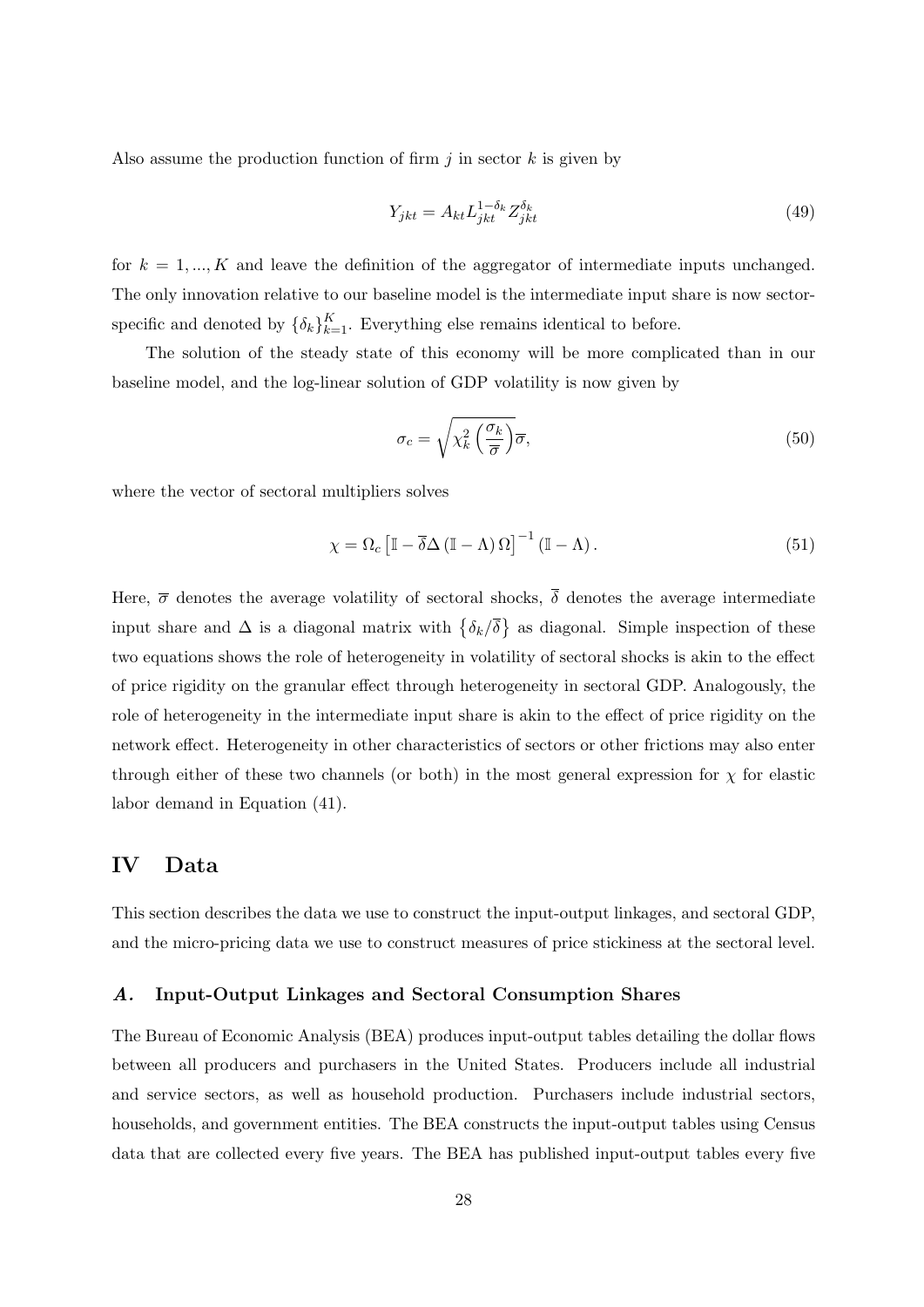years beginning in 1982 and ending with the most recent tables in 2012. The input-output tables are based on NAICS industry codes. Prior to 1997, the input-output tables were based on SIC codes.

The input-output tables consist of two basic national-accounting tables: a "make" table and a "use" table. The make table shows the production of commodities by industry. Rows present industries, and columns present the commodities each industry produces. Looking across columns for a given row, we see all the commodities a given industry produces. The sum of the entries comprises industry output. Looking across rows for a given column, we see all industries producing a given commodity. The sum of the entries is the output of a commodity. The use table contains the uses of commodities by intermediate and final users. The rows in the use table contain the commodities, and the columns show the industries and final users that utilize them. The sum of the entries in a row is the output of that commodity. The columns document the products each industry uses as inputs and the three components of value added: compensation of employees, taxes on production and imports less subsidies, and gross operating surplus. The sum of the entries in a column is industry output.

We utilize the input-output tables for 2002 to create an industry network of trade flows. The BEA defines industries at two levels of aggregation: detailed and summary accounts. We use the detailed levels of aggregation to create industry-by-industry trade flows. The BEA also provides the data to calibrate sectoral GDP shares.

The BEA provides concordance tables between NAICS codes and input-output industry codes. We follow the BEA's input-output classifications with minor modifications to create our industry classifications. We account for duplicates when NAICS codes are not as detailed as input-output codes. In some cases, an identical set of NAICS codes defines different input-output industry codes. We aggregate industries with overlapping NAICS codes to remove duplicates.

We combine the make and use tables to construct an industry-by-industry matrix that details how much of an industry's inputs other industries produce. We use the make table  $(MAKE)$  to determine the share of each commodity each industry k produces. We define the market share  $(SHARE)$  of industry k's production of commodities as

$$
SHARE = MAKE \odot (\mathbb{I} - MAKE)_{k,k'}^{-1}.
$$

We multiply the share and use tables  $(USE)$  to calculate the dollar amount that industry  $k'$  sells to industry k. We label this matrix revenue share  $(REVSHARE)$ , which is a supplier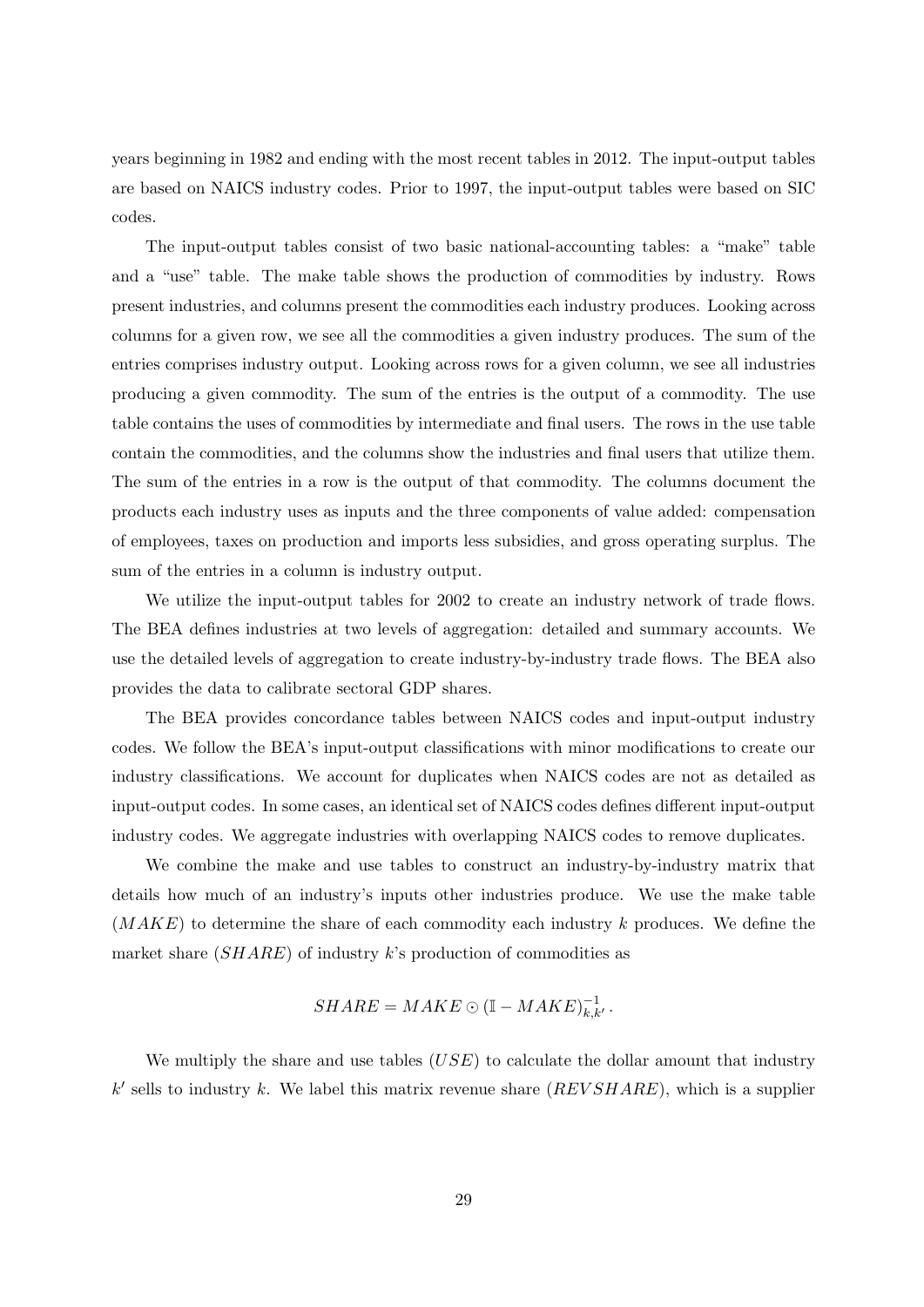industry-by-consumer industry matrix,

$$
REVSHARE = SHARE \times USE.
$$

We then use the revenue-share matrix to calculate the percentage of industry  $k'$  inputs purchased from industry  $k$ , and label the resulting matrix  $\textit{SUPPSHARE}:$ 

$$
SUPPSHARE = REVSHARE \odot ((\mathbb{I} - MAKE)^{-1}_{k,k'})'. \tag{52}
$$

The input-share matrix in this equation is an industry-by-industry matrix and therefore consistently maps into our model.[13](#page-0-0)

# B. Frequencies of Price Adjustments

We use the confidential microdata underlying the producer price data (PPI) from the BLS to calculate the frequency of price adjustment at the industry level.<sup>[14](#page-0-0)</sup> The PPI measures changes in prices from the perspective of producers, and tracks prices of all goods-producing industries, such as mining, manufacturing, and gas and electricity, as well as the service sector. The BLS started sampling prices for the service sector in 2005. The PPI covers about 75% of the service sector output. Our sample ranges from 2005 to 2011.

The BLS applies a three-stage procedure to determine the sample of goods. First, to construct the universe of all establishments in the United States, the BLS compiles a list of all firms filing with the Unemployment Insurance system. In the second and third stages, the BLS probabilistically selects sample establishments and goods based on either the total value of shipments or the number of employees. The BLS collects prices from about 25,000 establishments for approximately 100,000 individual items on a monthly basis. The BLS defines PPI prices as "net revenue accruing to a specified producing establishment from a specified kind of buyer for a specified product shipped under specified transaction terms on a specified day of the month." Prices are collected via a survey that is emailed or faxed to participating establishments. Individual establishments remain in the sample for an average of seven years until a new sample is selected to account for changes in the industry structure.

We calculate the frequency of price adjustment at the goods level,  $FPA$ , as the ratio of the number of price changes to the number of sample months. For example, if an observed price

<sup>13</sup>[Ozdagli and Weber](#page-40-1) [\(2016\)](#page-40-1) follow a similar approach.

<sup>&</sup>lt;sup>14</sup>The data have been used before in [Nakamura and Steinsson](#page-40-0) [\(2008\)](#page-40-0); [Goldberg and Hellerstein](#page-39-18) [\(2011\)](#page-39-18); [Bhattarai](#page-38-20) [and Schoenle](#page-38-20) [\(2014\)](#page-38-20); [Gorodnichenko and Weber](#page-39-17) [\(2016\)](#page-39-19); Gilchrist, Schoenle, Sim, and Zakrajšek (2016); [Weber](#page-40-4) [\(2015\)](#page-40-4); and [D'Acunto, Liu, Pflueger, and Weber](#page-38-21) [\(2016\)](#page-38-21), among others.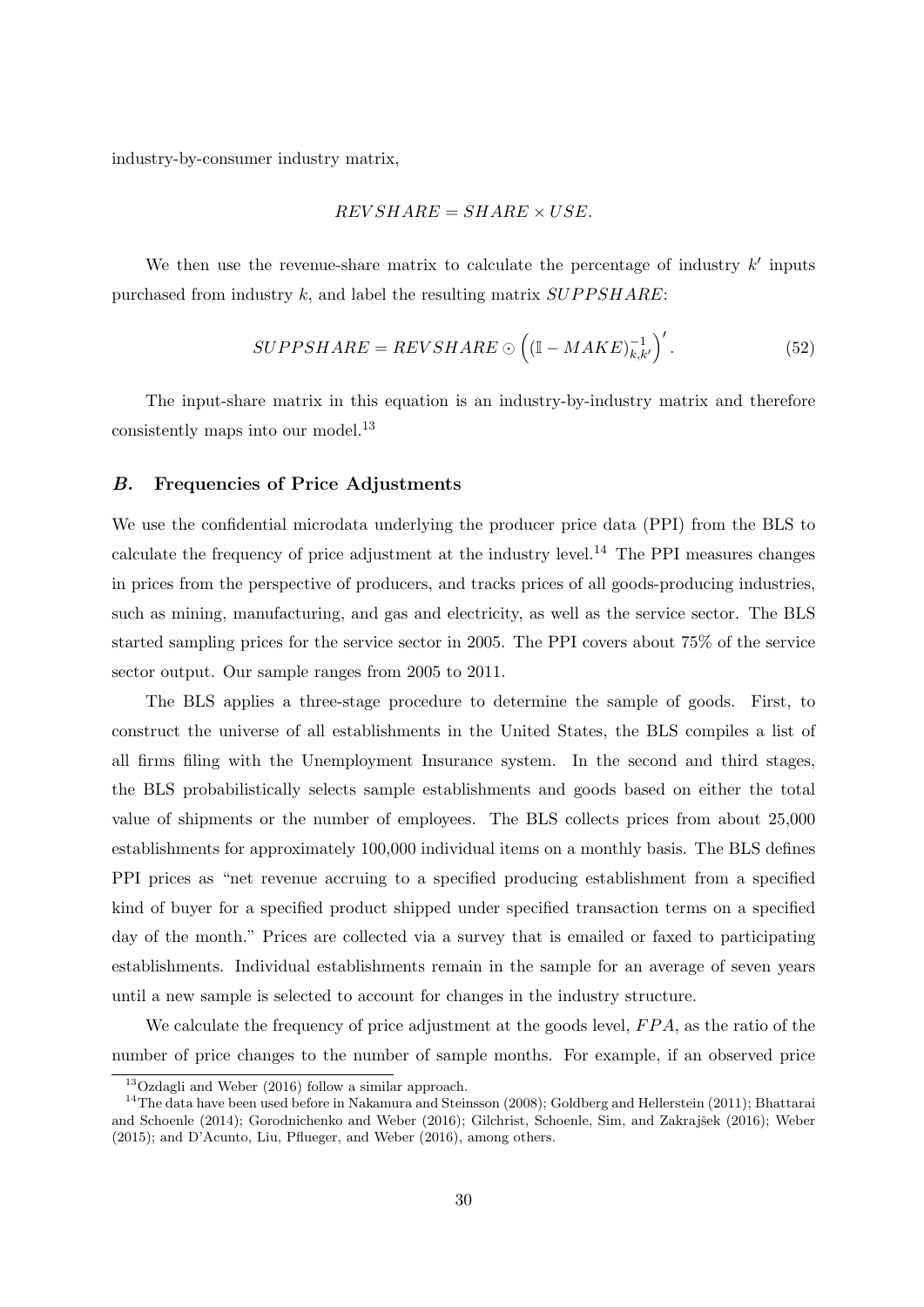path is \$10 for two months and then \$15 for another three months, one price change occurs during five months, and the frequency is  $1/5$ . We aggregate goods-based frequencies to the BEA industry level.

The overall mean monthly frequency of price adjustment is 22.15%, which implies an average duration,  $-1/\log(1 - FPA)$ , of 3.99 months. Substantial heterogeneity is present in the frequency across sectors, ranging from as low as  $4.01\%$  for the semiconductor manufacturing sector (duration of 24.43 months) to 93.75% for dairy production (duration of 0.36 months).

# V Calibration

We calibrate the steady-state input-output linkages of our model,  $\Omega$ , to the U.S. input-output tables in 2002. The same 2002 BEA data also allow us to directly calibrate sectoral GDP shares,  $\Omega_{C}$ . The Calvo parameters match the frequency of price adjustments between 2005 and 2011, using the micro data underlying the PPI from the BLS. After we merge the input-output and the frequency-of-price-adjustment data, we end up with 341 sectors.

The detailed input-output table has 407 unique sectors in 2002. We lose sectors for three reasons. First, some sectors produce almost exclusively final goods, so the data do not contain enough observations of such goods to compute frequencies of price adjustment. Second, the goods some sectors produce do not trade in a formal market, so the BLS has no prices to record. Examples of missing sectors are (with I/O industry codes in parentheses) "military armored vehicle, tank, and tank component manufacturing" (336992), "bowling centers" (713950), and "religious organizations" (813100). Third, the data for some sectors are not available at the six-digit level.

We show results for several calibrations of our model. **MODEL1** has linear disutility of labor,  $\varphi = 0$ , and monetary policy targeting constant nominal GDP. This model is the closest parametrization of our full-blown New Keynesian model to the simplified model we study in Section [III,](#page-11-0) with the modeling of the pricing friction as the only difference.<sup>[15](#page-0-0)</sup>

**MODEL2** is identical to **MODEL1**, but we set the inverse-Frisch elasticity to  $\varphi = 2$ .

**MODEL3** is an intermediate case in which  $\varphi = 0$ , and a monetary policy that follows the Taylor rule we specified in Section [II](#page-7-0) with parameters  $\phi_c = 0.33/12 = 0.0275$  and  $\phi_{\pi} = 1.34$ .

In MODEL4, monetary policy follows the same Taylor rule, but we set the inverse-Frisch elasticity to  $\varphi = 2$ .

These calibrations are at a monthly frequency, so the discount factor is  $\beta = 0.9975$  (implying an annual risk-free interest rate of about 3%). We set the elasticity of substitution across sectors

<sup>&</sup>lt;sup>15</sup>We interpret the frequencies of price adjustments as the probability a sector can adjust prices after the shock.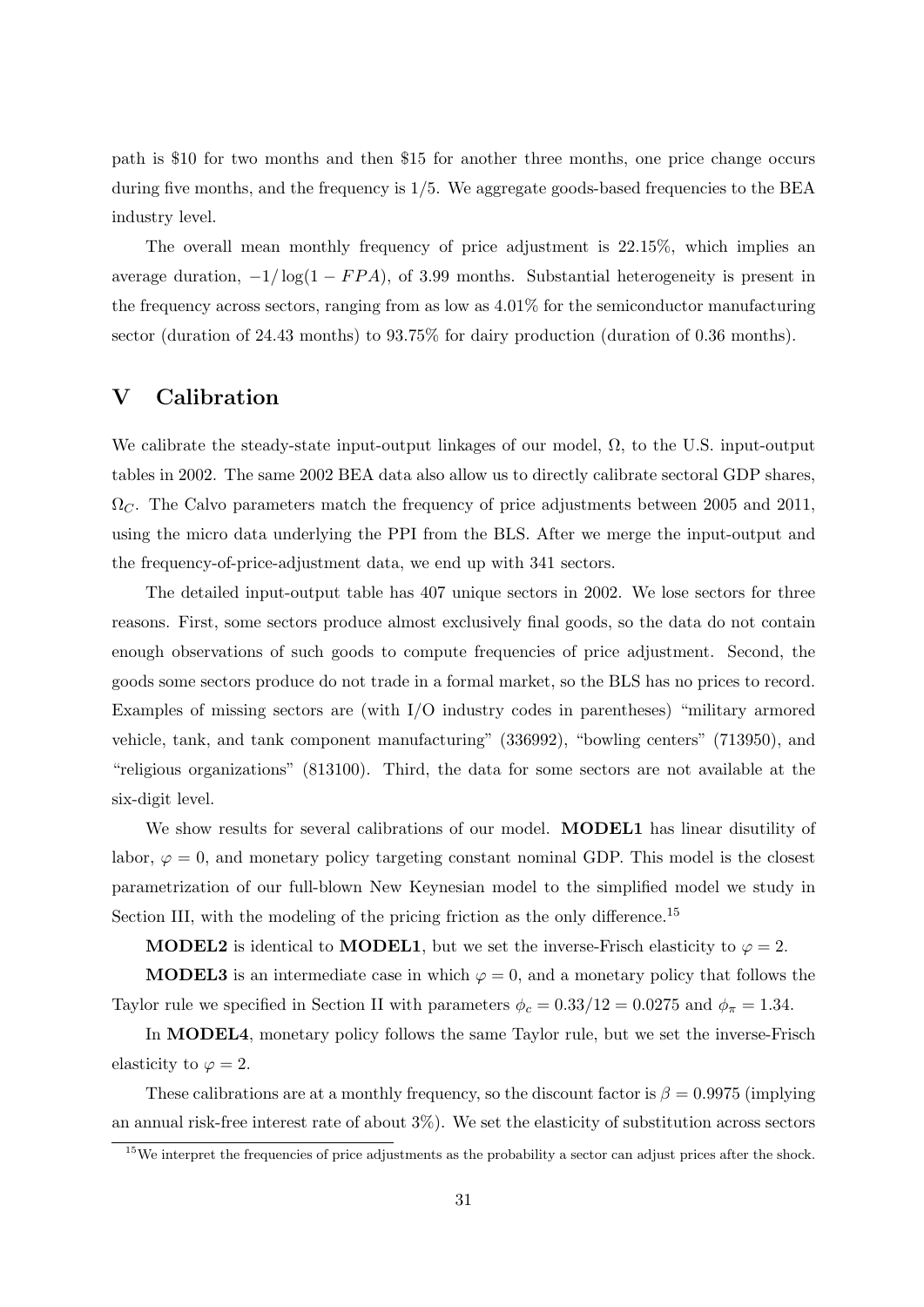to  $\eta = 2$  and within sectors to  $\theta = 6$  following [Carvalho and Lee](#page-38-16) [\(2011\)](#page-38-16). We will also report robustness results for the elasticities, setting  $\theta = 11$ , which is equivalent to a 10% markup. We also set  $\delta = 0.5$  so the intermediate inputs share in steady state is  $\delta * (\theta - 1)/\theta = 0.42$ , which matches the 2002 BEA data.

# <span id="page-31-0"></span>VI Quantitative Results

In this section, we first study quantitatively the effect of heterogeneity in price stickiness across sectors on the potency of sectoral shocks to drive aggregate fluctuations. We then analyze the distortionary role price rigidities have on the identity of the most important sectors for aggregate volatility.

# A. Multipliers

We provide quantitative evidence on the importance of sectoral shocks for aggregate fluctuations by first studying the multipliers that map sectoral shocks into aggregate GDP volatility.

Table [1](#page-42-0) reports the magnitude of multipliers,  $\|\chi\|$ , which we formally define in equation [\(48\)](#page-26-0), for different experiments. We report multipliers in levels but also relative to the multiplier that maps aggregate productivity shocks into aggregate GDP volatility (we will sometimes refer to the latter as "aggregate multiplier"). Price rigidity has a mechanical effect on aggregate volatility, dampening volatility originating from idiosyncratic, but also aggregate shocks. The relative multiplier controls for the general dampening effect of price rigidity on aggregate volatility and allows a clean comparison of how the different heterogeneities interact.

### A.1 Multipliers: Flexible Prices

We start in Panel A of Table [1](#page-42-0) with MODEL1, which corresponds to the simplified model of Section [III](#page-11-0) except for the modeling of the pricing friction; that is, it features Calvo price stickiness, a constant nominal GDP target in the monetary policy rule, and linear disutility of labor. Column (1) assumes flexible prices to isolate the quantitative strength of the pure granular effect due to the empirical distribution of sectoral GDP, the pure network effect due to the empirical input-output structure of the U.S. economy, and their joint effect.

We start with an economy in which all sectors are homogeneous, that is, when they have equal size and uniform input-output linkages. As the model in Section [III](#page-11-0) suggests, the multiplier equals  $K^{-1/2}$  for K=341 and it is 5.42% of the aggregate multiplier, which equals 1. The multiplier is 0.2047 when we calibrate sector size  $\Omega_C$  to U.S. data, but shut down intermediate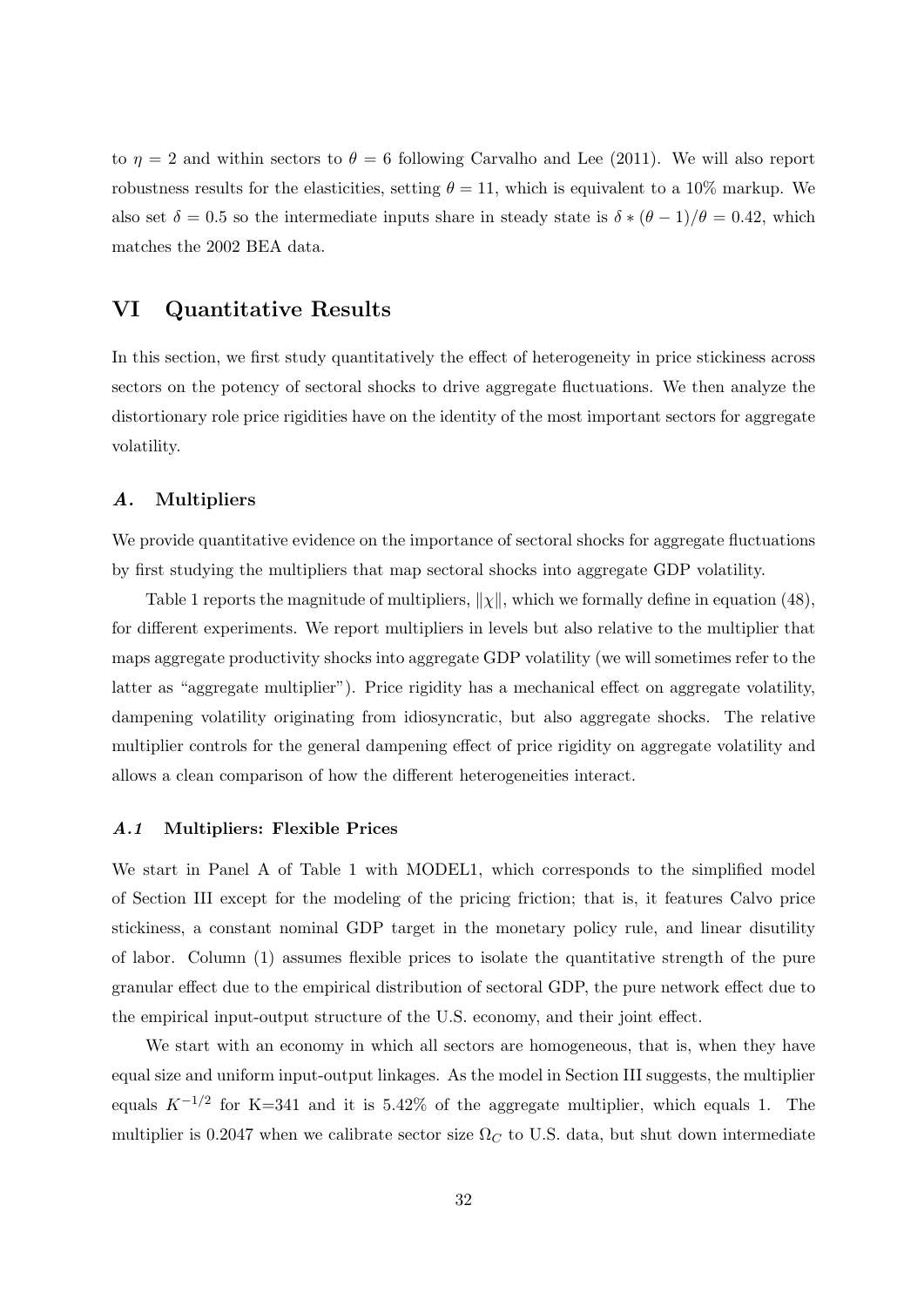input use  $(\delta = 0)$ . This calibration isolates the granular effect. GDP volatility increases by a factor of 4 with sectoral heterogeneity in size relative to uniform GDP shares across sectors, showing a strong granular effect from idiosyncratic shocks for aggregate volatility.

Intermediate inputs ( $\delta = 0.5$ ) with homogeneous steady-state input-output linkages,  $\Omega$ , mute the strength of the granular channel of idiosyncratic shocks. As line (3) shows, the relative multiplier is now  $11\%$  rather than  $20\%$ .

In line (4), we focus on the fully heterogeneous network channel for aggregate fluctuations; that is, we impose equal GDP shares across sectors but calibrate  $\Omega$  to the actual, heterogeneous U.S. input-output tables. The multiplier is now 8.01%. The network channel increases the multiplier by 50% relative to the multiplier in an economy with a homogeneous steady-state input-output structure (5.42%), but the network channel in isolation is smaller than the granular channel for aggregate fluctuations originating from final goods production.

The last line studies granular and network channels jointly. The multiplier is now 16.88%, indicating the potential of idiosyncratic shocks to be a major driving force behind aggregate fluctuations. The multiplier in this case is 50% larger than in an economy in which we calibrate GDP shares to U.S. data but impose a symmetric input-output structure across sectors. The overall effect is remarkably close to the one predicted by Gabaix's (2011) measure of total sales.

### A.2 Multipliers: Homogeneous Sticky Prices

We now allow for rigid prices in column  $(2)$  of Table [1](#page-42-0) but impose homogeneous price stickiness across sectors. Specifically, we calibrate the sectoral Calvo parameter to the average frequency of price adjustment in the United States for all sectors.

Comparing columns (1) and (2) across rows, we find price rigidity reduces the level of aggregate volatility sectoral shocks generate by an order of magnitude, just as our model in Section [III](#page-11-0) predicts (the scale effect). However, sticky prices in general also tend to dampen aggregate volatility due to aggregate shocks, which is why we focus our discussion on relative multipliers. We argued in Section [III](#page-11-0) active monetary policy can undo the scale effect and verify it in Table [A.2](#page-43-0) of the Online Appendix.

Relative multipliers under homogeneously sticky prices are similar to the case with flexible prices in column (1), with two exceptions: (i) introducing homogeneous input-output linkages offsets the granular channel less than under flexible prices (compare rows (2) and (3) across columns  $(1)$  and  $(2)$ ), and  $(ii)$  the network effect in row  $(4)$  becomes slightly weaker (going from 8.01% to 6.09%). We expect these results based on our analysis in Section [III.](#page-11-0) Pricing frictions mitigate the network effect of second-order outdegrees more than the network effect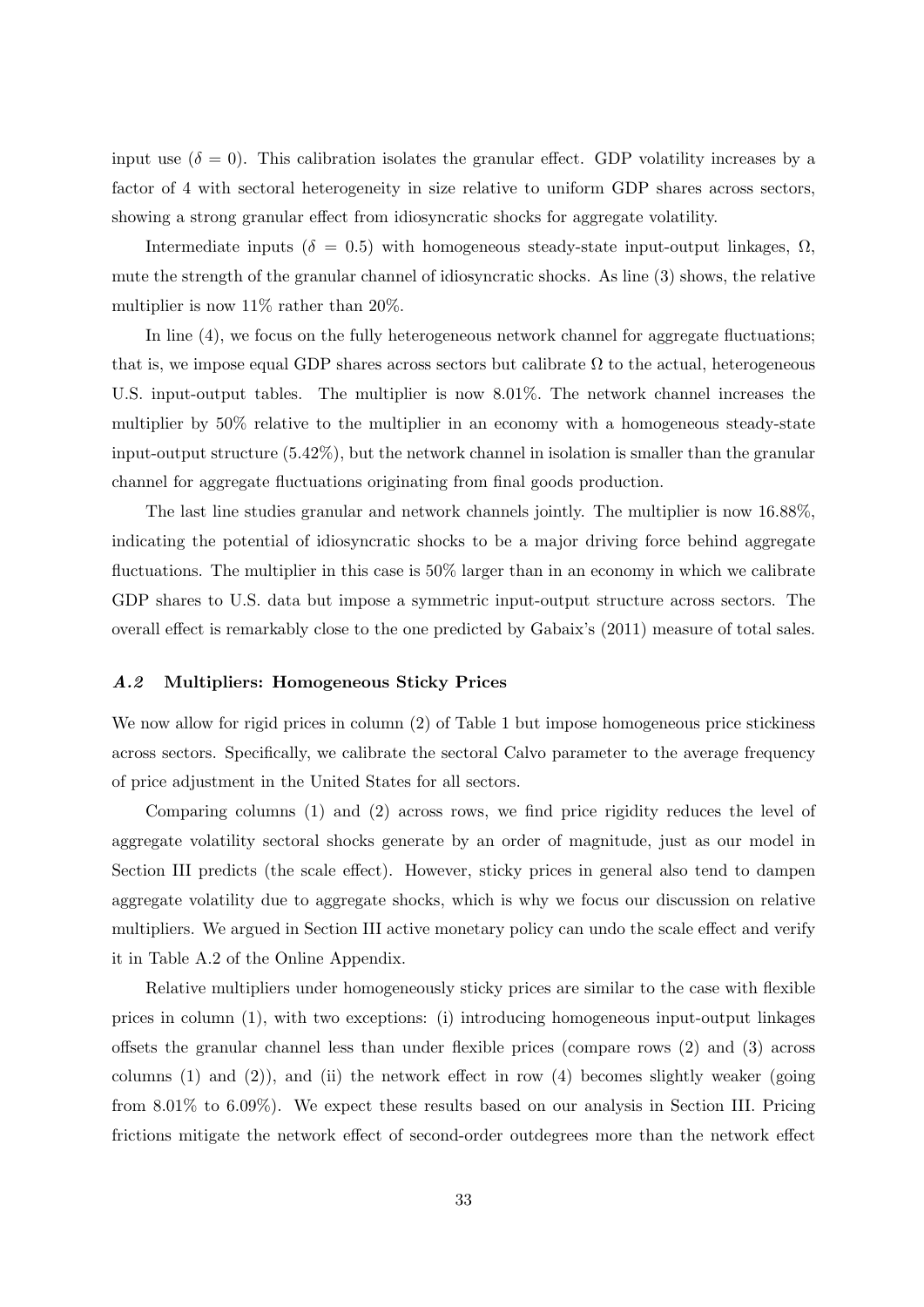of first-order outdegrees. Because the distribution of second-order outdegrees is more fat-tailed than the distribution of first-order outdegrees, even homogeneous price stickiness across sectors reduces the quantitative strength of the network effect.

### A.3 Multipliers: Heterogeneous Sticky Prices

Column (3) of Table [1](#page-42-0) presents the main results of this section. The calibration captures the empirical sector-size distribution, the actual input-output structure of the U.S. economy at the most granular level, as well as detailed, heterogeneous output price stickiness across sectors, and allows us to analyze the relevance of idiosyncratic shocks for aggregate fluctuations.

The calibration empirically confirms our theoretical predictions of Section [III.](#page-11-0) First, across rows, we see heterogeneous price rigidity increases the *level* of aggregate fluctuations originating from idiosyncratic shocks by at least 95% and up to 180% relative to the case of equal price stickiness in column (2).

Second, heterogeneity in price stickiness alone increases the relative multiplier of sectoral shocks: the relative multiplier goes from 5.42% to 12.36% in a calibration with equal GDP shares across sectors and homogeneous input-output linkages (see row (1)). Heterogeneous price stickiness thus increases the relative multiplier by more than the network effect, which generates a relative multiplier of 8.01% and 6.09% depending on whether prices are flexible or homogeneously sticky across sectors (see row  $(4)$  in columns  $(1)$  and  $(2)$ ). Thus, heterogeneous price rigidity creates a "frictional" channel of aggregate volatility independent of the "granular" or "network" channels in the literature.

Third, a strong interaction between the granular effect of heterogeneous sector sizes and the frictional channel exists. In a calibration without intermediate inputs,  $\delta = 0$ , we find a relative multiplier of 37.18% when price rigidities follow the empirical distribution instead of 20.47% when price rigidity is equal for all sectors (see rows 2 in columns (2) and (3)). If  $\delta = 0.5$  and input-output linkages are equal for all sectors, the relative multiplier is 33.73%, whereas it is only  $11\%$  in an economy with flexible prices and  $17\%$  in an economy with equal price stickiness across sectors (see row 3).

Fourth, a strong interaction exists between the network channel of aggregate fluctuations and the frictional channel: the relative multiplier is 13.16% with sticky prices calibrated to the U.S. economy, whereas it is only 8.01% in a flexible-price economy and 6.09% in an economy with equal price stickiness (compare row  $(4)$  across columns).

Overall, when our model matches the sector-size distribution, the input-output linkages of the U.S. economy, and the distribution of price rigidity across sectors, the relative multiplier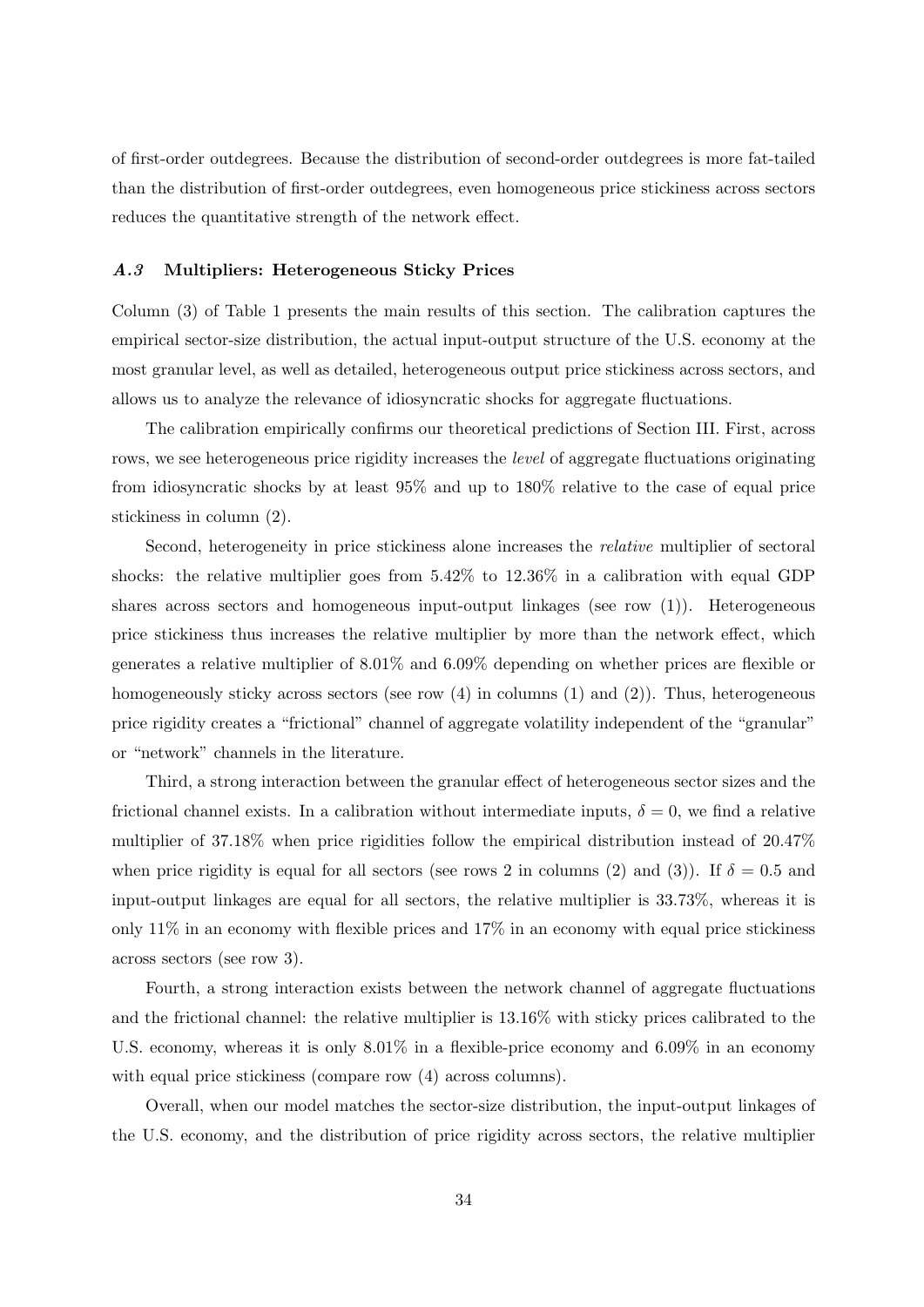that maps sectoral productivity shocks into aggregate volatility equals almost a third of the multiplier of an aggregate productivity shock. This is an almost 90% increase compared to a relative multiplier of 16.88% in a frictionless economy (last row), and almost six times larger than in an economy with homogeneous sectors.

We find across calibrations that (i) heterogeneity in price stickiness alone can generate large aggregate fluctuations from idiosyncratic shocks, (ii) homogeneous input-output linkages mute the granular effect relative to an economy without intermediate input use, and (iii) introducing heterogeneous price stickiness across sectors in an economy with sectors of different sizes but homogeneous input-output linkages increases the size of the relative multipliers. Section [III](#page-11-0) in the online appendix explains the economics behind these findings within our simplified model.

### A.4 Multipliers: Alternative Model Specifications

Our results continue to hold for three alternative model specifications. We present them in Panels B to D of Table [1.](#page-42-0) MODEL2 drops the assumption of a linear disutility of labor. MODEL3 assumes a standard Taylor rule instead of a monetary policy targeting constant nominal GDP, whereas MODEL4 additionally drops the assumption of linear disutility of labor. The level of the multipliers differs from MODEL1 in Panel A, but the relative multipliers are almost identical across different calibrations for flexible and homogeneously sticky prices. Under heterogeneous price stickiness, the levels of the multipliers are similar across calibrations, with some differences in relative multipliers when we drop the assumption of linear disutility of labor.

Our results also continue to hold when we only focus on the impact multipliers. Table [2](#page-43-0) reports multipliers in levels and relative to the aggregate multipliers for the same four models, but studies only the impact effect of sectoral shocks on GDP. Multipliers differ only slightly relative to the ones in reported in Table [1,](#page-42-0) suggesting the Calvo assumption introduces only a small degree of persistence relative to the simple specification of price rigidity we study in the simplified model of Section [III.](#page-11-0)

We follow [Carvalho and Lee](#page-38-16) [\(2011\)](#page-38-16) in the calibration of deep parameters, but one might be concerned a low elasticity of substitution within sector might partially drive our findings.<sup>[16](#page-0-0)</sup> Table [3](#page-44-0) shows our findings across models and calibrations barely change when we increase the within-sectors elasticity of substitution,  $\theta$ , from a baseline value of 6 to 11, which reduces the markup from 20% to  $10\%$ .<sup>[17](#page-0-0)</sup>

In our baseline analysis, we have to drop the construction sectors because the BLS does not provide pricing information at the six-sector NAICS level. Table [A.1](#page-42-0) in the Online Appendix

<sup>16</sup>We thank Susanto Basu for raising this point.

<sup>&</sup>lt;sup>17</sup>We also lower  $\delta$  from 0.5 to 0.46 to match the ratio of C/Y in the data.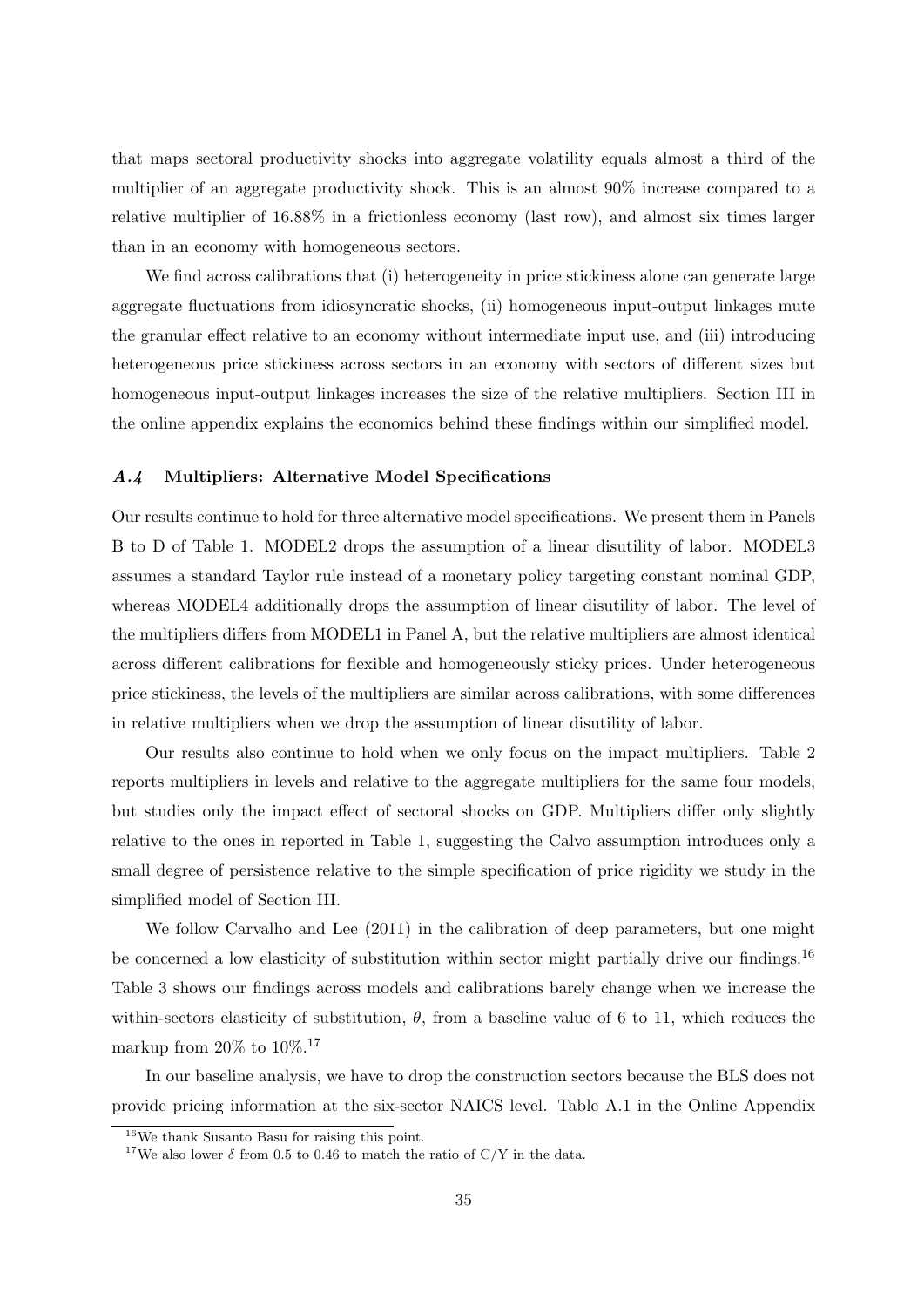reports results for a calibration in which we assign the same price stickiness measure to all six-digit construction sectors. Results are similar to the one we discussed above. In untabulated results, we also find similar results for a model with occasionally-binding ZLB.

### B. Distorted Idiosyncratic Origin of Fluctuations

One of the central results of Section [III](#page-11-0) is heterogeneity in price stickiness can change the identity and relative importance of sectors as origin of aggregate fluctuations. Table [4](#page-45-0) shows introducing heterogeneity in the frequency of price adjustment across sectors indeed changes the identity and relative contribution of the five most important sectors for the multiplier for different calibrations of MODEL1. Relative contributions sum to 1, and the entries in Table [4](#page-45-0) tell us directly the fraction of the multiplier coming from the reported sectors.[18](#page-0-0)

In column (1), we calibrate Calvo parameters to the sectoral frequency of price changes in the United States, but impose equal GDP shares across sectors, and input-output linkages are homogeneous. The five most important sectors are the five sectors with most the flexible prices, which are mostly commodities and farming products: "Dairy cattle and milk production" (112120), "Alumina refining and primary aluminum production" (33131A), "Primary smelting and refining of copper" (331411), "Oil and gas extraction" (211000), and "Poultry and egg production" (1121A0). The relative contributions to the overall multiplier range from 7.62% to 5.49%. If all sectors were perfectly identical, all sectors would have a contribution of 0.29%  $(341^{-1})$ .

Columns (2) and (3) in Table [4](#page-45-0) show how price rigidity affects the granular channel of idiosyncratic shocks. Column (2) assumes flexible prices but steady-state sectoral GDP shares that match the data. Column (3) also matches the sectoral frequency of price changes. The identity and relative contribution changes across calibrations: with flexible prices, the most important sectors and are "Retail trade" (4A0000), "Wholesale trade" (420000), and "Real estate"  $(531000)$ , with relative contributions of  $33.33\%$ ,  $14.43\%$ , and  $10.89\%$ , respectively; once we introduce rigid prices, the most important sectors are "Monetary authorities and depository credit intermediation" (52A000), "Wholesale trade" (420000), and "Oil and gas extraction" (211000) with relative contributions of 25.33%, 18.74%, and 13.50%.

Columns (4) and (5) of Table [4](#page-45-0) studies the distortion price rigidity introduces on the network effect of aggregate fluctuations. Column (4) assumes flexible prices and steady-state inputoutput linkages calibrated to the U.S. input-output tables, whereas column (5) also matches sectoral frequencies of price adjustment. Again, the identity of the five most important sectors

<sup>&</sup>lt;sup>18</sup>Results are similar for the other models.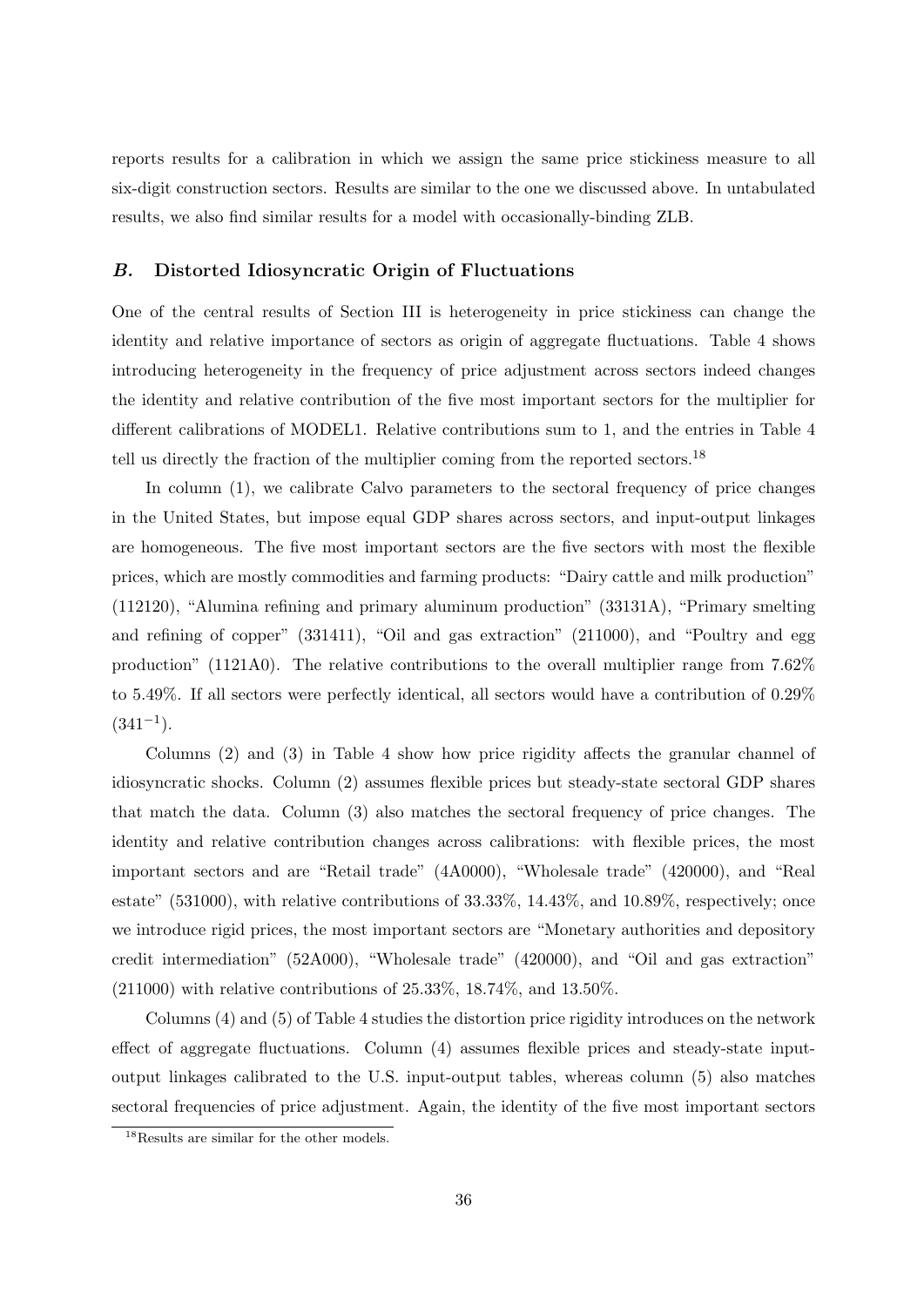changes completely: with flexible prices, the most important sectors are "Wholesale trade" (420000), followed by "Real estate" (531000), "Electric power generation, transmission, and distribution" (221100), "Monetary authorities and depository credit intermediation" (52A000), and "Retail trade" (4A0000), with relative contributions of 24.53%, 7.61%, 3.66%, 3.26%, and 2.90%.

Once we allow for sticky prices, the contributions of the five most important sectors range from 9.85% to 5.76% which in descending order are "Electric power generation, transmission, and distribution" (211000), " Dairy cattle and milk production" (112120), "Petroleum refineries" (324110), "Primary smelting and refining of copper" (331411), and "Cattle ranching and farming" (1121A0). In short, energy sectors become the most important, followed by farming sectors, once we allow for price stickiness to follow the empirical distribution.

Finally, we compare columns (6) and (7) in Table [4](#page-45-0) to see how the introduction of heterogeneous price stickiness across sectors changes the importance and identity of sectors for the multiplier when both the granular and network channels are at work.

The relative contributions of the five most important sectors with flexible prices are: "Retail trade" (4A0000), "Real estate" (531000), "Wholesale trade" (420000), "Monetary authorities and depository credit intermediation" (52A000), and "Telecommunications" (517000). With flexible prices, "Retail trade" and "Real estate" jointly account for 45% of the aggregate fluctuations originating from shocks at the micro level.

When we turn on heterogeneous sticky prices, instead, "Real estate" no longer belongs to the top five sectors and the contribution of "Retail trade" drops to 10%. Interestingly, "Monetary authorities and depository credit intermediation" becomes the most important sector, with a contribution of almost 30% when we allow for heterogeneities along all three dimension in the most realistic calibration.

The discussion so far focused on the identity and contribution of the five most important sectors. The distorting nature of heterogeneous price stickiness, however, is a more general phenomenon. Figure [1](#page-41-0) is a scatter plot of the sectoral rank in the contribution to aggregate fluctuations originating from sectoral shocks. The y-axis plots the rank in an economy with heterogeneous price stickiness, and the x-axis plots the rank in an economy with identical price stickiness across sectors, while we allow for heterogeneity in input-output linkages and consumption shares in both cases. We see the introduction of differential price stickiness changes the rank of sectors throughout the whole distribution, and drastically so for some sectors.

Overall, sectoral heterogeneity of price rigidity distorts the identity and the relative contribution of the most important sectors for aggregate fluctuations originating from sectoral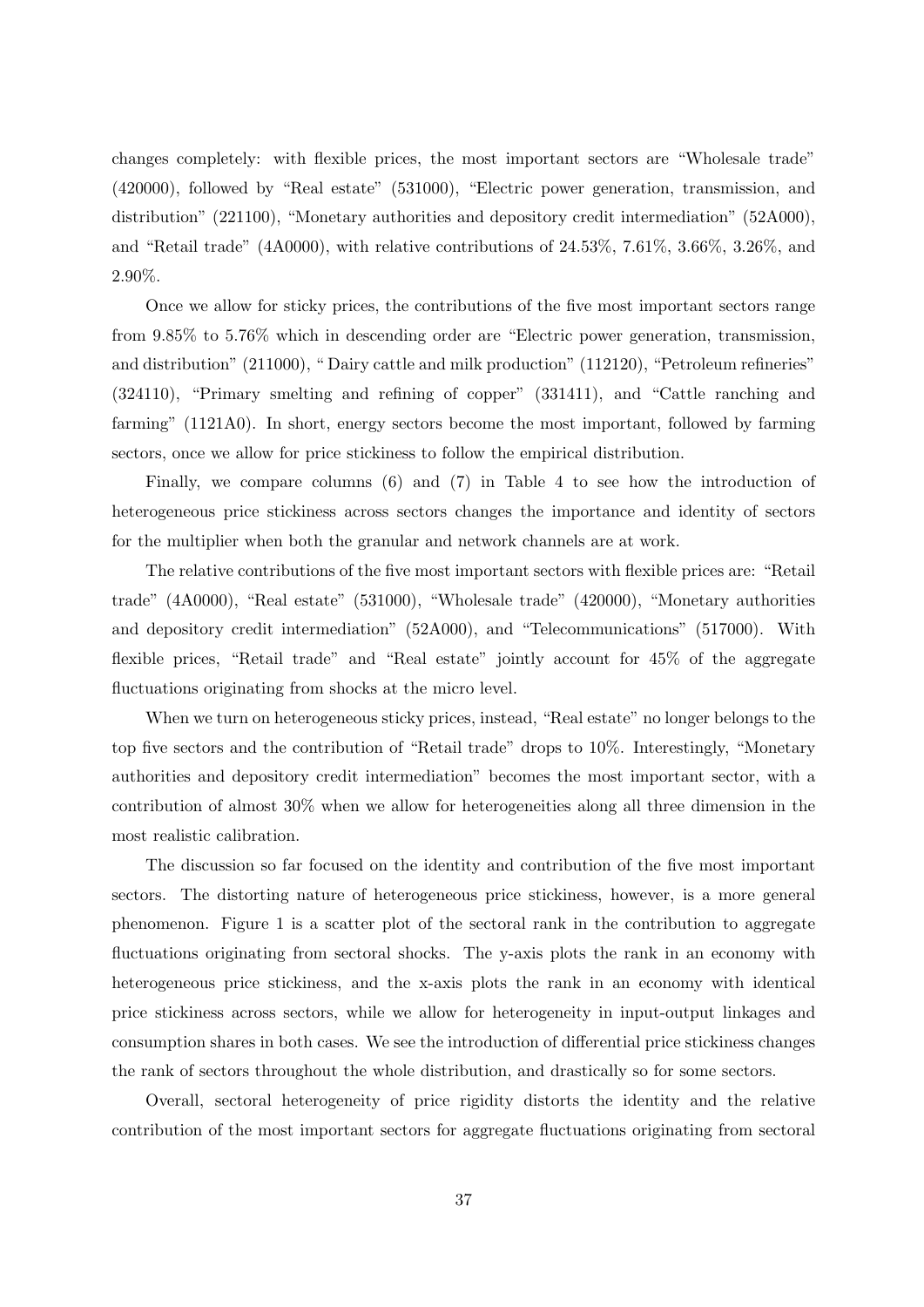productivity shocks. The evidence on the changing identity and relative importance of sectors for aggregate fluctuations originating from sectoral shocks we observe in Table [4](#page-45-0) and Figure [1](#page-41-0) underlines the importance of studying granular, network, and frictional channels in combination. A central bank that aims to stabilize sectoral prices of "big" or "central" sectors might make systematic policy mistakes if it does not take into account the "frictional" origin of aggregate fluctuations.

# VII Concluding Remarks

This paper studies the potential of idiosyncratic shocks to drive aggregate fluctuations when nominal output prices are heterogeneously rigid across sectors. We do so theoretically and quantitatively in a calibrated 341 sector New Keynesian model with intermediate inputs and heterogeneity in sector size, sector input-output linkages, and output price stickiness.

Heterogeneity in price rigidity has first-order effects: it generates a frictional origin of aggregate fluctuations, it amplifies the granular and network channels of idiosyncratic shocks, and it changes the identity and relative importance of sectors for aggregate fluctuations originating from sectoral shocks. Importantly, sector sales are no longer a sufficient statistic for a sector's contribution to aggregate volatility, as in Hulten (1978). Interestingly, we moreover find in our most realistic calibration which allows for heterogeneous price rigidities across sectors matched to U.S. data, "Monetary authorities and depository credit intermediation" to be the most important sector for aggregate fluctuations originating from shocks at the micro level.

To date, the implications of price rigidity, and frictions in general, for the granular and network effects remain largely unexplored. Our analysis suggests price rigidity has direct and important implications for the modeling and understanding of business cycles. The interaction also has important implications for the conduct of monetary policy. A central bank that aims to stabilize sectoral prices of "big" or "central" sectors might make systematic policy mistakes if it does not take into account the "frictional" origin of aggregate fluctuations. Although beyond the scope of this paper, future work may explore the design of optimal monetary policy in our heterogeneous production economy.

To make the points of this paper, we assumed exogenously given price rigidity. We argue in the paper endogenizing price adjustments may amplify our results, because sectors hit by larger shocks typically adjust prices more frequently. However, the exact result may depend on the respective price-adjustment technology. We leave this extension to future research.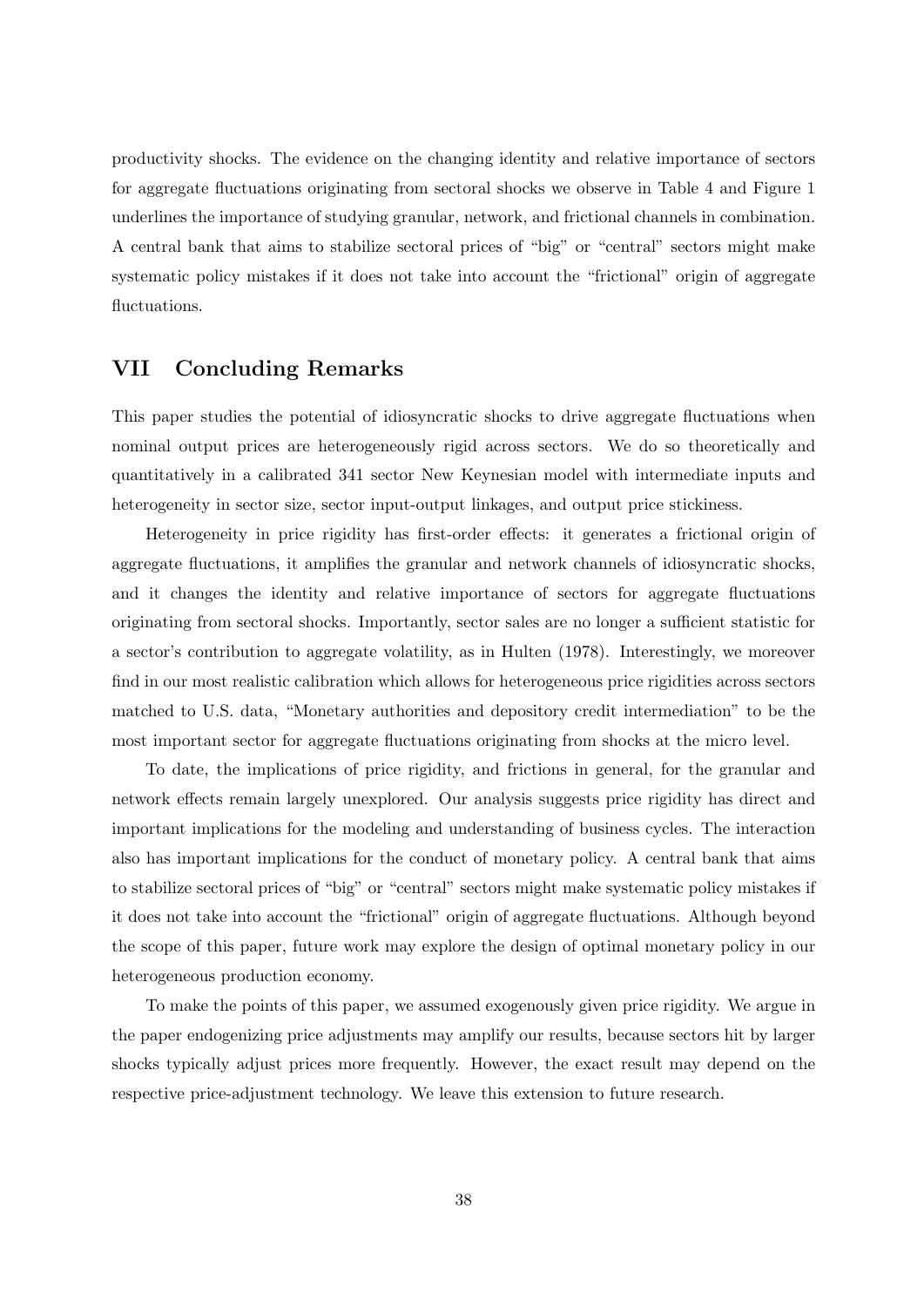# References

- <span id="page-38-3"></span>Acemoglu, D., U. Akcigit, and W. Kerr (2016). Networks and the macroeconomy: An empirical exploration. *NBER Macroannual*  $30(1)$ , 273-335.
- <span id="page-38-1"></span>Acemoglu, D., V. M. Carvalho, A. Ozdaglar, and A. Tahbaz-Salehi (2012). The network origins of aggregate fluctuations. *Econometrica*  $80(5)$ , 1977–2016.
- <span id="page-38-4"></span>Acemoglu, D., A. Ozdaglar, and A. Tahbaz-Salehi (2017). Microeconomic origins of macroeconomic tail risks. The American Economic Review  $107(1)$ , 54–108.
- <span id="page-38-18"></span>Alvarez, F., H. Le Bihan, and F. Lippi (2016). The real effects of monetary shocks in sticky price models: A sufficient statistic approach. The American Economic Review 106 (10), 2817–2851.
- <span id="page-38-5"></span>Atalay, E. (2015). How important are sectoral shocks? Unpublished Manuscript, University of Wisconsin.
- <span id="page-38-6"></span>Baqaee, D. R. (2016). Cascading failures in production networks. Unpublished Manuscript, LSE.
- <span id="page-38-12"></span>Barrot, J.-N. and J. Sauvagnat (2016). Input specificity and the propagation of idiosyncratic shocks in production networks. The Quarterly Journal of Economics 131 (3), 1543–1592.
- <span id="page-38-15"></span>Basu, S. (1995). Intermediate goods and business cycles: Implications for productivity and welfare. The American Economic Review 85(3), 512-531.
- <span id="page-38-20"></span>Bhattarai, S. and R. Schoenle (2014). Multiproduct firms and price-setting: Theory and evidence from U.S. producer prices. Journal of Monetary Economics 66, 178–192.
- <span id="page-38-7"></span>Bigio, S. and J. La'O (2016). Financial frictions in production networks. Technical report, National Bureau of Economic Research.
- <span id="page-38-2"></span>Bils, M. and P. J. Klenow (2004). Some evidence on the importance of sticky prices. *Journal of* Political Economy 112 (5), 947–985.
- <span id="page-38-17"></span>Boivin, J., M. P. Giannoni, and I. Mihov (2009). Sticky prices and monetary policy: Evidence from disaggregated U.S. data. The American Economic Review 99 (1), 350–384.
- <span id="page-38-19"></span>Bouakez, H., E. Cardia, and F. Ruge-Murcia (2014). Sectoral price rigidity and aggregate dynamics. European Economic Review 65, 1–22.
- <span id="page-38-8"></span>Caliendo, L., F. Parro, E. Rossi-Hansberg, and P.-D. Sarte (2014). The impact of regional and sectoral productivity changes on the U.S. economy. Technical report, National Bureau of Economic Research.
- <span id="page-38-16"></span>Carvalho, C. and J. W. Lee (2011). Sectoral price facts in a sticky-price model. Unpublished Manuscript, PUC-Rio.
- <span id="page-38-9"></span>Carvalho, V. and X. Gabaix (2013). The great diversification and its undoing. The American Economic Review 103 (5), 1697–1727.
- <span id="page-38-14"></span>Carvalho, V. M. (2014). From micro to macro via production networks. The Journal of Economic Perspectives  $28(4)$ , 23-47.
- <span id="page-38-10"></span>Carvalho, V. M. and B. Grassi (2015). Large firm dynamics and the business cycle. Unpublished Manuscript, University of Cambridge.
- <span id="page-38-13"></span>Carvalho, V. M., M. Nirei, Y. U. Saito, and A. Tahbaz-Salehi (2016). Supply chain disruptions: Evidence from the great east Japan earthquake. Unpublished Manuscript.
- <span id="page-38-0"></span>Cochrane, J. H. (1994). Shocks. In Carnegie-Rochester Conference Series on Public Policy, Volume 41, pp. 295–364. Elsevier.
- <span id="page-38-21"></span>D'Acunto, F., R. Liu, C. E. Pflueger, and M. Weber (2016). Flexible prices and leverage. Unpublished Manuscript, University of Chicago.
- <span id="page-38-11"></span>Di Giovanni, J., A. A. Levchenko, and I. Méjean (2014). Firms, destinations, and aggregate fluctuations. *Econometrica*  $82(4)$ , 1303–1340.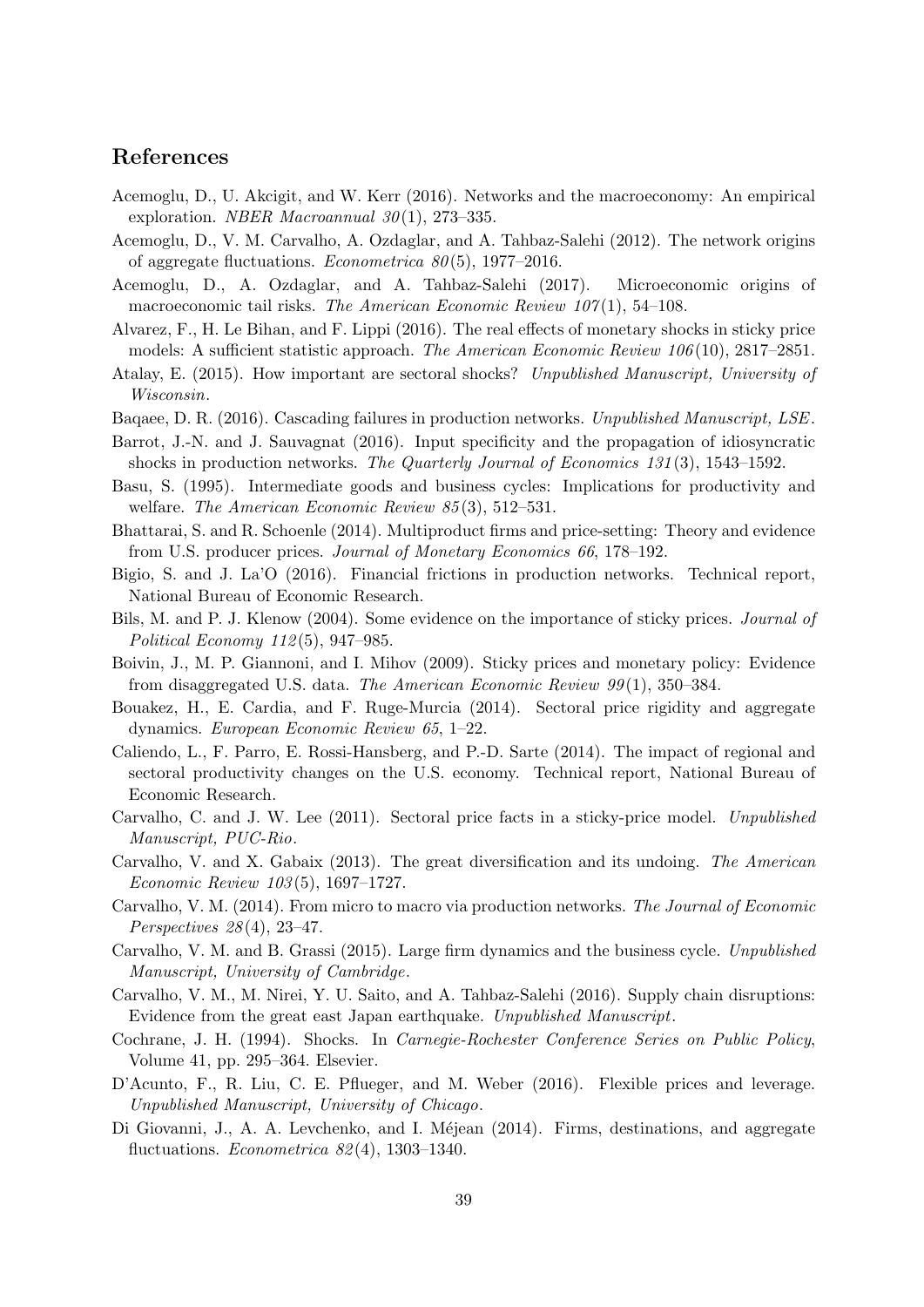- <span id="page-39-5"></span>Di Giovanni, J., A. A. Levchenko, and I. Méjean (2016). The micro origins of international business cycle comovement. Technical report, National Bureau of Economic Research.
- <span id="page-39-13"></span>Di Maggio, M. and A. Tahbaz-Salehi (2015). Collateral shortages and intermediation networks. Unpublished Manuscript.
- <span id="page-39-4"></span>Dupor, B. (1999). Aggregation and irrelevance in multi-sector models. Journal of Monetary Economics  $43(2)$ , 391-409.
- <span id="page-39-20"></span>Durrett, R. (2013). Probability: theory and examples (4th ed.). Cambridge; New York: Cambridge University Press.
- <span id="page-39-6"></span>Foerster, A. T., P.-D. G. Sarte, and M. W. Watson (2011). Sectoral versus aggregate shocks: A structural factor analysis of industrial production. Journal of Political Economy  $119(1)$ , 1–38.
- <span id="page-39-2"></span>Gabaix, X. (2011). The granular origins of aggregate fluctuations. *Econometrica* 79(3), 733–772.
- <span id="page-39-21"></span>Gabaix, X. and R. Ibragimov (2011). Rank-1/2: A simple way to improve the OLS estimation of tail exponents. Journal of Business  $\mathcal C$  Economic Statistics 29(1), 24–39.
- <span id="page-39-19"></span>Gilchrist, S., R. Schoenle, J. Sim, and E. Zakrajšek  $(2016)$ . Inflation dynamics during the financial crisis. American Economic Review (forthcoming).
- <span id="page-39-12"></span>Gofman, M. (2011). A network-based analysis of over-the-counter markets. Unpublished Manuscript.
- <span id="page-39-18"></span>Goldberg, P. P. and R. Hellerstein (2011). How rigid are producer prices? FRB of New York Staff Report, 1–55.
- <span id="page-39-17"></span>Gorodnichenko, Y. and M. Weber (2016). Are sticky prices costly? Evidence from the stock market. American Economic Review 106 (1), 165–199.
- <span id="page-39-7"></span>Grassi, B. (2017). Io in io: Competition and volatility in input-output networks. Unpublished Manuscript, Bocconi University.
- <span id="page-39-16"></span>Herskovic, B. (2015). Networks in production: Asset pricing implications. Unpublished Manuscript, UCLA.
- <span id="page-39-15"></span>Herskovic, B., B. T. Kelly, H. Lustig, and S. Van Nieuwerburgh (2016). The common factor in idiosyncratic volatility: Quantitative asset pricing implications. Journal of Financial Economics 119 (2), 249–283.
- <span id="page-39-9"></span>Horvath, M. (1998). Cyclicality and sectoral linkages: Aggregate fluctuations from independent sectoral shocks. Review of Economic Dynamics 1(4), 781–808.
- <span id="page-39-10"></span>Horvath, M. (2000). Sectoral shocks and aggregate fluctuations. Journal of Monetary Economics  $45(1)$ , 69-106.
- <span id="page-39-0"></span>Hulten, C. R. (1978). Growth accounting with intermediate inputs. The Review of Economic Studies  $\mu$ 5(3), 511–518.
- <span id="page-39-14"></span>Kelly, B., H. Lustig, and S. Van Nieuwerburgh (2013). Firm volatility in granular networks. Technical report, National Bureau of Economic Research.
- <span id="page-39-3"></span>Klenow, P. J. and O. Kryvtsov (2008). State-dependent or time-dependent pricing: does it matter for recent us inflation? The Quarterly Journal of Economics 123(3), 863–904.
- <span id="page-39-8"></span>Long, J. B. and C. Plosser (1983). Real business cycles. The Journal of Political Economy 91(1), 39–69.
- <span id="page-39-1"></span>Lucas, R. E. (1977). Understanding business cycles. In Carnegie-Rochester Conference Series on Public Policy, Volume 5, pp. 7–29. Elsevier.
- <span id="page-39-11"></span>Midrigan, V. (2011). Menu costs, multiproduct firms, and aggregate fluctuations. *Economet*rica  $79(4)$ , 1139–1180.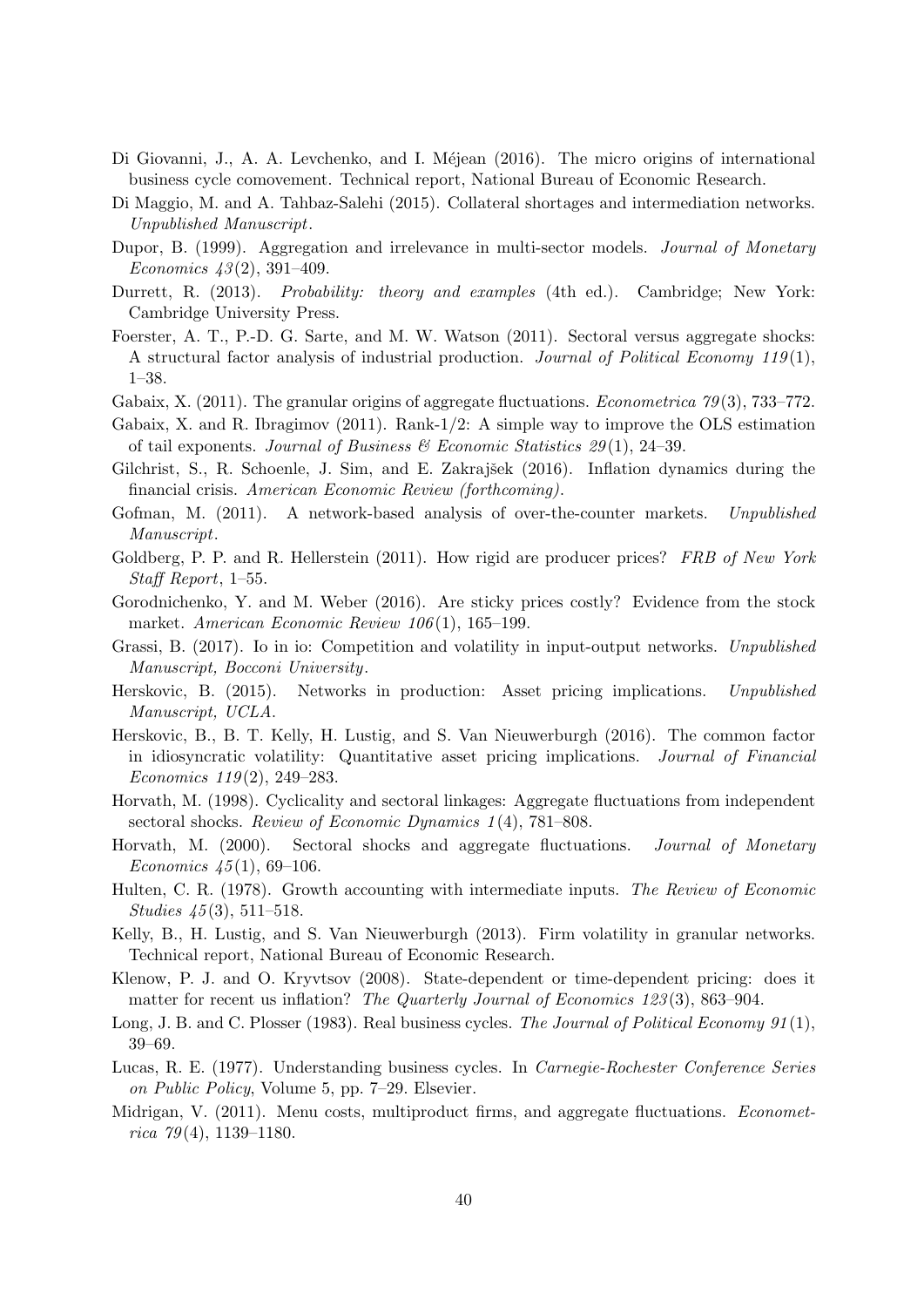- <span id="page-40-0"></span>Nakamura, E. and J. Steinsson (2008). Five facts about prices: A reevaluation of menu cost models. Quarterly Journal of Economics 123 (4), 1415–1464.
- <span id="page-40-2"></span>Nakamura, E. and J. Steinsson (2010). Monetary non-neutrality in a multisector menu cost model. Quarterly Journal of Economics 125 (3), 961–1013.
- <span id="page-40-1"></span>Ozdagli, A. and M. Weber (2016). Monetary policy through production networks: Evidence from the stock market. Unpublished Manuscript, University of Chicago.
- <span id="page-40-3"></span>Pasten, E., R. Schoenle, and M. Weber (2016). Production networks and the propagation of monetary policy shocks. Unpublished manuscript.
- <span id="page-40-4"></span>Weber, M. (2015). Nominal rigidities and asset pricing. Unpublished manuscript, University of Chicago Booth School of Business.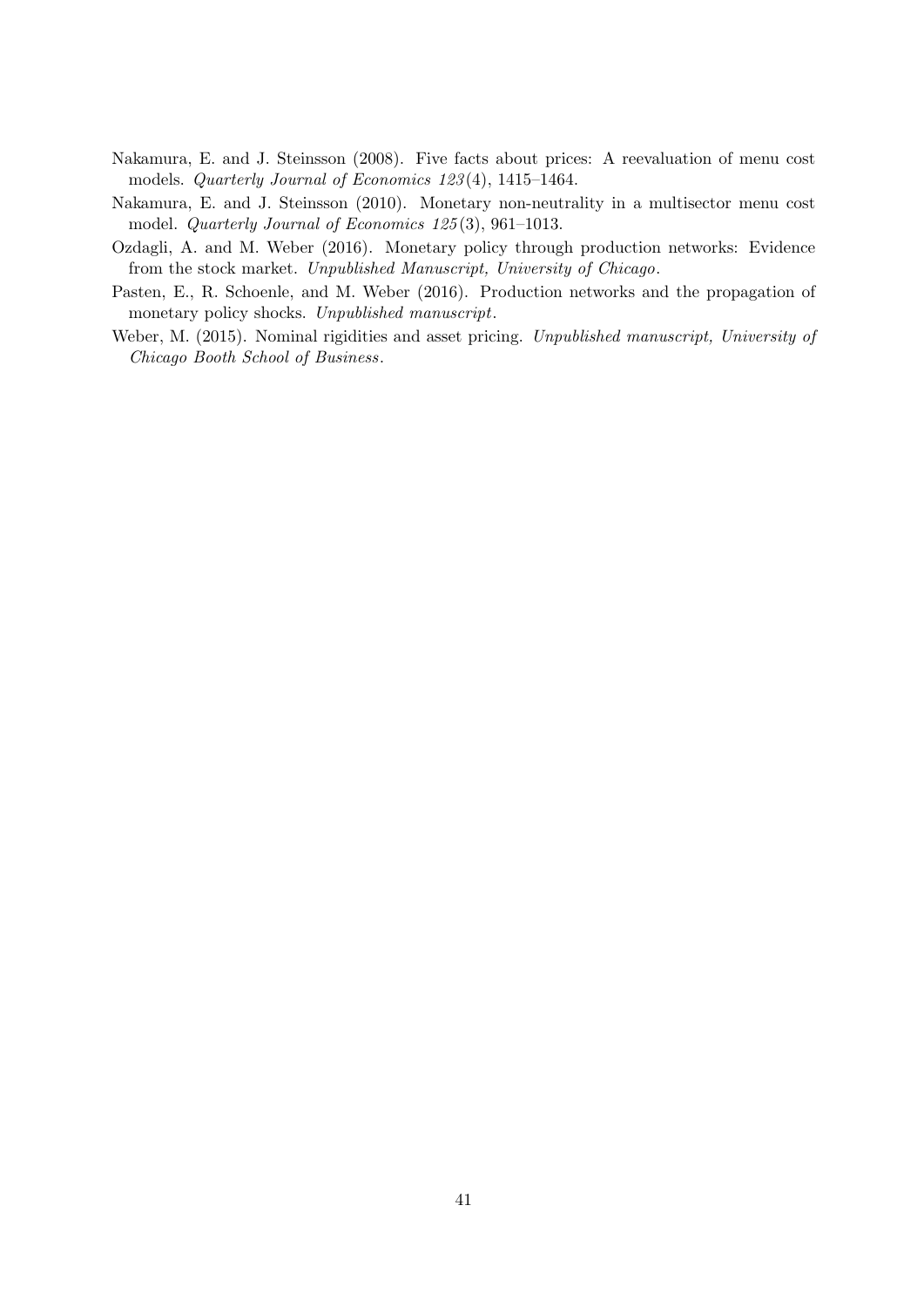

<span id="page-41-0"></span>Figure 1: Ranking of Sectors: heterogeneous versus homogeneous Price Stickiness

shocks for an economy with heterogeneous price stickiness across sectors (y-axis) and an economy with identical price stickiness for all sectors (x-axis). We assume heterogeneous GDP shares and input-output linkages calibrated to the United States in both cases.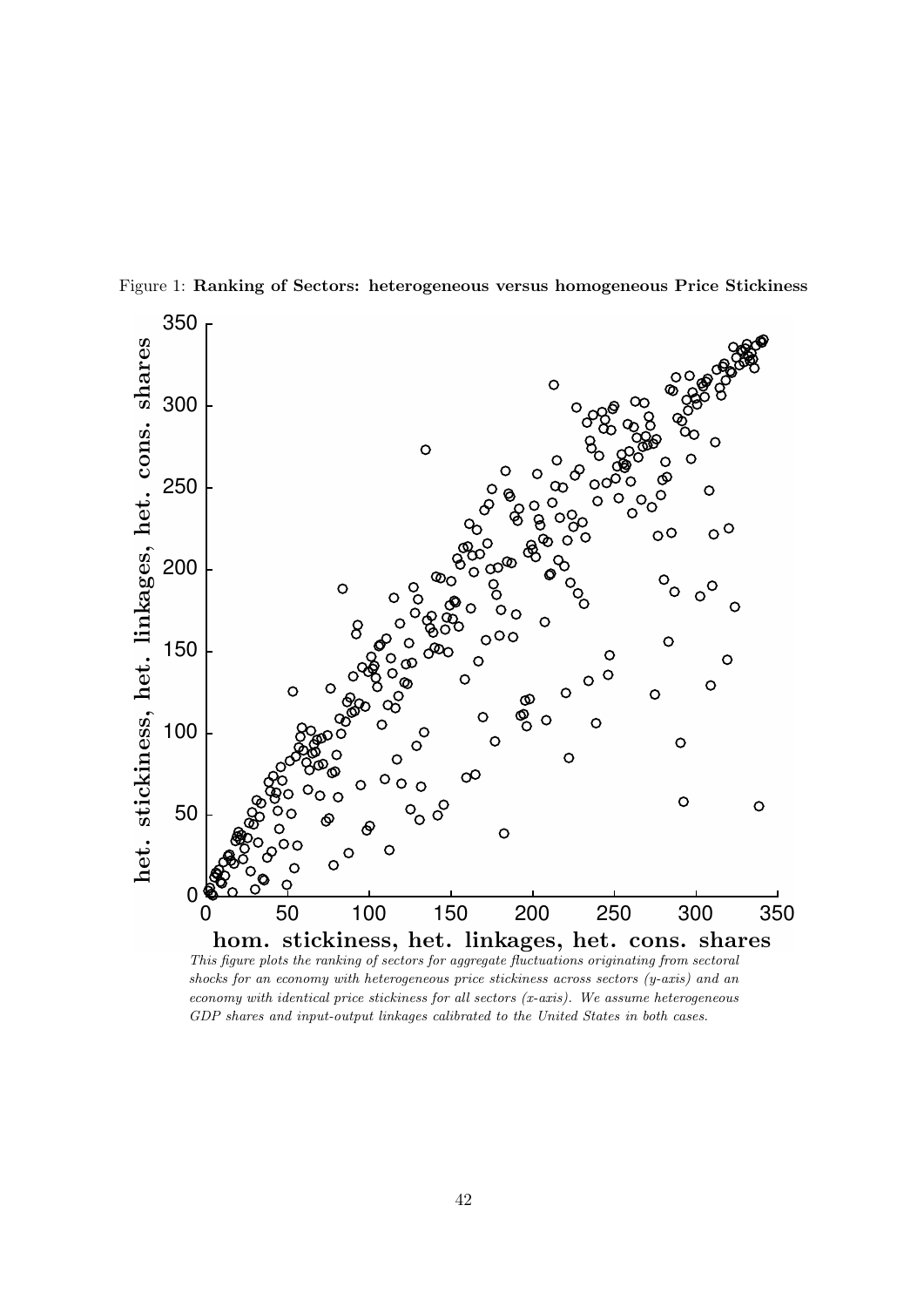# <span id="page-42-0"></span>Table 1: Multipliers of Sectoral Shocks into Aggregate Volatility

This table reports multipliers of sectoral productivity shocks on GDP volatility , with relative multipliers in parentheses. The former are defined as the Euclidean norm of vector  $\chi$  with elements  $\chi_k =$  $\sqrt{\sum_{\tau=0}^{\infty} \rho_{k\tau}^2}$ , The latter are relative to the multiplier

of an aggregate productivity shock on GDP volatility,  $\sqrt{\sum_{\tau=0}^{\infty} \left(\sum_{k=1}^{K} \rho_{k\tau}\right)^2}$ .  $\Omega_c$  represents the vector of GDP shares and  $\Omega$  the matrix of input-output linkages. We calibrate a 341-sector version of our model to the input-output tables and sector size from the BEA and the frequencies of price adjustment from the BLS.

|     |                |              | <b>Flexible Prices</b> |                 |                 | Homogeneous Calvo |        | Heterogeneous Calvo |  |
|-----|----------------|--------------|------------------------|-----------------|-----------------|-------------------|--------|---------------------|--|
|     |                |              | (1)                    |                 | (2)             |                   | (3)    |                     |  |
|     |                |              |                        |                 |                 | Panel A: MODEL1   |        |                     |  |
| (1) | hom $\Omega_c$ | hom $\Omega$ | 0.0542                 | $(5.42\%)$      | $0.0017\,$      | $(5.42\%)$        | 0.0045 | $(12.36\%)$         |  |
| (2) | het $\Omega_c$ | $\delta = 0$ | 0.2047                 | (20.47%)        | $0.0105\,$      | (20.47%)          | 0.0226 | $(37.18\%)$         |  |
| (3) | het $\Omega_c$ | hom $\Omega$ | 0.1126                 | $(11.26\%)$     | 0.0054          | $(17.00\%)$       | 0.0114 | $(33.73\%)$         |  |
| (4) | hom $\Omega_c$ | het $\Omega$ | 0.0801                 | $(8.01\%)$      | 0.0019          | $(6.09\%)$        | 0.0054 | $(13.16\%)$         |  |
| (5) | het $\Omega_c$ | het $\Omega$ | 0.1688                 | $(16.88\%)$     | 0.0060          | $(18.96\%)$       | 0.0117 | $(31.78\%)$         |  |
|     |                |              |                        |                 | Panel B: MODEL2 |                   |        |                     |  |
| (1) | hom $\Omega_c$ | hom $\Omega$ | 0.0542                 | $(5.42\%)$      | 0.0031          | $(5.42\%)$        | 0.0049 | $(8.16\%)$          |  |
| (2) | het $\Omega_c$ | $\delta=0$   | 0.2047                 | (20.47%)        | 0.0223          | (20.47%)          | 0.0320 | $(30.28\%)$         |  |
| (3) | het $\Omega_c$ | hom $\Omega$ | 0.1162                 | $(11.62\%)$     | 0.0088          | $(15.36\%)$       | 0.0137 | (22.97%)            |  |
| (4) | hom $\Omega_c$ | het $\Omega$ | 0.0780                 | $(7.80\%)$      | 0.0037          | $(6.38\%)$        | 0.0062 | $(9.22\%)$          |  |
| (5) | het $\Omega_c$ | het $\Omega$ | 0.1700                 | $(17.00\%)$     | 0.0105          | $(18.30\%)$       | 0.0154 | $(24.14\%)$         |  |
|     |                |              |                        |                 |                 | Panel C: MODEL3   |        |                     |  |
| (1) | hom $\Omega_c$ | hom $\Omega$ | 0.0542                 | $(5.42\%)$      | 0.0011          | $(5.42\%)$        | 0.0059 | $(15.26\%)$         |  |
| (2) | het $\Omega_c$ | $\delta = 0$ | 0.2047                 | (20.47%)        | 0.0081          | (20.47%)          | 0.0265 | $(46.11\%)$         |  |
| (3) | het $\Omega_c$ | hom $\Omega$ | 0.1126                 | $(11.26\%)$     | 0.0037          | $(18.51\%)$       | 0.0132 | $(44.82\%)$         |  |
| (4) | hom $\Omega_c$ | het $\Omega$ | 0.0801                 | $(8.01\%)$      | 0.0012          | $(6.00\%)$        | 0.0068 | (15.87%)            |  |
| (5) | het $\Omega_c$ | het $\Omega$ | 0.1688                 | $(16.88\%)$     | 0.0040          | $(19.60\%)$       | 0.0128 | $(39.81\%)$         |  |
|     |                |              |                        | Panel D: MODEL4 |                 |                   |        |                     |  |
| (1) | hom $\Omega_c$ | hom $\Omega$ | 0.0542                 | $(5.42\%)$      | 0.0025          | $(5.42\%)$        | 0.0063 | $(9.40\%)$          |  |
| (2) | het $\Omega_c$ | $\delta = 0$ | 0.2047                 | (20.47%)        | 0.0226          | (20.47%)          | 0.0384 | $(33.09\%)$         |  |
| (3) | het $\Omega_c$ | hom $\Omega$ | 0.1162                 | $(11.62\%)$     | 0.0074          | $(16.10\%)$       | 0.0158 | $(26.80\%)$         |  |
| (4) | hom $\Omega_c$ | het $\Omega$ | 0.0780                 | $(7.80\%)$      | 0.0029          | $(6.23\%)$        | 0.0076 | $(10.20\%)$         |  |
| (5) | het $\Omega_c$ | het $\Omega$ | 0.1700                 | $(17.00\%)$     | 0.0086          | $(18.58\%)$       | 0.0169 | $(26.59\%)$         |  |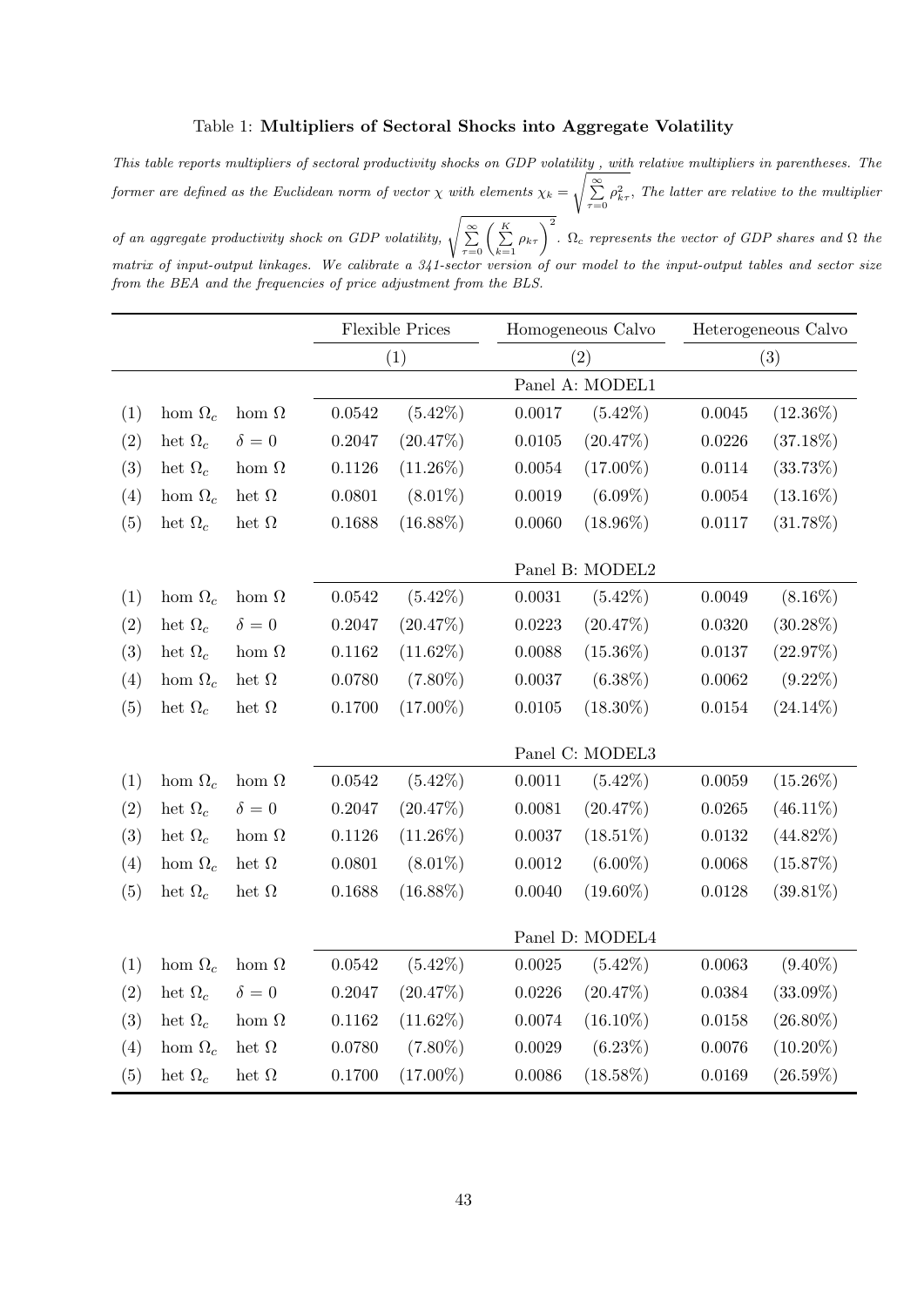# <span id="page-43-0"></span>Table 2: Multipliers of Sectoral Shocks into Aggregate Volatility: Impact Response

This Table reports the impact multipliers of sectoral productivity shocks on GDP volatility, with relative multipliers, in parentheses. The latter are relative to the multiplier of an aggregate productivity shock on GDP volatility.  $\Omega_c$  represents the vector of GDP shares and  $\Omega$  the matrix of input-output linkages. We calibrate a 341-sector version of our model to the input-output tables and sector size from the BEA and the frequencies of price adjustment from the BLS.

|     |                |              | <b>Flexible Prices</b> |             | Homogeneous Calvo |             | Heterogeneous Calvo |             |  |
|-----|----------------|--------------|------------------------|-------------|-------------------|-------------|---------------------|-------------|--|
|     |                |              | (1)                    |             | (2)               |             | (3)                 |             |  |
|     |                |              | Panel A: MODEL1        |             |                   |             |                     |             |  |
| (1) | hom $\Omega_c$ | hom $\Omega$ | 0.0542                 | $(5.42\%)$  | 0.0008            | $(5.42\%)$  | 0.0042              | $(13.92\%)$ |  |
| (2) | het $\Omega_c$ | $\delta = 0$ | 0.2047                 | (20.47%)    | 0.0058            | (20.47%)    | 0.0192              | (42.79%)    |  |
| (3) | het $\Omega_c$ | hom $\Omega$ | 0.1126                 | $(11.26\%)$ | 0.0029            | (19.47%)    | 0.0096              | $(40.89\%)$ |  |
| (4) | hom $\Omega_c$ | het $\Omega$ | 0.0801                 | $(8.01\%)$  | 0.0008            | $(5.45\%)$  | 0.0049              | $(14.67\%)$ |  |
| (5) | het $\Omega_c$ | het $\Omega$ | 0.1688                 | $(16.88\%)$ | 0.0030            | $(20.01\%)$ | 0.0094              | $(36.68\%)$ |  |
|     |                |              | Panel B: MODEL2        |             |                   |             |                     |             |  |
| (1) | hom $\Omega_c$ | hom $\Omega$ | 0.0542                 | $(5.42\%)$  | 0.0018            | $(5.42\%)$  | 0.0045              | $(8.77\%)$  |  |
| (2) | het $\Omega_c$ | $\delta = 0$ | 0.2047                 | (20.47%)    | 0.0153            | (20.47%)    | 0.0277              | $(31.63\%)$ |  |
| (3) | het $\Omega_c$ | hom $\Omega$ | 0.1162                 | $(11.62\%)$ | 0.0055            | (16.77%)    | 0.0116              | $(25.22\%)$ |  |
| (4) | hom $\Omega_c$ | het $\Omega$ | 0.0780                 | $(7.80\%)$  | 0.0019            | $(5.87\%)$  | 0.0055              | $(9.66\%)$  |  |
| (5) | het $\Omega_c$ | het $\Omega$ | 0.1700                 | $(17.00\%)$ | 0.0062            | $(18.85\%)$ | 0.0125              | $(25.45\%)$ |  |
|     |                |              | Panel C: MODEL3        |             |                   |             |                     |             |  |
| (1) | hom $\Omega_c$ | hom $\Omega$ | 0.0542                 | $(5.42\%)$  | 0.0011            | $(5.42\%)$  | 0.0043              | $(13.44\%)$ |  |
| (2) | het $\Omega_c$ | $\delta=0$   | 0.2047                 | (20.47%)    | 0.0081            | (20.47%)    | 0.0211              | (40.37%)    |  |
| (3) | het $\Omega_c$ | hom $\Omega$ | 0.1126                 | $(11.26\%)$ | 0.0037            | $(18.15\%)$ | 0.0101              | $(38.82\%)$ |  |
| (4) | hom $\Omega_c$ | het $\Omega$ | 0.0801                 | $(8.01\%)$  | 0.0011            | $(5.60\%)$  | 0.0051              | $(14.15\%)$ |  |
| (5) | het $\Omega_c$ | het $\Omega$ | 0.1688                 | $(16.88\%)$ | 0.0039            | $(19.43\%)$ | 0.0100              | $(35.02\%)$ |  |
|     |                |              | Panel D: MODEL4        |             |                   |             |                     |             |  |
| (1) | hom $\Omega_c$ | hom $\Omega$ | $\,0.0542\,$           | $(5.42\%)$  | 0.0025            | $(5.42\%)$  | 0.0048              | $(8.49\%)$  |  |
| (2) | het $\Omega_c$ | $\delta = 0$ | 0.2047                 | (20.47%)    | $0.0226\,$        | (20.47%)    | 0.0323              | $(30.42\%)$ |  |
| (3) | het $\Omega_c$ | hom $\Omega$ | 0.1162                 | $(11.62\%)$ | 0.0073            | $(15.95\%)$ | 0.0127              | $(24.18\%)$ |  |
| (4) | hom $\Omega_c$ | het $\Omega$ | 0.0780                 | $(7.80\%)$  | 0.0028            | $(6.09\%)$  | 0.0060              | $(9.40\%)$  |  |
| (5) | het $\Omega_c$ | het $\Omega$ | 0.1700                 | $(17.00\%)$ | 0.0085            | $(18.52\%)$ | 0.0141              | $(24.69\%)$ |  |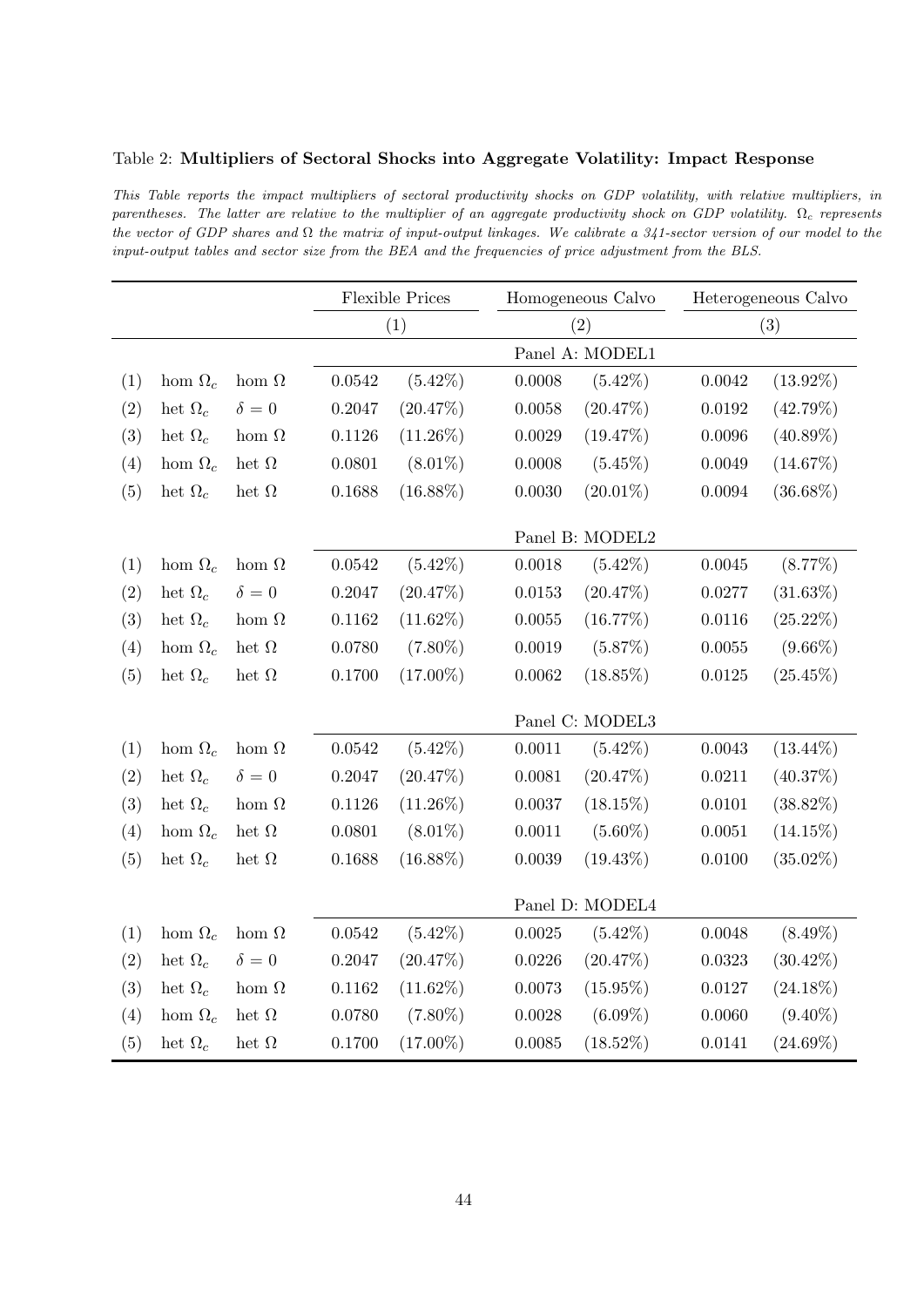# <span id="page-44-0"></span>Table 3: Multipliers of Sectoral Shocks into Aggregate Volatility: High Elasticity of Substitution

This table reports multipliers of sectoral productivity shocks on GDP volatility , with relative multipliers in parentheses. The former are defined as the Euclidean norm of vector  $\chi$  with elements  $\chi_k =$  $\sqrt{\sum_{\tau=0}^{\infty} \rho_{k\tau}^2}$ , The latter are relative to the multiplier

of an aggregate productivity shock on GDP volatility,  $\sqrt{\sum_{\tau=0}^{\infty} \left(\sum_{k=1}^{K} \rho_{k\tau}\right)^2}$ .  $\Omega_c$  represents the vector of GDP shares and  $\Omega$  the matrix of input-output linkages. We calibrate a 341-sector version of our model to the input-output tables and sector size from the BEA and the frequencies of price adjustment from the BLS. We increase the elasticity of substitution across sectors, θ, from a baseline value of 6 to 11.

|     |                |              | <b>Flexible Prices</b> |                 |                 | Homogeneous Calvo |        | Heterogeneous Calvo |  |
|-----|----------------|--------------|------------------------|-----------------|-----------------|-------------------|--------|---------------------|--|
|     |                |              |                        | (1)             |                 | (2)               |        | (3)                 |  |
|     |                |              |                        | Panel A: MODEL1 |                 |                   |        |                     |  |
| (1) | hom $\Omega_c$ | hom $\Omega$ | 0.0542                 | $(5.42\%)$      | 0.0018          | $(5.42\%)$        | 0.0048 | $(12.40\%)$         |  |
| (2) | het $\Omega_c$ | $\delta = 0$ | 0.2047                 | (20.47%)        | $0.0105\,$      | (20.47%)          | 0.0226 | $(37.18\%)$         |  |
| (3) | het $\Omega_c$ | hom $\Omega$ | 0.1195                 | $(11.95\%)$     | $0.0058\,$      | $(17.34\%)$       | 0.0123 | $(34.05\%)$         |  |
| (4) | hom $\Omega_c$ | het $\Omega$ | $\,0.0764\,$           | $(7.64\%)$      | 0.0020          | $(5.96\%)$        | 0.0057 | $(13.11\%)$         |  |
| (5) | het $\Omega_c$ | het $\Omega$ | 0.1710                 | $(17.10\%)$     | $\,0.0064\,$    | $(19.11\%)$       | 0.0125 | $(32.20\%)$         |  |
|     |                |              |                        |                 | Panel B: MODEL2 |                   |        |                     |  |
| (1) | hom $\Omega_c$ | hom $\Omega$ | 0.0542                 | $(5.42\%)$      | 0.0035          | $(5.42\%)$        | 0.0055 | $(7.81\%)$          |  |
| (2) | het $\Omega_c$ | $\delta = 0$ | 0.2047                 | (20.47%)        | 0.0223          | $(20.47\%)$       | 0.0320 | $(30.28\%)$         |  |
| (3) | het $\Omega_c$ | hom $\Omega$ | 0.1215                 | (12.15%)        | 0.0101          | $(15.39\%)$       | 0.0153 | $(22.12\%)$         |  |
| (4) | hom $\Omega_c$ | het $\Omega$ | 0.0754                 | $(7.54\%)$      | 0.0042          | $(6.33\%)$        | 0.0068 | $(8.84\%)$          |  |
| (5) | het $\Omega_c$ | het $\Omega$ | 0.1717                 | (17.17%)        | 0.0120          | $(18.31\%)$       | 0.0173 | $(23.58\%)$         |  |
|     |                |              |                        |                 |                 | Panel C: MODEL3   |        |                     |  |
| (1) | hom $\Omega_c$ | hom $\Omega$ | 0.0542                 | $(5.42\%)$      | 0.0012          | $(5.42\%)$        | 0.0064 | $(15.26\%)$         |  |
| (2) | het $\Omega_c$ | $\delta = 0$ | 0.2047                 | (20.47%)        | 0.0081          | (20.47%)          | 0.0265 | $(46.11\%)$         |  |
| (3) | het $\Omega_c$ | hom $\Omega$ | 0.1195                 | $(11.95\%)$     | 0.0041          | $(18.65\%)$       | 0.0142 | $(44.92\%)$         |  |
| (4) | hom $\Omega_c$ | het $\Omega$ | 0.0764                 | $(7.64\%)$      | 0.0013          | $(5.90\%)$        | 0.0073 | $(15.81\%)$         |  |
| (5) | het $\Omega_c$ | het $\Omega$ | 0.1710                 | $(17.10\%)$     | 0.0043          | $(19.66\%)$       | 0.0138 | $(40.28\%)$         |  |
|     |                |              |                        | Panel D: MODEL4 |                 |                   |        |                     |  |
| (1) | hom $\Omega_c$ | hom $\Omega$ | 0.0542                 | $(5.42\%)$      | 0.0030          | $(5.42\%)$        | 0.0070 | $(8.86\%)$          |  |
| (2) | het $\Omega_c$ | $\delta = 0$ | 0.2047                 | (20.47%)        | 0.0226          | (20.47%)          | 0.0384 | $(33.09\%)$         |  |
| (3) | het $\Omega_c$ | hom $\Omega$ | 0.1215                 | $(12.15\%)$     | 0.0088          | $(15.95\%)$       | 0.0177 | (25.27%)            |  |
| (4) | hom $\Omega_c$ | het $\Omega$ | 0.0754                 | $(7.54\%)$      | $\,0.0034\,$    | $(6.21\%)$        | 0.0083 | $(9.67\%)$          |  |
| (5) | het $\Omega_c$ | het $\Omega$ | 0.1717                 | (17.17%)        | 0.0103          | $(18.52\%)$       | 0.0192 | $(25.60\%)$         |  |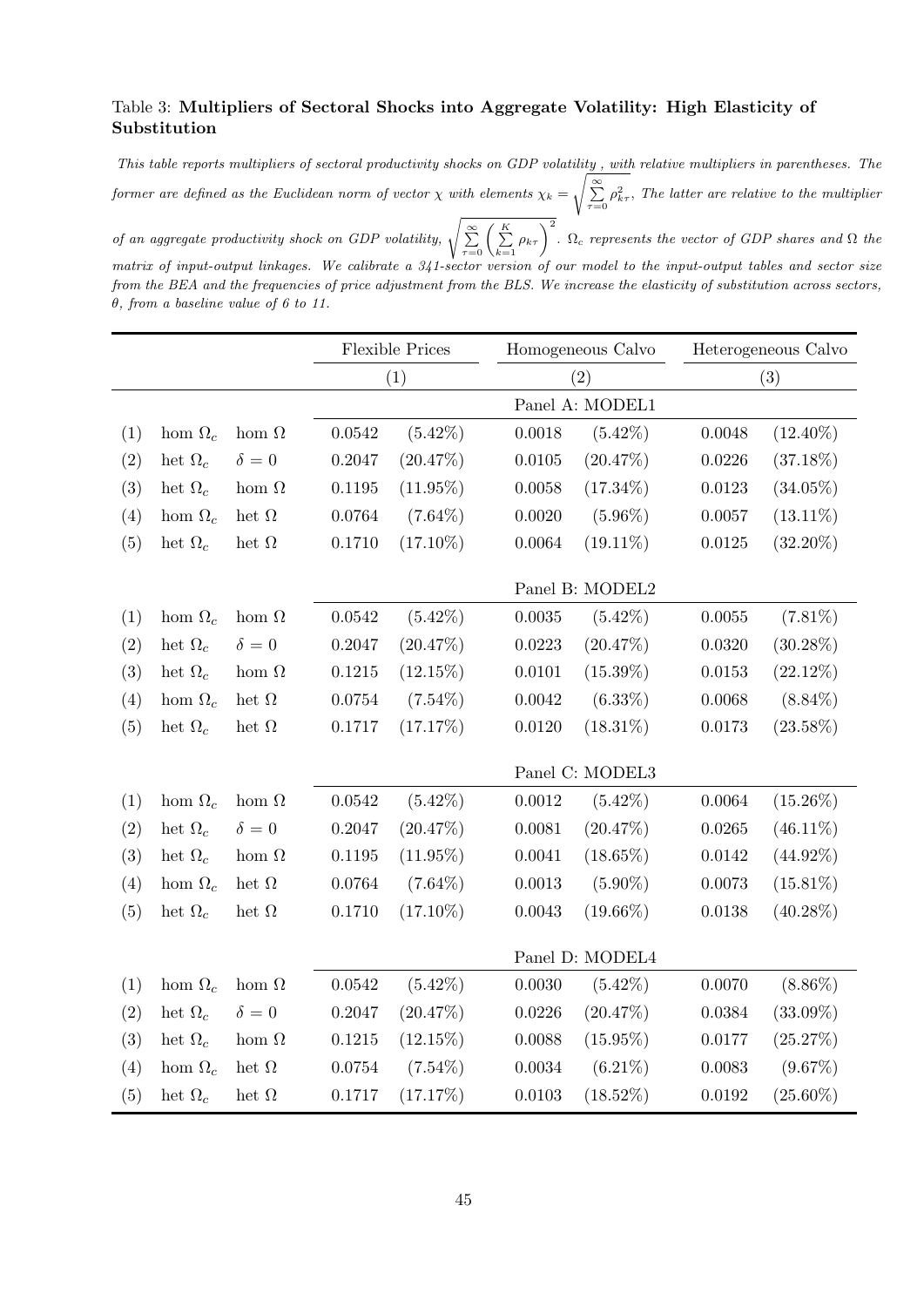# Table 4: Contribution of Sectors to Multiplier of Sectoral Shocks on GDP Volatility Table 4: Contribution of Sectors to Multiplier of Sectoral Shocks on GDP Volatility

<span id="page-45-0"></span>The different columns represent calibrations which match the frequency of price adjustments ( $\lambda$ ), the distribution of consumption shares ( $\Omega_c$ ), or the actual input-output matrix (2). 1121A0: Cattle ranching and farming; 112120: Dairy cattle and milk production; 211000: Oil and gas extraction; 221100: Electric power generation, transmission, and  $This\ table\ reports\ the\ contribution\ of\ five\ most\ important\ sectors\ to\ the\ multiplier\ of\ sectoral\ shocks\ on\ GDP\ volatility\ for\ MODELI\ and\ the\ identity\ of\ sectors\ in\ parentheses.$ distribution; 321110: Petroleum refineries; 33131A: Alumina refining and primary aluminum production; 331411: Primary smelting and refining of copper; 336111: Automobile manufacturing; 4A0000: Retail trade; 420000: Wholesale trade; 517000: Telecommunications; 52A000: Monetary authorities and depository credit intermediation; 531000: The different columns represent calibrations which match the frequency of price adjustments ( $\lambda$ ), the distribution of consumption shares ( $\Omega_c$ ), or the actual input-output matrix (Ω). 1121A0: Cattle ranching and farming; 112120: Dairy cattle and milk production; 211000: Catraction; 221100: Electric power generation, transmission, and distribution; 324110: Petroleum refineries; 33131A: Alumina refining and primary aluminum production; 331411: Primary smelting and refining of copper; 336111: Automobile manufacturing; 4A0000: Retail trade; 420000: Wholesale trade; 517000: Telecommunications; 52A000: Monetary authorities and depository credit intermediation; 531000: This table reports the contribution of five most important sectors to the multiplier of sectoral shocks on GDP volatility for MODEL1 and the identity of sectors in parentheses. Real estate; 621A00: Offices of physicians, dentists, and other health practitioners; 622000: Hospitals Real estate; 621A00: Offices of physicians, dentists, and other health practitioners; 622000: Hospitals

|                   |                   | $\lambda, \Omega_c$<br>ි |                      | $\lambda$ , $\Omega$ | $\Omega_c, \Omega$    | $\lambda$ , $\Omega_c$ , $\Omega$<br>(7) |
|-------------------|-------------------|--------------------------|----------------------|----------------------|-----------------------|------------------------------------------|
| $.62\%$ (112120)  | 33.33% (4A0000    | 25.33% (52A000)          | 24.53% (420000)      | $9.85\%$ (211000)    | 23.22% (4A0000)       | 28.64% (52A000)                          |
| $0.33\%$ (33131A) | $4.43\%$ (420000) | 18.74% (420000)          | 7.61% (531000)       | (112120)<br>3.69%    | 21.99% (531000)       | (420000)<br>20.71%                       |
| 6.32% (331411)    | $0.89\%$ (531000) | 13.50% (211000)          | 3.66% (221100)       | (324110)<br>5.23%    | (420000)<br>$-6.85\%$ | (324110)<br>$1.46\%$                     |
| 5.92% (211000)    | (621A00)<br>3.69% | (324110)<br>11.55%       | (52A000)<br>3.26%    | (331411)<br>1.15%    | $6.25\%$ $(52A000)$   | (4A0000)<br>$0.49\%$                     |
| 5.49% (1121A0)    | 5.72% (622000)    | 10.73% (336111)          | (4A0000)<br>$2.90\%$ | (1121A0)<br>5.76%    | (517000)<br>5.58%     | (336111)<br>9.24%                        |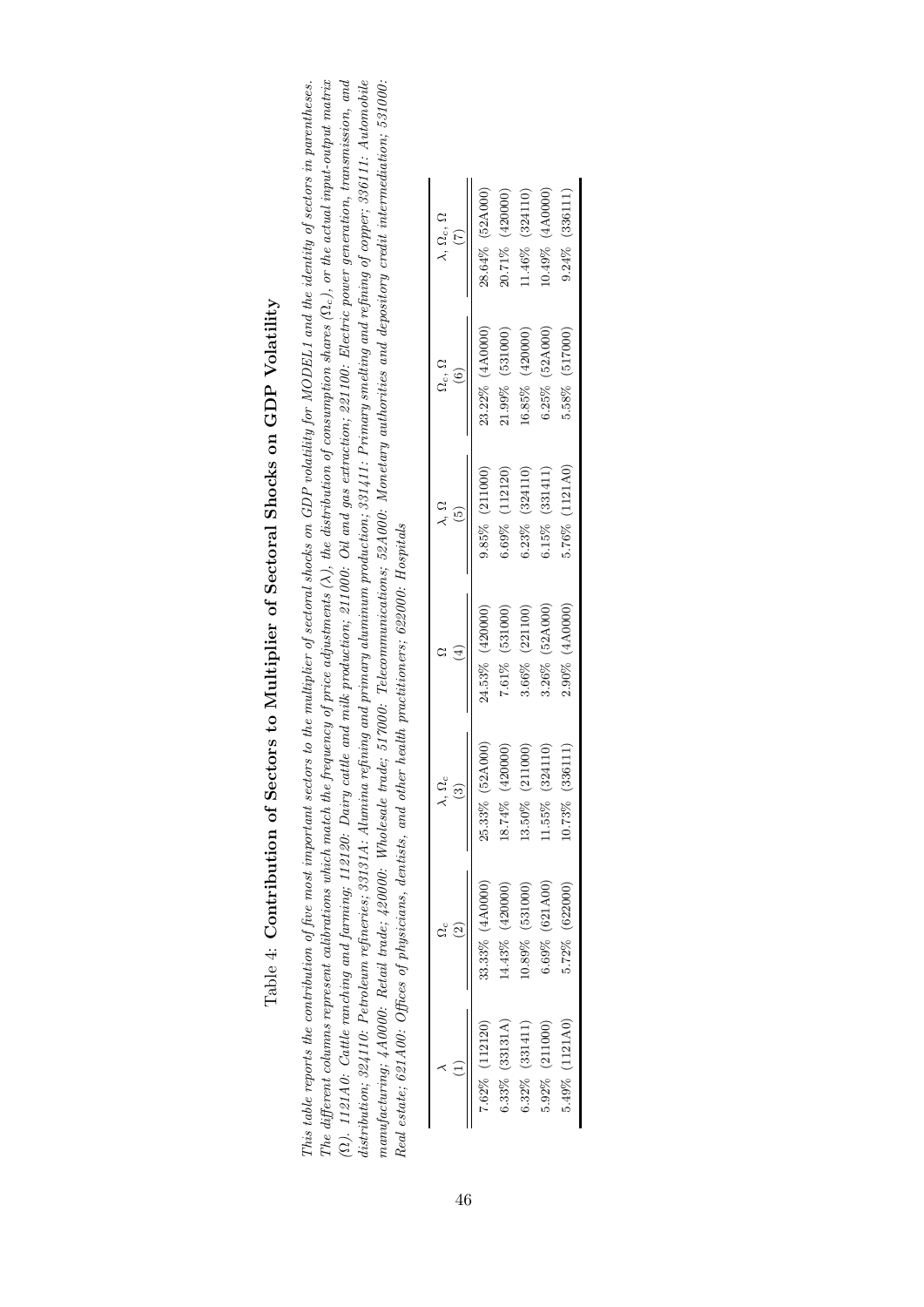# Online Appendix: Price Rigidities and the Granular Origins of Aggregate Fluctuations

Ernesto Pasten, Raphael Schoenle, and Michael Weber

Not for Publication

# I Steady-State Solution and Log-linear System

# A. Steady-State Solution

Without loss of generality, set  $a_k = 0$ . We show below conditions for the existence of a symmetric steady state across firms in which

$$
W_k = W
$$
,  $Y_{jk} = Y$ ,  $L_{jk} = L$ ,  $Z_{jk} = Z$ ,  $P_{jk} = P$  for all j, k.

Symmetry in prices across all firms implies

$$
P^c = P^k = P_k = P
$$

such that, from equations  $(1)$ ,  $(2)$ ,  $(10)$ , and  $(13)$  in the main body of the paper,

$$
C_k = \omega_{ck} C,
$$
  
\n
$$
C_{jk} = \frac{1}{n_k} C_k,
$$
  
\n
$$
Z_{jk} (k') = \omega_{kk'} Z,
$$
  
\n
$$
Z_{jk} (j', k') = \frac{1}{n_{k'}} Z_{jk} (k').
$$

The vector  $\Omega_c \equiv [\omega_{c1}, ..., \omega_{cK}]'$  represents steady-state sectoral shares in value-added C,  $\Omega =$  ${\{\omega_{kk'}\}}_{k,k'=1}^K$  is the matrix of input-output linkages across sectors, and  $\aleph \equiv [n_1, ..., n_K]'$  is the vector of steady-state sectoral shares in gross output Y .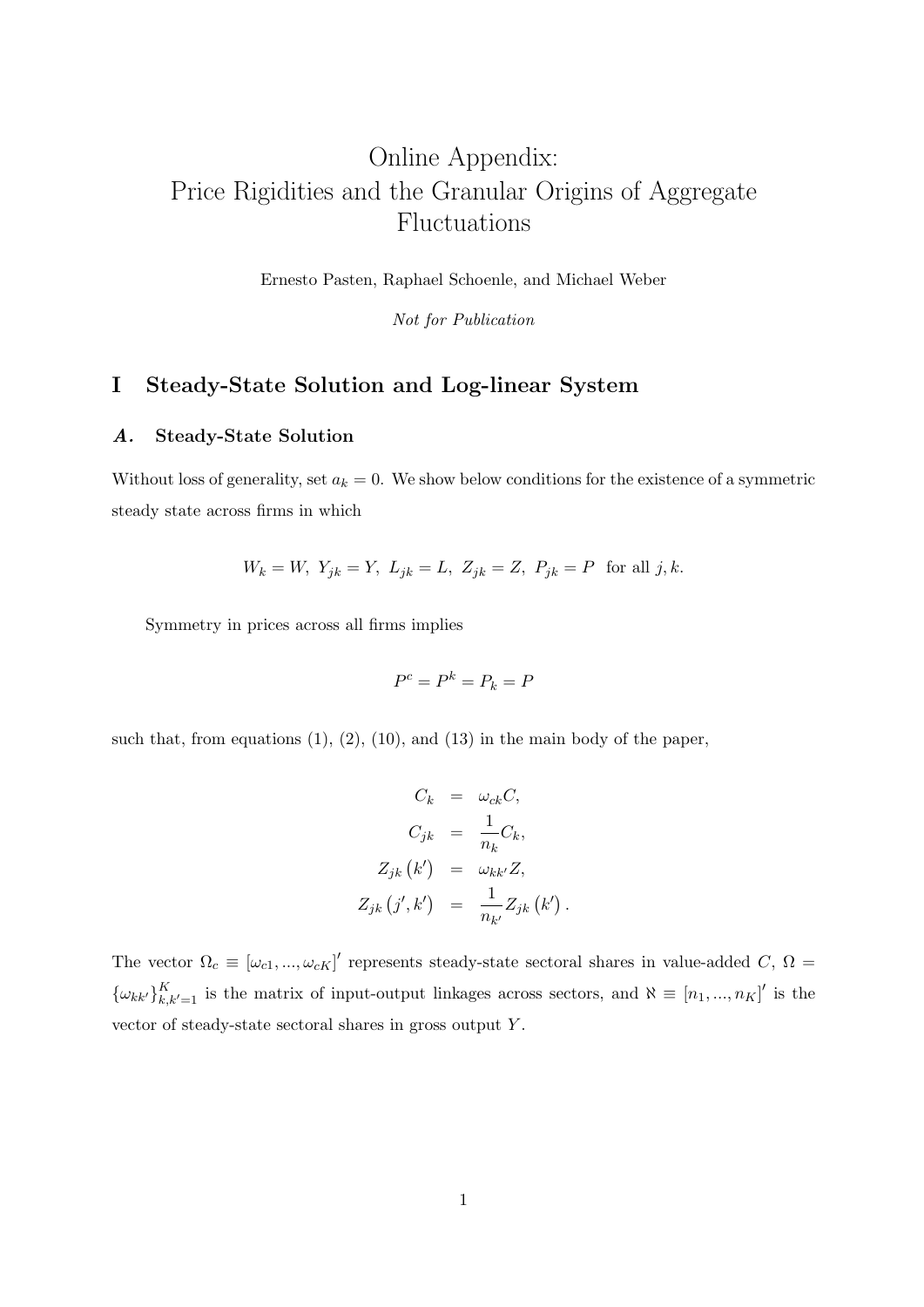It also holds that

$$
C = \sum_{k=1}^{K} \int_{\Im_k} C_{jk} dj,
$$
  
\n
$$
Z_{jk} = \sum_{k'=1}^{K} \int_{\Im_{k'}} Z_{jk} (j', k') dj' = Z.
$$

From Walras' law in equation [\(19\)](#page-11-1) and symmetry across firms, it follows

<span id="page-47-0"></span>
$$
Y = C + Z.\tag{A.1}
$$

Walras' law and results also imply for all  $j, k$ 

$$
Y_{jk} = C_{jk} + \sum_{k'=1}^{K} \int_{\Im_{k'}} Z_{j'k'}(j,k) \, dj',
$$

$$
Y = \frac{\omega_{ck}}{n_k} C + \frac{1}{n_k} \left( \sum_{k'=1}^{K} n_{k'} \omega_{k'k} \right) Z,
$$

so  $\aleph$  satisfies

$$
n_k = (1 - \psi) \omega_{ck} + \psi \sum_{k'=1}^{K} n_{k'} \omega_{k'k},
$$
  

$$
\aleph = (1 - \psi) [I - \psi \Omega']^{-1} \Omega_c,
$$

for  $\psi \equiv \frac{Z}{V}$  $\frac{Z}{Y}$ . Note by construction  $\aleph' \iota = 1$ , which must hold given the total measure of firms is 1. Steady-state labor supply from equation [\(7\)](#page-9-0) is

$$
\frac{W_k}{P} = g_k L_k^{\varphi} C^{\sigma}.
$$

In a symmetric steady state,  $L_k = n_k L$ , so this steady state exists if  $g_k = n_k^{-\varphi}$  $\bar{k}^{\varphi}$  such that  $W_k = W$  for all k. Thus, steady-state labor supply is given by

<span id="page-47-1"></span>
$$
\frac{W}{P} = L^{\varphi} C^{\sigma}.
$$
\n(A.2)

Households' budget constraint, firms' profits, production function, efficiency of production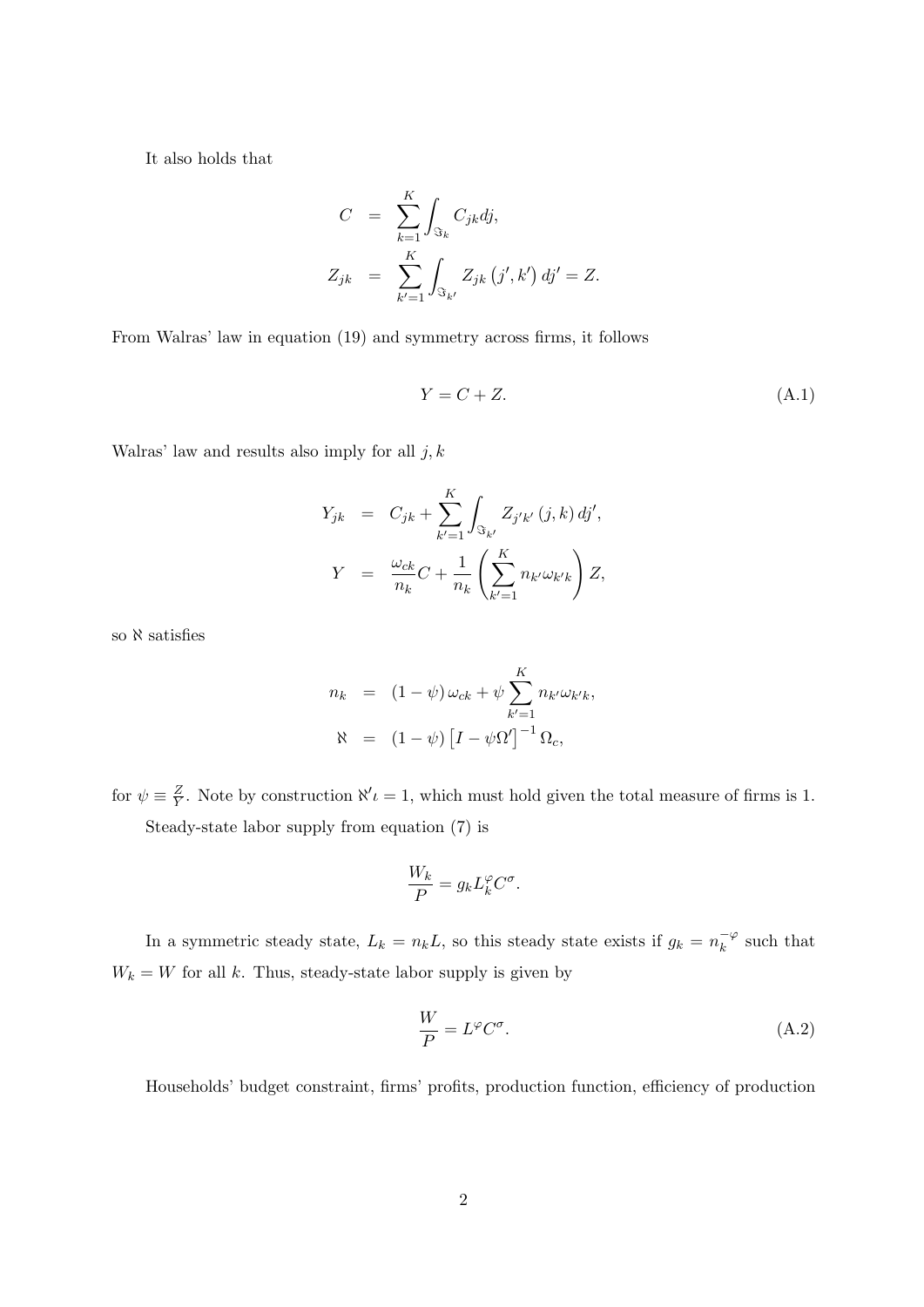(from equation [\(15\)](#page-11-2)) and optimal prices in steady state are, respectively,

<span id="page-48-0"></span>
$$
CP = WL + \Pi \tag{A.3}
$$

$$
\Pi = PY - WL - PZ \tag{A.4}
$$

$$
Y = L^{1-\delta} Z^{\delta} \tag{A.5}
$$

$$
\delta WL = (1 - \delta) PZ \tag{A.6}
$$

$$
sP = \frac{\theta}{\theta - 1} \xi W^{1 - \delta} P^{\delta} \tag{A.7}
$$

for  $\xi \equiv \frac{1}{1-\delta} \left( \frac{\delta}{1-\delta} \right)^{-\delta}$ .

Equation [\(A.7\)](#page-48-0) solves

<span id="page-48-2"></span>
$$
\frac{W}{P} = \left(\frac{\theta - 1}{\theta \xi}\right)^{\frac{1}{1 - \delta}}.\tag{A.8}
$$

This latter result together with equations [\(A.5\)](#page-48-0), [\(A.6\)](#page-48-0), and [\(A.7\)](#page-48-0) solve

$$
\frac{\Pi}{P} = \frac{1}{\theta}Y.
$$

Plugging the previous result in equation [\(A.4\)](#page-48-0) and using equation [\(A.1\)](#page-47-0) yields

<span id="page-48-1"></span>
$$
C = \left[1 - \delta \left(\frac{\theta - 1}{\theta}\right)\right] Y
$$
  
\n
$$
Z = \delta \left(\frac{\theta - 1}{\theta}\right) Y,
$$
\n(A.9)

.

such that  $\psi \equiv \delta \left( \frac{\theta - 1}{\theta} \right)$  $\frac{-1}{\theta}$ ).

This result and equation [\(A.7\)](#page-48-0) gives

$$
L = \left[ \delta \left( \frac{\theta - 1}{\theta} \right) \right]^{-\frac{\delta}{1 - \delta}} Y,
$$

where Y from before together with equations  $(A.2)$ ,  $(A.9)$  and  $(A.8)$  solves

$$
Y = \left(\frac{\theta - 1}{\theta \xi}\right)^{\frac{1}{(1-\delta)(\sigma+\varphi)}} \left[\delta \left(\frac{\theta - 1}{\theta}\right)\right]^{\frac{\delta \varphi}{(1-\delta)(\sigma+\varphi)}} \left[1 - \delta \left(\frac{\theta - 1}{\theta}\right)\right]^{-\frac{\sigma}{\sigma+\varphi}}
$$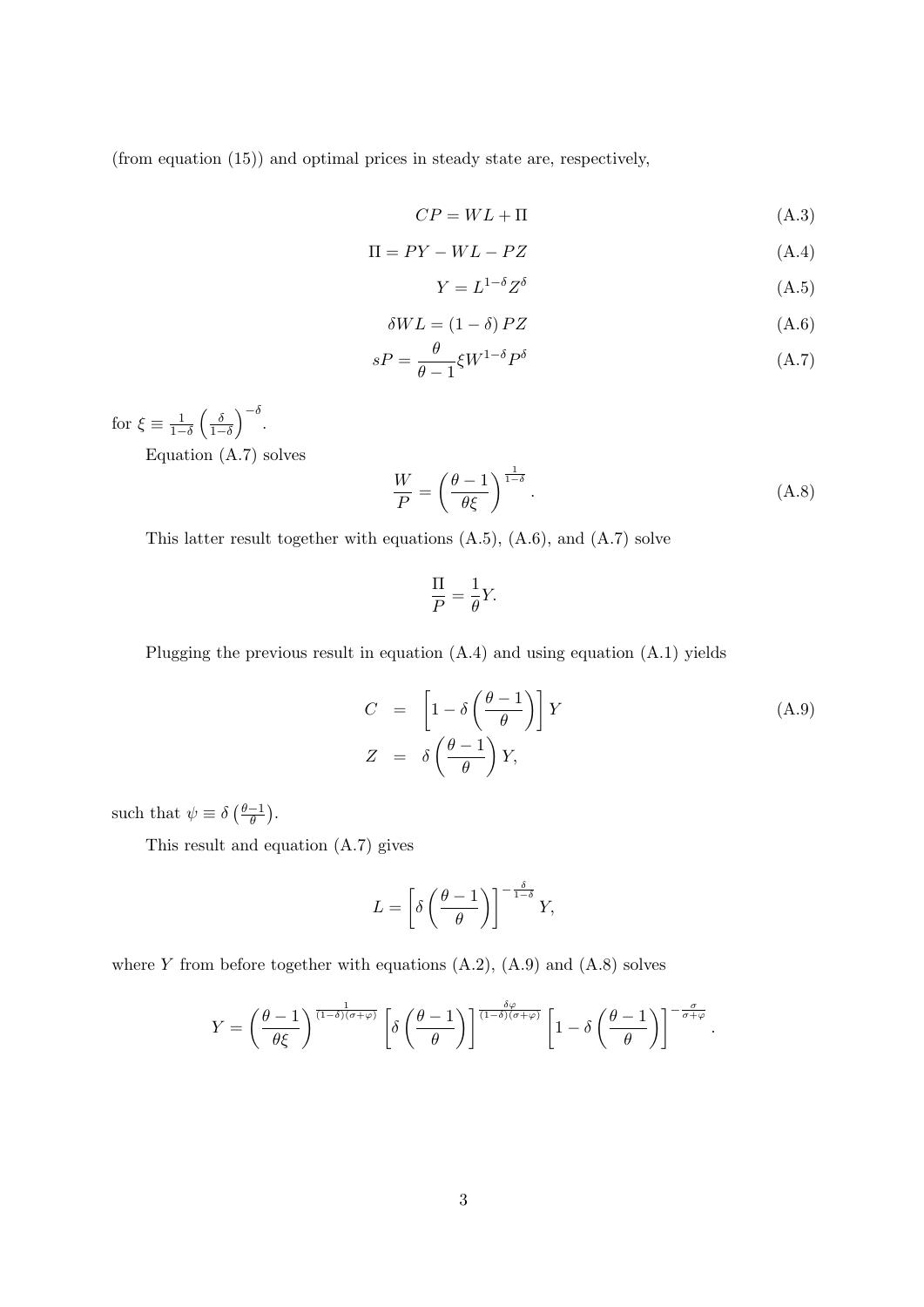# B. Log-linear System

# B.1 Aggregation

Aggregate and sectoral consumption which we interpret as value-added, given by equations [\(1\)](#page-8-0) and  $(2)$ , are

<span id="page-49-1"></span>
$$
c_t = \sum_{k=1}^{K} \omega_{ck} c_{kt},
$$
  
\n
$$
c_{kt} = \frac{1}{n_k} \int_{\Re_k} c_{jkt} dj.
$$
\n(A.10)

Aggregate and sectoral production of intermediate inputs are

<span id="page-49-2"></span>
$$
z_t = \sum_{k=1}^{K} n_k z_{kt},
$$
  
\n
$$
z_{kt} = \frac{1}{n_k} \int_{\Im_k} z_{jkt} dj,
$$
\n(A.11)

where equations [\(10\)](#page-9-2) and [\(13\)](#page-10-0) imply that  $z_{jk} = \sum_{r=1}^{K} \omega_{kr} z_{jk} (r)$  and  $z_{jk} (r) =$ 1  $\frac{1}{n_r}\int_{\Im_r} z_{jk}\left(j',r\right) dj'.$ 

Sectoral and aggregate prices are (equations [\(4\)](#page-8-1), [\(6\)](#page-9-1), and [\(12\)](#page-10-1)),

$$
p_{kt} = \int_{\Im_k} p_{jk} dj \text{ for } k = 1, ..., K
$$
  
\n
$$
p_t^c = \sum_{k=1}^K \omega_{ck} p_{kt},
$$
  
\n
$$
p_t^k = \sum_{k'=1}^K \omega_{kk'} p_{k't}.
$$

Aggregation of labor is

<span id="page-49-0"></span>
$$
l_t = \sum_{k=1}^{K} l_{kt},
$$
  
\n
$$
l_{kt} = \int_{\Im_k} l_{jkt} dj.
$$
\n(A.12)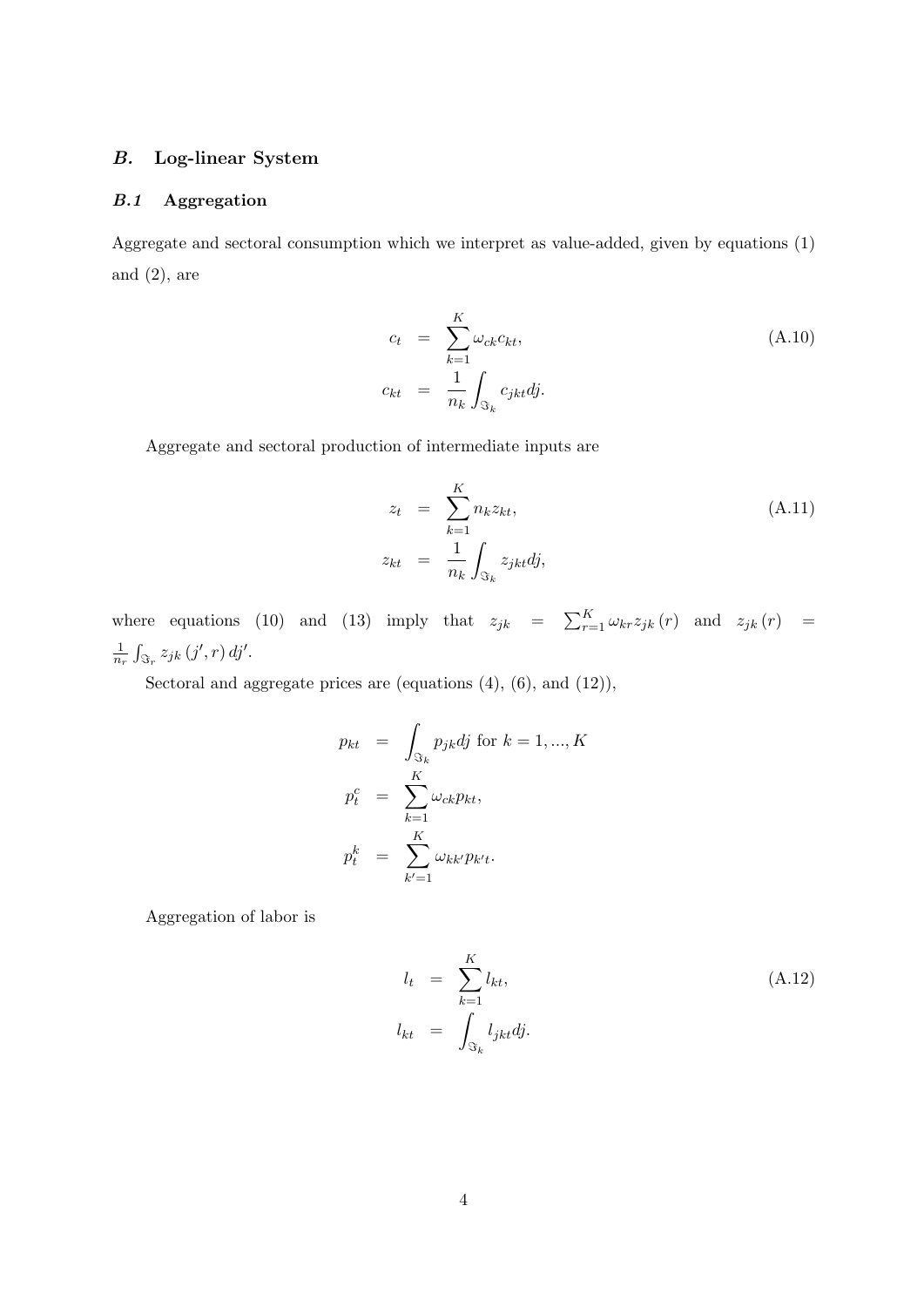# B.2 Demand

Households' demands for goods in equations [\(3\)](#page-8-2) and [\(5\)](#page-9-3) for all  $k = 1, ..., K$  become

<span id="page-50-2"></span>
$$
c_{kt} - c_t = \eta (p_t^c - p_{kt}),
$$
  
\n
$$
c_{jkt} - c_{kt} = \theta (p_{kt} - p_{jkt}).
$$
\n(A.13)

In turn, firm  $jk$ 's demands for goods in equation [\(11\)](#page-10-2) and [\(14\)](#page-10-3) for all  $k, r = 1, ..., K$ ,

<span id="page-50-3"></span>
$$
z_{jkt} (k') - z_{jkt} = \eta \left( p_t^k - p_{k't} \right),
$$
  
\n
$$
z_{jkt} (j', k') - z_{jkt} (k') = \theta \left( p_{k't} - p_{j'k't} \right).
$$
\n(A.14)

Firms' gross output satisfies Walras' law,

<span id="page-50-4"></span>
$$
y_{jkt} = (1 - \psi) c_{jkt} + \psi \sum_{k'=1}^{K} \int_{\Im_{k'}} z_{j'k't} (j, k) dj'.
$$
 (A.15)

Total gross output follows from the aggregation of equations [\(19\)](#page-11-1),

<span id="page-50-5"></span>
$$
y_t = (1 - \psi)c_t + \psi z_t.
$$
 (A.16)

# B.3 IS and Labor Supply

The household Euler equation in equation [\(8\)](#page-9-0) becomes

$$
c_t = \mathbb{E}_t [c_{t+1}] - \sigma^{-1} \{ i_t - (\mathbb{E}_t [p_{t+1}^c] - p_t) \}.
$$

The labor supply condition in equation [\(7\)](#page-9-0) is

<span id="page-50-0"></span>
$$
w_{kt} - p_t^c = \varphi l_{kt} + \sigma c_t.
$$
\n(A.17)

## B.4 Firms

Production function:

<span id="page-50-1"></span>
$$
y_{jkt} = a_{kt} + (1 - \delta) l_{jkt} + \delta z_{jkt}
$$
\n(A.18)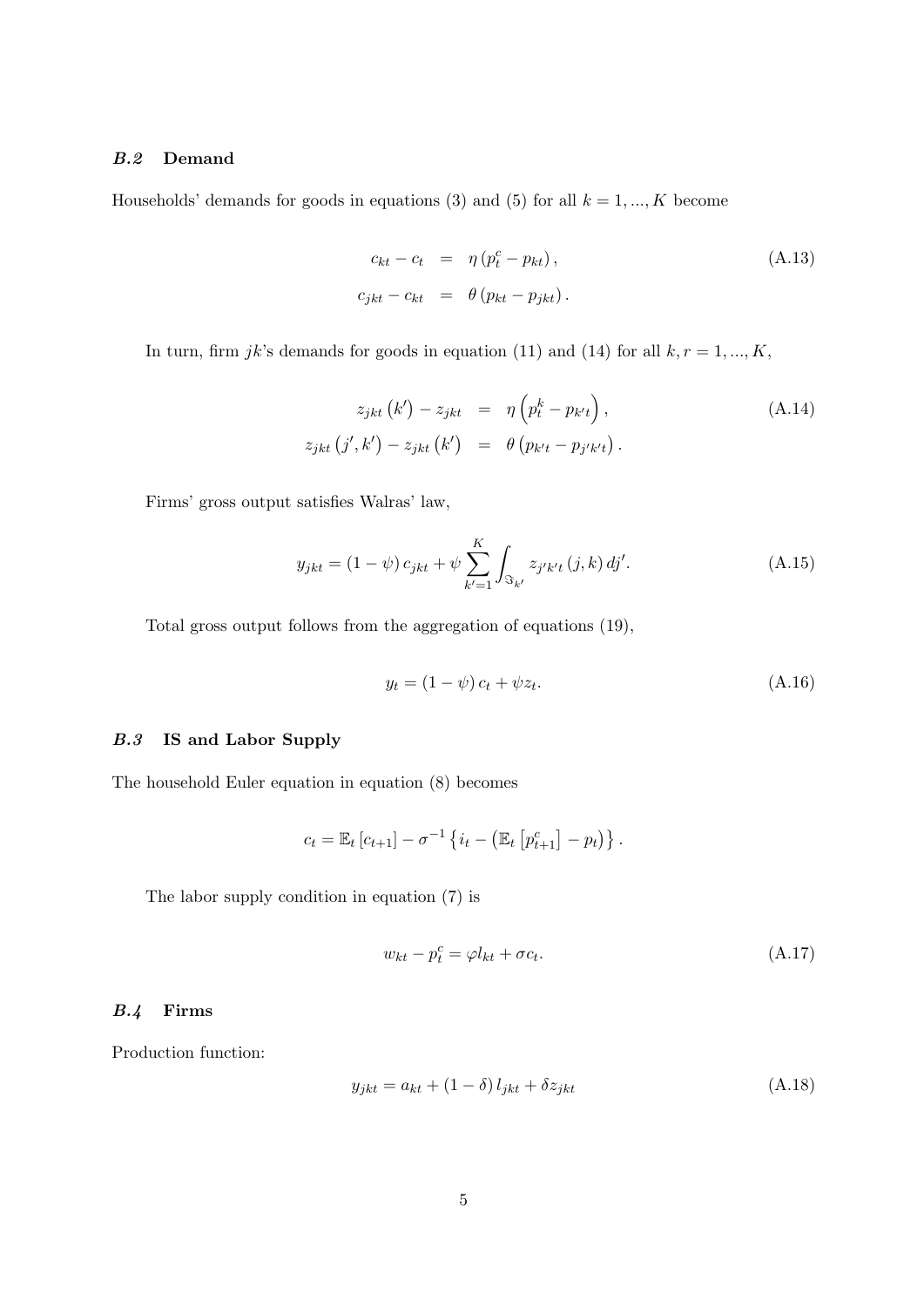Efficiency condition:

<span id="page-51-1"></span>
$$
w_{kt} - p_t^k = z_{jkt} - l_{jkt} \tag{A.19}
$$

Marginal costs:

<span id="page-51-0"></span>
$$
mc_{kt} = (1 - \delta) w_{kt} + \delta p_t^k - a_{kt}
$$
\n(A.20)

Optimal reset price:

$$
p_{kt}^* = (1 - \alpha_k \beta) mc_{kt} + \alpha_k \beta \mathbb{E}_t \left[ p_{kt+1}^* \right]
$$

Sectoral prices:

$$
p_{kt} = (1 - \alpha_k) p_{kt}^* + \alpha_k p_{kt-1}
$$

# B.5 Taylor Rule:

$$
i_t = \phi_\pi \left( p_t^c - p_{t-1}^c \right) + \phi_c c_t
$$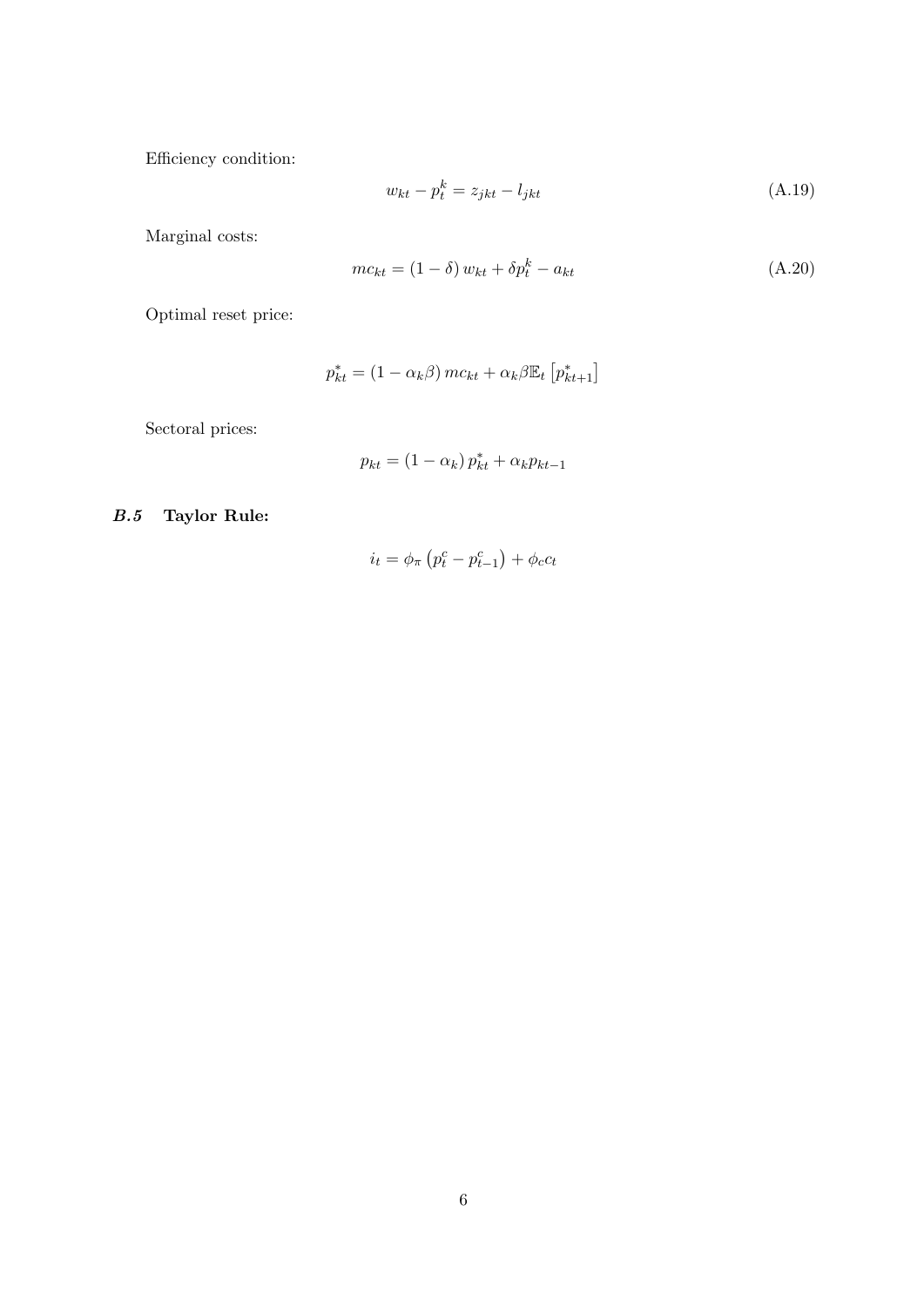# II Solution of Key Equations in Section [III](#page-11-0)

# A. Solution of Equation [\(29\)](#page-18-2)

Setting  $\sigma = 1$  and  $\varphi = 0$  in equation [\(A.17\)](#page-50-0) yields

$$
w_{kt} = c_t + p_t^c = 0,
$$

where the equality follows from the assumed monetary policy rule, so equation  $(A.20)$  becomes

$$
mc_{kt} = \delta p_t^k - a_{kt}.
$$

Here, sectoral prices for all  $k = 1, ..., K$  are governed by

$$
p_{kt} = (1 - \lambda_k) mc_{kt}
$$
  
=  $\delta (1 - \lambda_k) p_t^k - (1 - \lambda_k) a_{kt},$ 

which in matrix form solves

$$
p_t = -\left[\mathbb{I} - \delta\left(\mathbb{I} - \Lambda\right)\Omega\right]^{-1}\left(\mathbb{I} - \Lambda\right)a_t.
$$

 $p_t \equiv [p_{1t},...,p_{Kt}]'$  is the vector of sectoral prices,  $\Lambda$  is a diagonal matrix with the vector  $[\lambda_1, ..., \lambda_K]'$  on its diagonal,  $\Omega$  is the matrix of input-output linkages, and  $a_t \equiv [a_{1t}, ..., a_{Kt}]'$ is the vector of realizations of sectoral technology shocks.

The monetary policy rule implies  $c_t = -p_t^c$ , so

$$
c_t = (\mathbb{I} - \Lambda') \left[ \mathbb{I} - \delta \left( \mathbb{I} - \Lambda' \right) \Omega' \right]^{-1} \Omega'_c a_t.
$$

# Solution of Equation [\(41\)](#page-24-1)

Setting  $\sigma = 1$  and  $\varphi > 0$  in [\(A.17\)](#page-50-0) yields

$$
w_{kt} = \varphi l_{kt}^s + c_t + p_t^c = \varphi l_{kt}^d,
$$

which follows from the assumed monetary policy rule.

Labor demand is obtained from the production function in equation  $(A.18)$ , the efficiency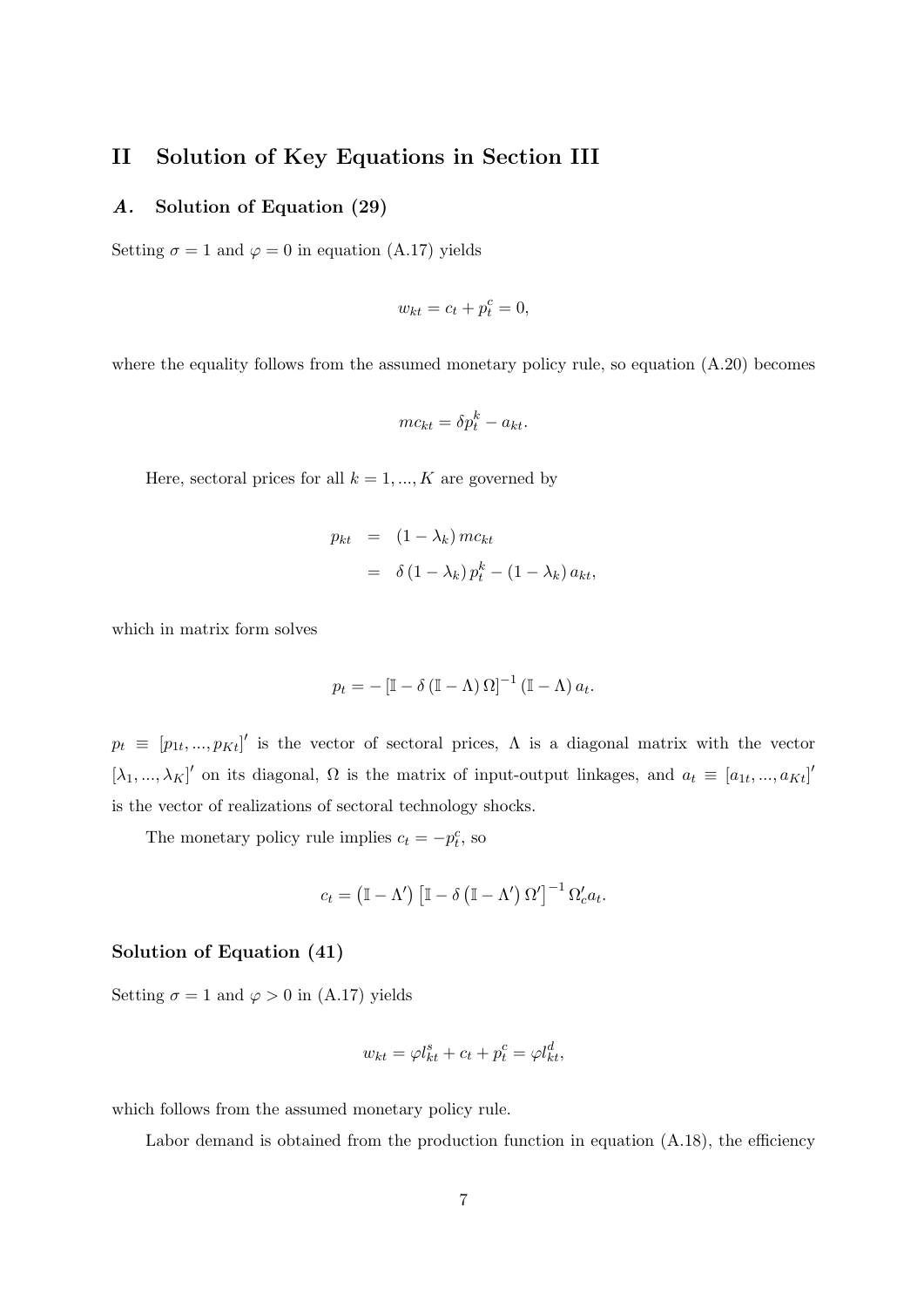condition for production in equation [\(A.19\)](#page-51-1), and the aggregation of labor in equation [\(A.12\)](#page-49-0)

$$
l_{kt}^d = y_{kt} - a_{kt} - \delta \left( w_{kt} - p_t^k \right).
$$

 $y_{kt}$  follows from equations [\(A.10\)](#page-49-1), [\(A.11\)](#page-49-2), [\(A.13\)](#page-50-2), [\(A.14\)](#page-50-3), and [\(A.15\)](#page-50-4)

$$
y_{kt} = y_t - \eta \left( p_{kt} - \left[ \left( 1 - \psi \right) p_t^c + \psi \sum_{k=1}^K n_k p_t^k \right] \right),
$$

where

$$
\widetilde{p}_t \equiv \sum_{k=1}^K n_k p_t^k = \sum_{k=1}^K \zeta_k p_{kt},
$$

with  $\zeta_k \equiv \sum_{k'=1}^K n_{k'} \omega_{k'k}$ .

To solve for  $y_t$ , we use equations [\(A.11\)](#page-49-2), [\(A.12\)](#page-49-0), [\(A.16\)](#page-50-5) and  $y_t = \sum_{k=1}^{K} \int_{\Im_k} y_{jkt} dy$  to get

$$
y_t = c_t + \psi \left[ \Gamma_c c_t - \Gamma_p \left( \widetilde{p}_t - p_t^c \right) - \Gamma_a \sum_{k=1}^K n_k a_{kt} \right],
$$

where  $\Gamma_c \equiv \frac{(1-\delta)(1+\varphi)}{(1-\psi)+\varphi(\delta-\psi)}$  $\frac{(1-\delta)(1+\varphi)}{(1-\psi)+\varphi(\delta-\psi)},$   $\Gamma_p\equiv\frac{1-\delta}{(1-\psi)+\varphi}$  $\frac{1-\delta}{(1-\psi)+\varphi(\delta-\psi)}, \ \Gamma_a \equiv \frac{1+\varphi}{(1-\psi)+\varphi(\phi)}$  $\frac{1+\varphi}{(1-\psi)+\varphi(\delta-\psi)}.$ 

Putting together all these equations, sectoral wages solve

$$
w_{kt} = \frac{\varphi}{1 + \delta\varphi} \left[ \frac{\left(1 + \psi\Gamma_c\right)c_t - a_{kt} - \psi\Gamma_a \sum_{k'=1}^K n_{k'}a_{k'}t}{\left[\left(1 - \psi\right)\eta + \psi\Gamma_p\right)p_t^c + \psi\left(\eta - \Gamma_p\right)\widetilde{p}_t + \delta p_t^k - \eta p_{kt}} \right].
$$

With this expression, the solution to equation [\(41\)](#page-24-1) follows the same steps as the solution to equation [\(29\)](#page-18-2).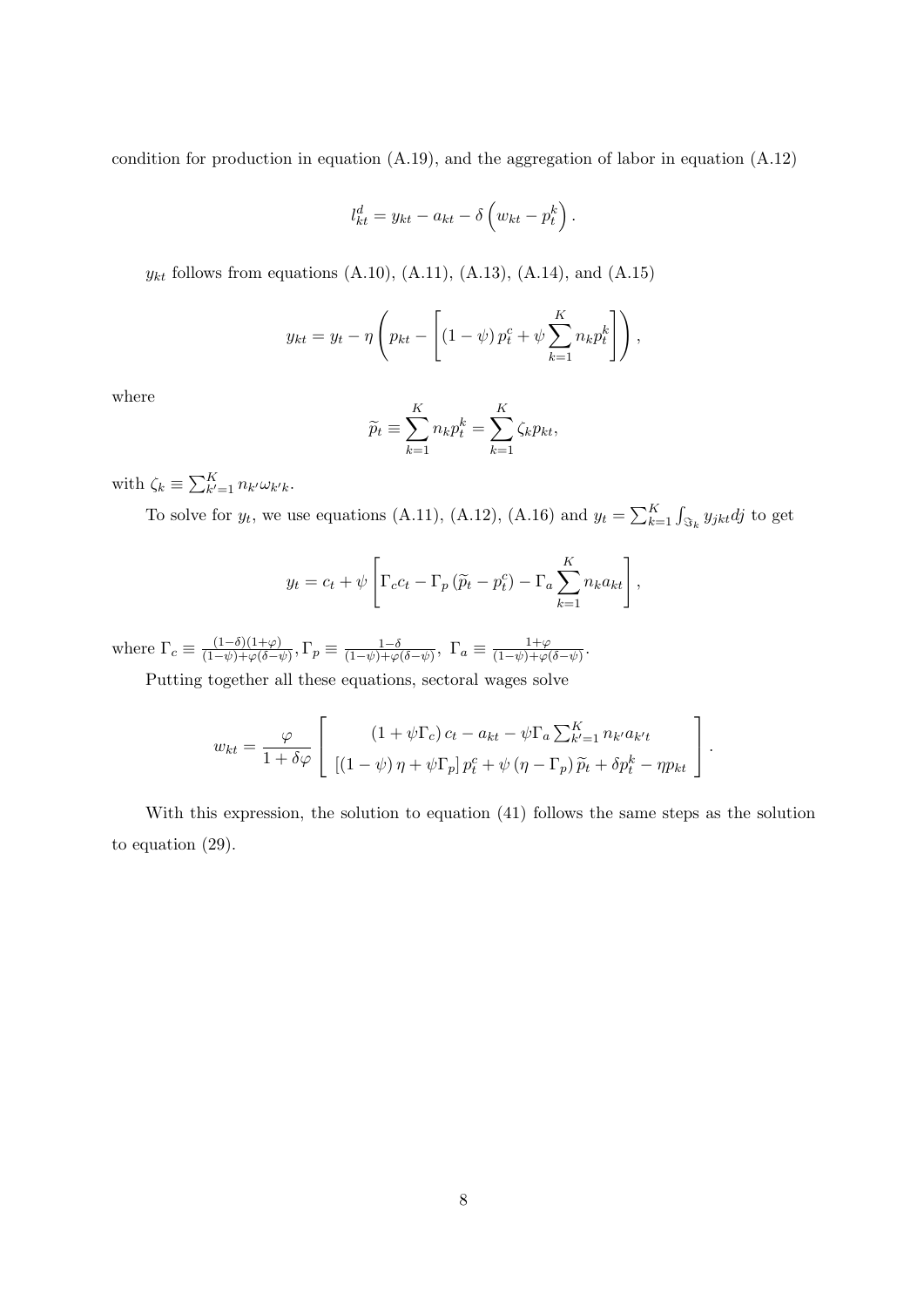# III The Network Effect, the Granular Effect, and Price Rigidity

We find in Section [VI](#page-31-0) across calibrations that (i) heterogeneity in price stickiness alone can generate large aggregate fluctuations from idiosyncratic shocks, (ii) homogeneous input-output linkages mute the granular effect relative to an economy without intermediate input use, and (iii) introducing heterogeneous price stickiness across sectors in an economy with sectors of different sizes but homogeneous input-output linkages increases the size of the relative multipliers.

Consider the economy of Section [III](#page-11-0) with sectors of potentially different sizes, input-output linkages, and price rigidities. In this general case, the vector of multipliers up to second-order terms has elements

$$
\chi_k \ge (1 - \lambda_k) \left[ \omega_{ck} + \delta \widehat{d}_k + \delta^2 \widehat{q}_k \right]. \tag{A.21}
$$

As before,  $\omega_{ck}$  denotes the size of sector k,  $d_k$  the **generalized outdegree** of sector k, and  $\hat{q}_k$ the generalized second-order outdegree of sector  $k$ :

$$
\widehat{d}_k \equiv \sum_{k'=1}^K \omega_{ck'} (1 - \lambda_{k'}) \omega_{k'k},
$$
\n
$$
\widehat{q}_k = \sum_{k'=1}^K \widehat{d}_{k'} (1 - \lambda_{k'}) \omega_{k'k}.
$$
\n(A.22)

These two terms embody the effects of heterogeneity of GDP shares, input-output linkages, and price rigidity across sectors.

The multiplier of idiosyncratic shocks as in the previous derivations equals  $||\chi||_2$  =  $\sqrt{\sum_{k=1}^K \chi_k^2}$ , and  $\sum_{k=1}^K \chi_k$  represents the multiplier of an aggregate shock.

<span id="page-54-0"></span>Lemma 5 If input-output linkages and sector sizes are homogeneous across sectors, that is,  $\omega_{ck} = \omega_{kk'} = 1/K$  for all k, k', but price stickiness  $\lambda_k$  is heterogeneous, then the multiplier of idiosyncratic shocks is

$$
\|\chi\|_2 = \frac{1}{K\left(1 - \delta\left(1 - \overline{\lambda}\right)\right)} \sqrt{\sum_{k=1}^K \left(1 - \lambda_k\right)^2},
$$

where  $\overline{\lambda} \equiv \frac{1}{K}$  $\frac{1}{K}\sum_{k=1}^{K} \lambda_k$ . The multiplier is increasing in the dispersion of price stickiness across sectors. The aggregate multiplier is invariant to allowing for price dispersion. Thus, the multiplier of sectoral shocks relative to aggregate shocks is increasing in the dispersion of price rigidity.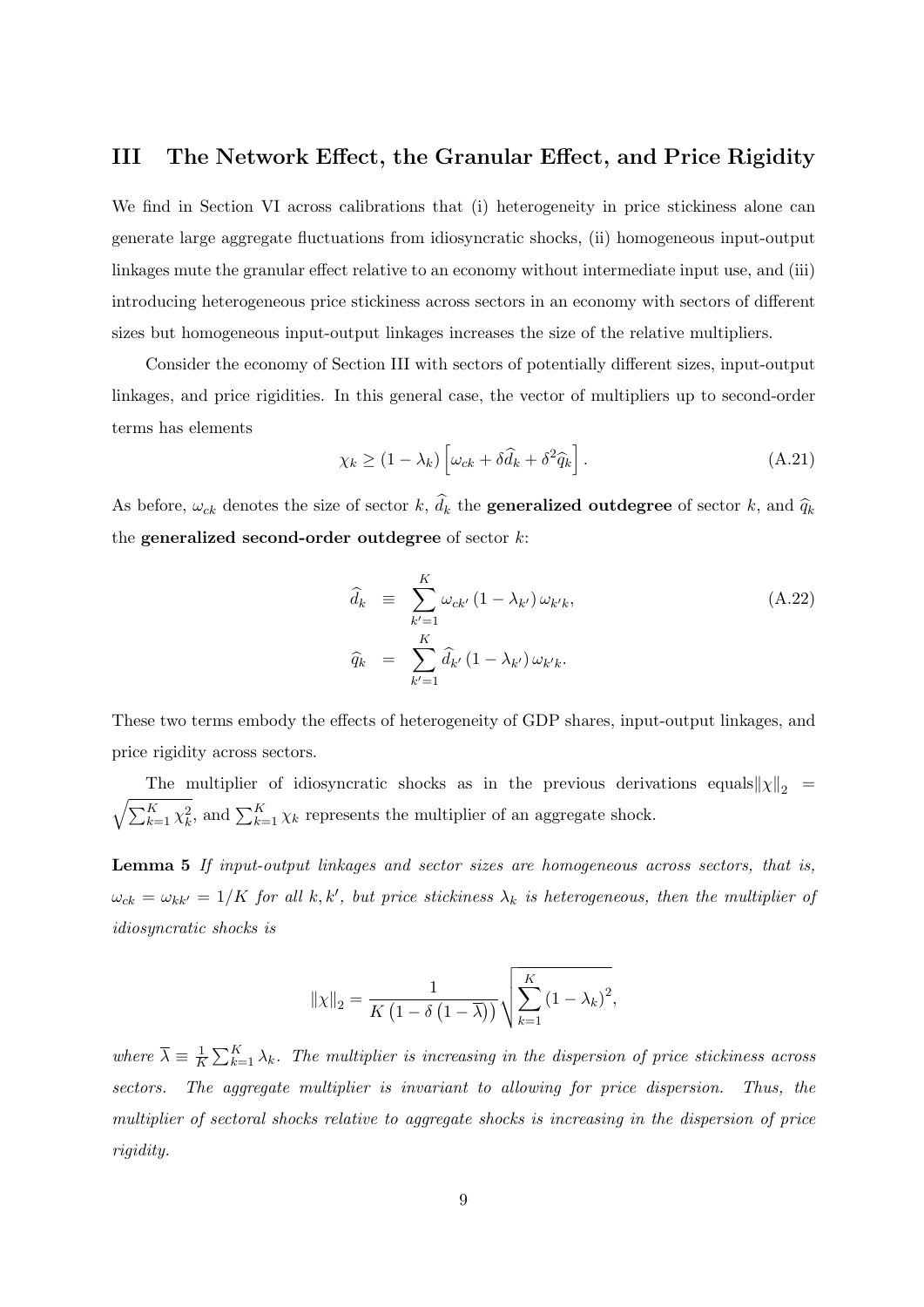**Proof.** See Online Appendix. ■

The intuition for the previous proposition follows exactly as in Section [III](#page-11-0) [B.](#page-13-1) The next proposition considers the case in which only input-output linkages are restricted to be homogeneous.

<span id="page-55-0"></span>**Lemma 6** If input-output linkages are homogeneous across sectors, that is,  $\omega_{kk'} = 1/K$  for all k, k', but sector size  $\omega_{ck}$  is unrestricted and prices are frictionless  $(\lambda_k = 0)$ , then given  $var(\omega_{ck}) \geq var(1/K)$ , the multiplier of sectoral shocks relative to the aggregate shock multiplier,

$$
\frac{\sqrt{\sum_{k=1}^{K} \left(\omega_{ck} + \frac{\delta/K}{1-\delta}\right)^2}}{\left(1-\delta\right)^{-1}} \leq \sqrt{\sum_{k=1}^{K} \omega_{ck}^2},
$$

is ceteris paribus smaller compared to an economy without input-output linkages, that is,  $(\delta = 0)$ .

**Proof.** See Online Appendix. ■

Allowing for price stickiness  $(\lambda_k > 0)$  is an important case in the calibrations. We study this case next. Relative to the previous proposition, we find the introduction of heterogeneous price rigidity leads to an overall increase in the relative multiplier.

<span id="page-55-1"></span>**Lemma 7** If input-output linkages are homogeneous across sectors, that is,  $\omega_{kk'} = 1/K$  for all k, k', but sector size  $\omega_{ck}$  is unrestricted, and price rigidity is heterogeneous  $(\lambda_k > 0)$ , then given  $\overline{\lambda} \equiv \frac{1}{k}$  $\frac{1}{K}\sum_{k=1}^K \lambda_k$ ,  $\overline{\overline{\lambda}} \equiv \frac{1}{K}$  $\frac{1}{K}\sum_{k=1}^{K} \omega_{ck} \lambda_k$  the multiplier of idiosyncratic shocks relative to aggregate shocks,

$$
\frac{\|\chi\|_2}{\sum_{k=1}^K \chi_k} = \frac{\sqrt{\sum_{k=1}^K (1-\lambda_k)^2 \left(\omega_{ck} + \frac{\delta \left(1-\overline{\overline{\lambda}}\right)/K}{1-\delta \left(1-\overline{\lambda}\right)}\right)^2}}}{\left(1-\overline{\overline{\lambda}}\right)/\left[1-\delta \left(1-\overline{\lambda}\right)\right]},
$$

is (1) increasing in the simple and weighted average of heterogeneous price rigidity across sectors,  $1-\overline{\lambda}$ , and  $1-\overline{\overline{\lambda}}$ , (2) increasing in the covariance of price rigidity and sector size, cov( $(1-\lambda_k, \omega_{ck})$ , and (3) increasing in the dispersion of sectoral price flexibility,  $\lambda_k$ .

### **Proof.** See Online Appendix. ■

The first effect (1) is an effect due to the average degree of price rigidity in the economy. The last two effects (2) and (3) capture the effect of heterogeneity in the interaction with sector size and the dispersion of price flexibility.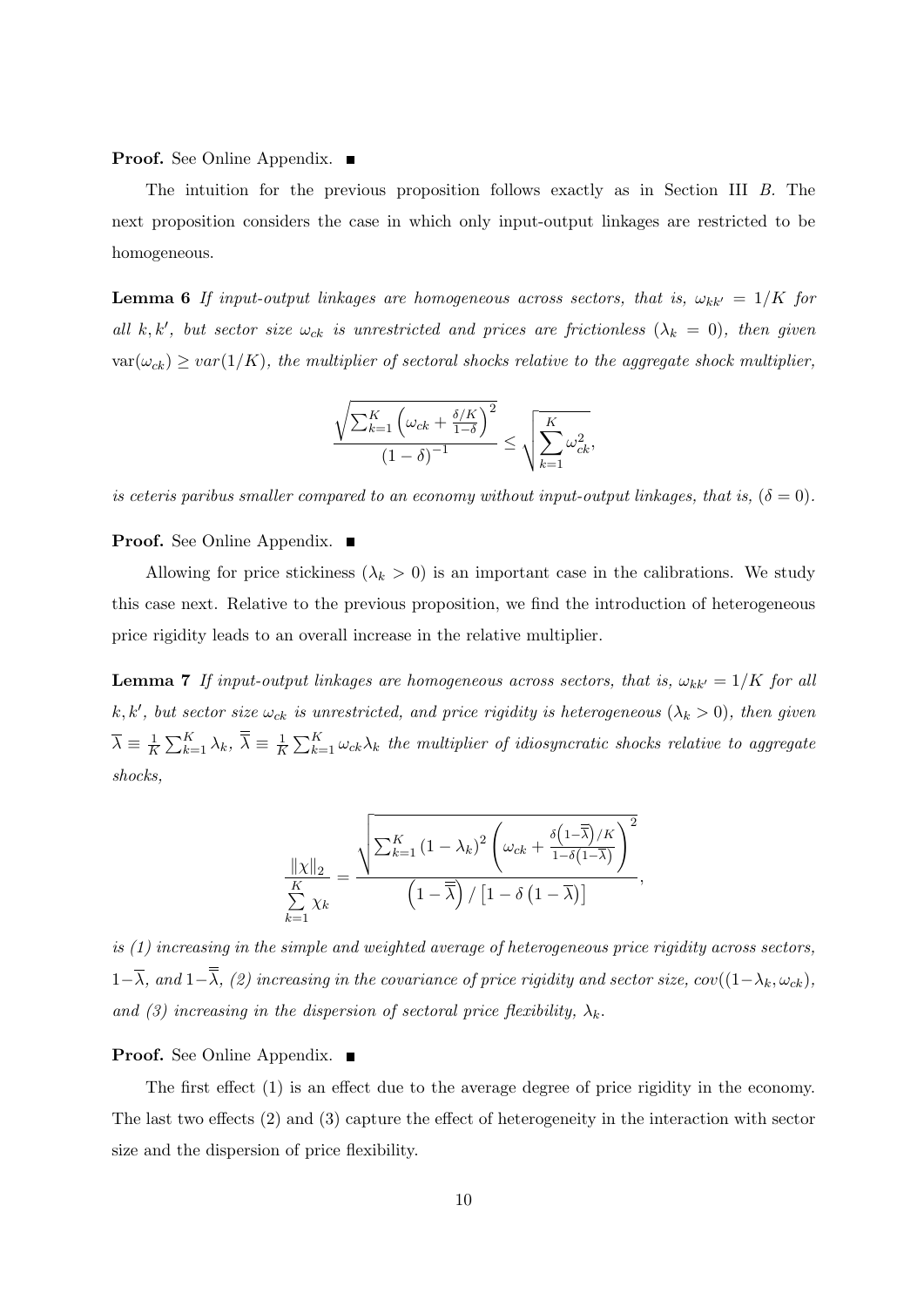# IV Proofs

Most proofs below are modifications of the arguments in [Gabaix](#page-39-2) [\(2011\)](#page-39-2), Proposition 2, which rely heavily on the Levy's Theorem (as in Theorem 3.7.2 in [Durrett](#page-39-20) [\(2013\)](#page-39-20) on p. 138).

# **Theorem 8 (Levy's Theorem)** Suppose  $X_1, ..., X_K$  are i.i.d. with a distribution that satisfies

- (i)  $\lim_{x \to \infty} \Pr[X_1 > x] / \Pr[|X_1| > x] = \theta \in (0, 1)$
- (ii)  $Pr [|X_1| > x] = x^{-\zeta} L(x)$  with  $\zeta < 2$  and  $L(x)$  satisfies  $\lim_{x\to\infty} L(tx) / L(x) = 1$ .

$$
Let S_K = \sum_{k=1}^K X_k,
$$

$$
a_K = \inf \{ x : \Pr[|X_1| > x] \le 1/K \} \text{ and } b_K = K \mathbb{E} \left[ X_1 \mathbf{1}_{|X_1| \le a_K} \right], \tag{A.23}
$$

As  $K \to \infty$ ,  $(S_K - b_K) / a_K \stackrel{d}{\longrightarrow} u$ , where u has a nondegenerated distribution.

### A. Proof of Proposition [1](#page-14-0)

In the following proofs, we go through three cases: first, when both first and second moments exist, second, when only the first moment exists, and third, when neither first nor second moments exist.

Generally, when there are no intermediate inputs ( $\delta = 0$ ) and price rigidity is homogeneous across sectors  $(\lambda_k = \lambda \text{ for all } k),$ 

$$
\|\chi\|_2 = \frac{1-\lambda}{K^{1/2}\overline{C}_k} \sqrt{\frac{1}{K} \sum_{k=1}^K C_k^2}.
$$

Given the power-law distribution of  $C_k$ , the first and second moments of  $C_k$  exist when  $\beta_c > 2$ , so

$$
K^{1/2} \left\| \chi \right\|_2 \longrightarrow \frac{\sqrt{\mathbb{E} \left[ C_k^2 \right]}}{\mathbb{E} \left[ C_k \right]}.
$$

In contrast, when  $\beta_c \in (1, 2)$ , only the first moment exists. In such cases, by the Levy's theorem,

$$
K^{-2/\beta_c} \sum_{k=1}^K C_k^2 \stackrel{d}{\longrightarrow} u_0^2,
$$

where  $u_0^2$  is a random variable following a Levy's distribution with exponent  $\beta_c/2$  since  $\Pr\left[C_{k}^{2}>x\right]=x_{0}^{\beta}$  $\int\limits_0^\beta x^{-\beta_c/2}.$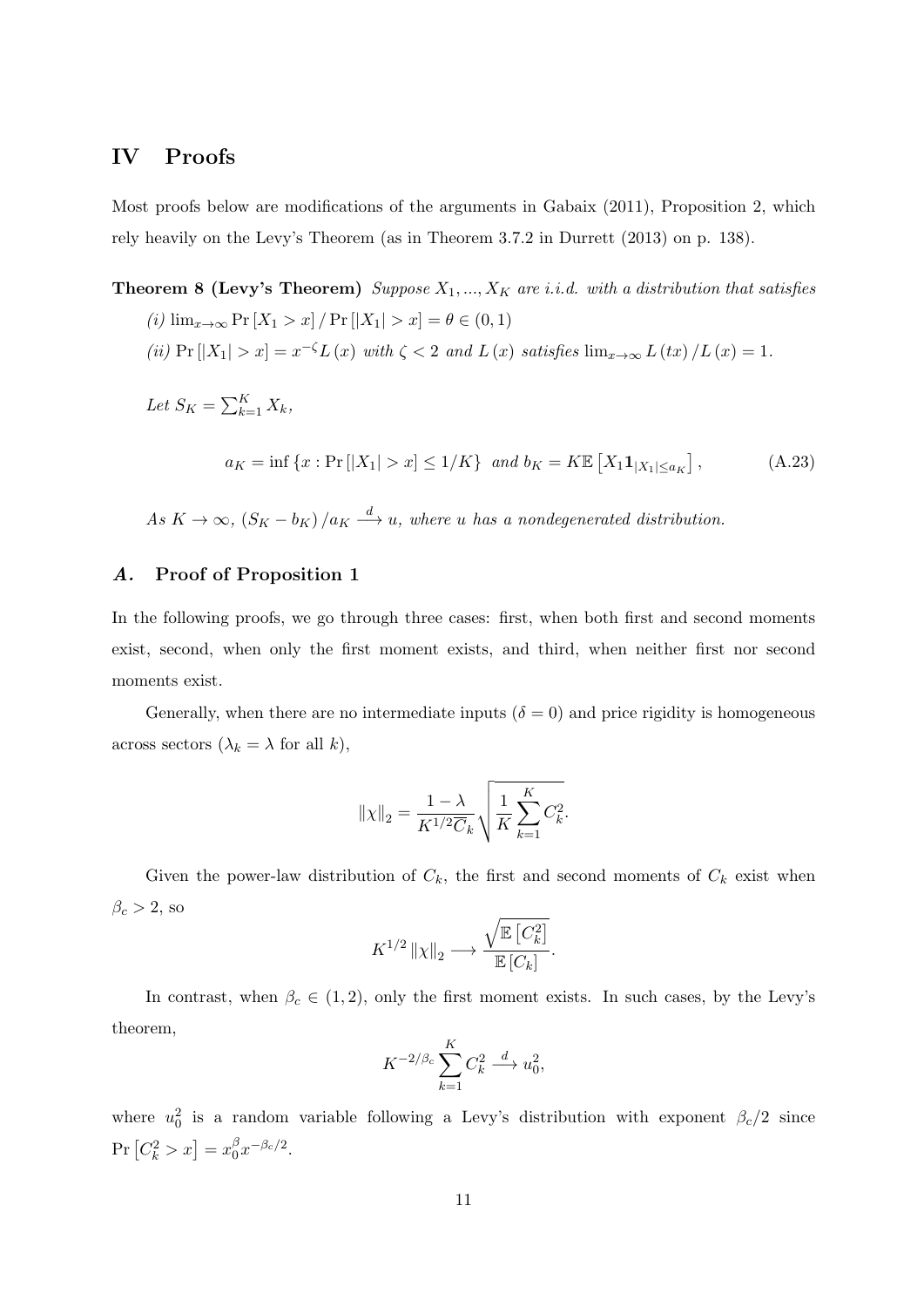Thus,

$$
K^{1-1/\beta_c} \left\| \chi \right\|_2 \stackrel{d}{\longrightarrow} \frac{u_0}{\mathbb{E}\left[C_k\right]}.
$$

When  $\beta_c = 1$ , the first and second moments of  $C_k$  do not exist. For the first moment, by Levy's theorem,

$$
(\overline{C}_k - \log K) \stackrel{d}{\longrightarrow} g,
$$

where  $g$  is a random variable following a Levy distribution.

The second moment is equivalent to the result above and hence

$$
(\log K) \| \chi \|_2 \stackrel{d}{\longrightarrow} u'.
$$

### B. Proof of Proposition [2](#page-15-1)

Let  $\lambda_k$  and  $C_k$  be two independent random variables distributed as specified in the Proposition, the counter-cumulative distribution of  $z_k = (1 - \lambda_k) C_k$  is given by

$$
f_Z\left(z\right) = \int_z^{z/y_0} f_{C_k}\left(z/y\right) f_{1-\lambda_k}\left(y\right) dy,
$$

which follows a Pareto distribution with shape parameter  $\beta_c$ . The proof of the Proposition then follows the proof of Proposition [1](#page-14-0) for

$$
\|\chi\|_2 = \frac{1}{K^{1/2}\overline{C}_k} \sqrt{\frac{1}{K}z_k^2}.
$$
 (A.24)

### C. Proof of Proposition [3](#page-16-0)

As specified in the proposition,  $\lambda_k$  and  $C_k$  are related through  $Z_k = (1 - \lambda_k) C_k = \phi C_k^{1 + \mu}$ . When  $\mu < 0$ ,  $Z_k$  is distributed Pareto with shape parameter  $\beta_c/(1+\mu)$ . Proceeding similarly steps as in the proof of Proposition [1,](#page-14-0) when  $\beta_c > \max\{1, 2(1+\mu)\}\$ , both  $\mathbb{E}\left[Z_k^2\right]$  and  $\mathbb{E}\left[C_k\right]$ exist, so  $v_c \sim v/K^{1/2}$ . When  $\beta_c \in (1, \max\{1, 2(1+\mu)\})$ ,  $\mathbb{E}[C_k]$  exist but  $\mathbb{E}[Z_k^2]$  does not.

Applying Levy's theorem,

$$
K^{-2(1+\mu)/\beta_c} \sum_{k=1}^K Z_k^2 \stackrel{d}{\longrightarrow} u^2.
$$

Thus,  $v_c \sim \frac{u_1}{K^{1-(1+\mu)/\beta}} v$ .

When  $\beta_c = 1$ , the last result also holds. But now  $\mathbb{E}[C_k]$  does not exist. As in Proposition [1,](#page-14-0)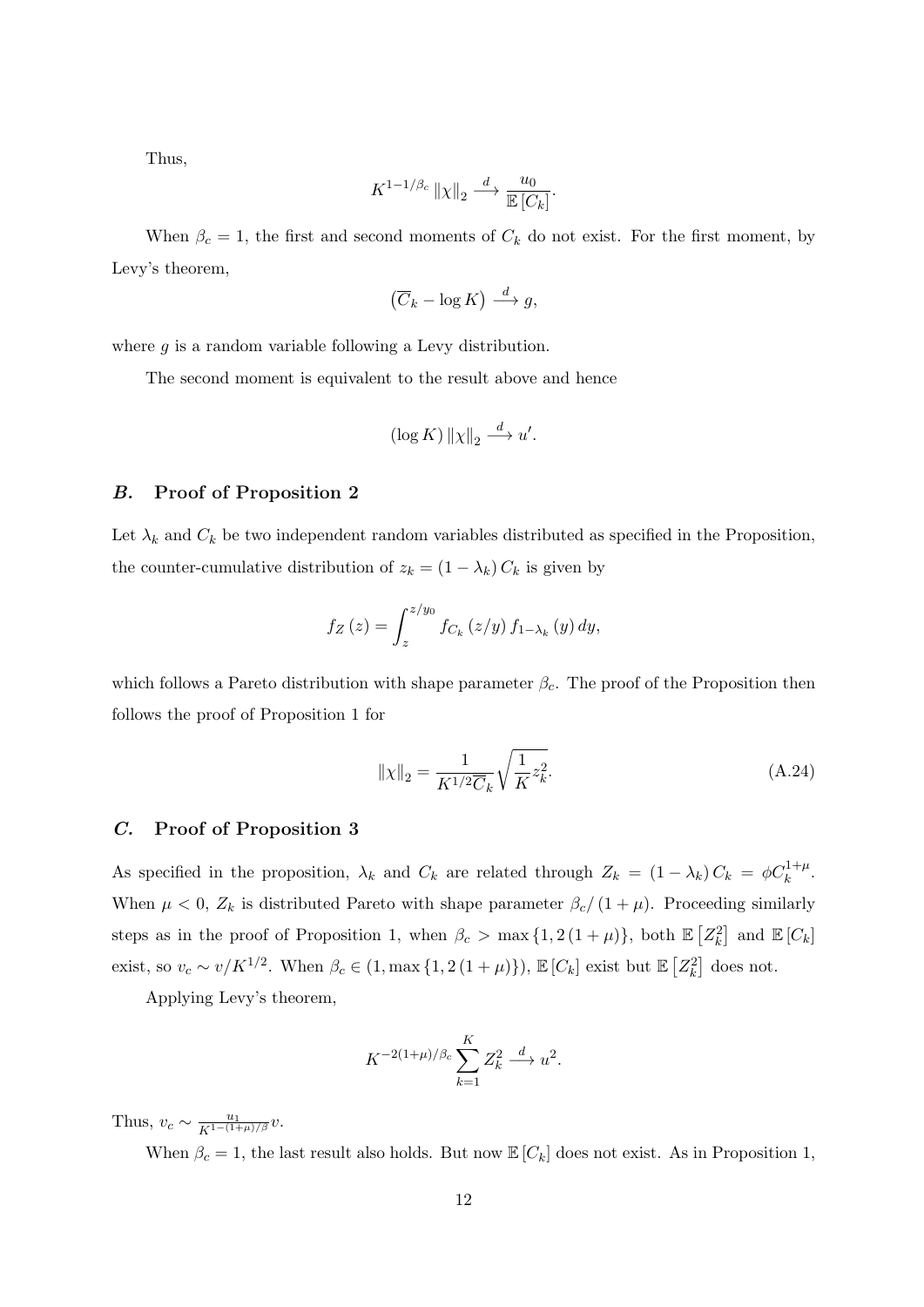$$
\left(\frac{1}{K}\sum_{k=1}^{K}C_k - \log K\right) \stackrel{d}{\longrightarrow} g.
$$
 Thus, if  $\mu \in [-1/2, 0]$ ,  $v_c \sim \frac{u_2}{K^{-\mu} \log K}v$ , whereas if  $\mu \in (-1, -1/2)$ ,  $v_c \sim \frac{u_2}{K^{1/2} \log K}v$ .

The then obtain proposition for  $\mu < 0$  by rearranging terms.

When  $\mu > 0$ ,  $Z_k$  is distributed piece-wise Pareto such that

$$
\Pr\left[Z_k \ge z\right] = \begin{cases} x_0^{\beta_c} z^{-\beta_c} & \text{for } z > \phi^{-2/\mu} \\ z_0^{-\beta_c/(1+\mu)} z^{-\beta_c/(1+\mu)} & \text{for } z \in \left[z_0^2, \phi^{-2/\mu}\right]. \end{cases}
$$

We now follow the same steps as in the proof of Proposition [1.](#page-14-0) When  $\beta_c > 2(1 + \mu)$ ,  $\mathbb{E}\left[ Z_k^2 \right]$ and  $\mathbb{E}[C_k]$  exist, so  $v_c \sim v/K^{1/2}$ . When  $\beta_c \in (1, 2(1+\mu))$ ,  $\mathbb{E}[C_k]$  exists but  $\mathbb{E}[Z_k^2]$  does not. Applying Levy's theorem,

$$
\frac{1}{a_K} \sum_{k=1}^K Z_k^2 \stackrel{d}{\longrightarrow} u^2,
$$

where

$$
a_K = \begin{cases} x_0^2 K^{2/\beta_c} & \text{for } K > K^*\\ z_0^2 K^{2(1+\mu)/\beta_c} & \text{for } K \le K^* \end{cases}
$$

for  $K^* \equiv x_0^{-\beta_c} \phi^{-\beta_c/\mu}$ . Thus,  $v_c \sim \frac{u_1}{1-\frac{1+1}{2}}$  $\frac{u_1}{K^{1-\frac{1+1\{K\leq K^*\}\mu}{\beta_c}}}v$  for some random variable  $u_1$ .

When  $\beta_c = 1$ ,  $\left(\frac{1}{K}\right)$  $\frac{1}{K}\sum_{i=1}^{K}$  $k=1$  $C_k - \log K$   $\longrightarrow$  g, so now  $v_c \sim \frac{u_2}{K^{-1}\{K \leq K^*\} \mu \log K} v$  for some random variable  $u_2$ , completing the proof.

# D. Proof of Proposition [4](#page-19-0)

When  $\delta \in (0,1)$ ,  $\lambda_k = \lambda$  for all k, and  $\Omega_c = \frac{1}{k}$  $\frac{1}{K}$ *ι*, we know

$$
\begin{array}{rcl} \|\chi\|_2 & \geq & \frac{1-\lambda}{K} \sqrt{\sum_{k=1}^K \left[1+\delta'd_k+\delta'^2q_k\right]^2} \\ & \geq & (1-\lambda) \sqrt{\frac{1+2\delta'+2\delta'^2}{K}+\frac{\delta'^2}{K^2}\sum_{k=1}^K \left[d_k^2+2\delta'd_kq_k+\delta'^2q_k^2\right]}. \end{array}
$$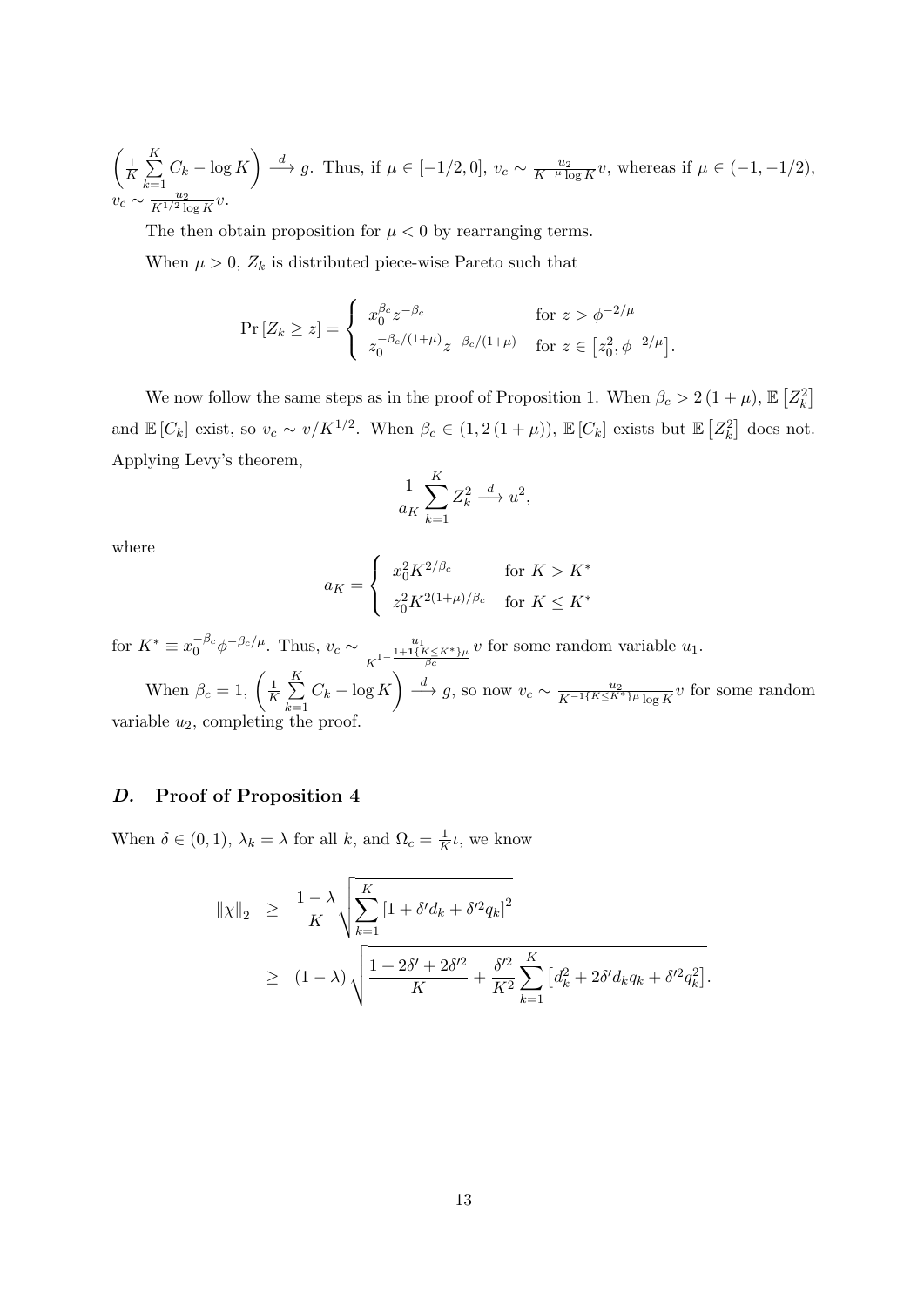Following the same argument as in Proposition [2,](#page-15-1)

$$
K^{-2/\beta_d} \sum_{k=1}^K d_k^2 \longrightarrow u_d^2,
$$
  
\n
$$
K^{-2/\beta_q} \sum_{k=1}^K q_k^2 \longrightarrow u_q^2,
$$
  
\n
$$
K^{-1/\beta_z} \sum_{k=1}^K d_k q_k \longrightarrow u_z^2,
$$

where  $u_d^2$ ,  $u_q^2$  and  $u_z^2$  are random variables. Thus, if  $\beta_z \ge 2 \min{\{\beta_d, \beta_q\}}$ ,

$$
v_c \geq \frac{u_3}{K^{1-1/\min\{\beta_d,\beta_q\}}}v
$$

where  $u_3^2$  is a random variable.

# E. Proof of Proposition [5](#page-21-0)

Analogous to the proof of Proposition 4.

# F. Proof of Proposition [5](#page-54-0)

This proposition follows from the dispersion of price stickiness across sectors and hence, the same steps as in the discussion of the granularity effect in Section [III](#page-11-0) [B.](#page-13-1)

## G. Proof of Proposition [6](#page-55-0)

The proof of this proposition follows the same steps as the previous ones. Note that the inequality holds if  $\text{var}(\omega_{ck} \geq 1/K$ .

### H. Proof of Proposition [7](#page-55-1)

This follows directly from the expression in the proposition, as well as from Jensen's Inequality.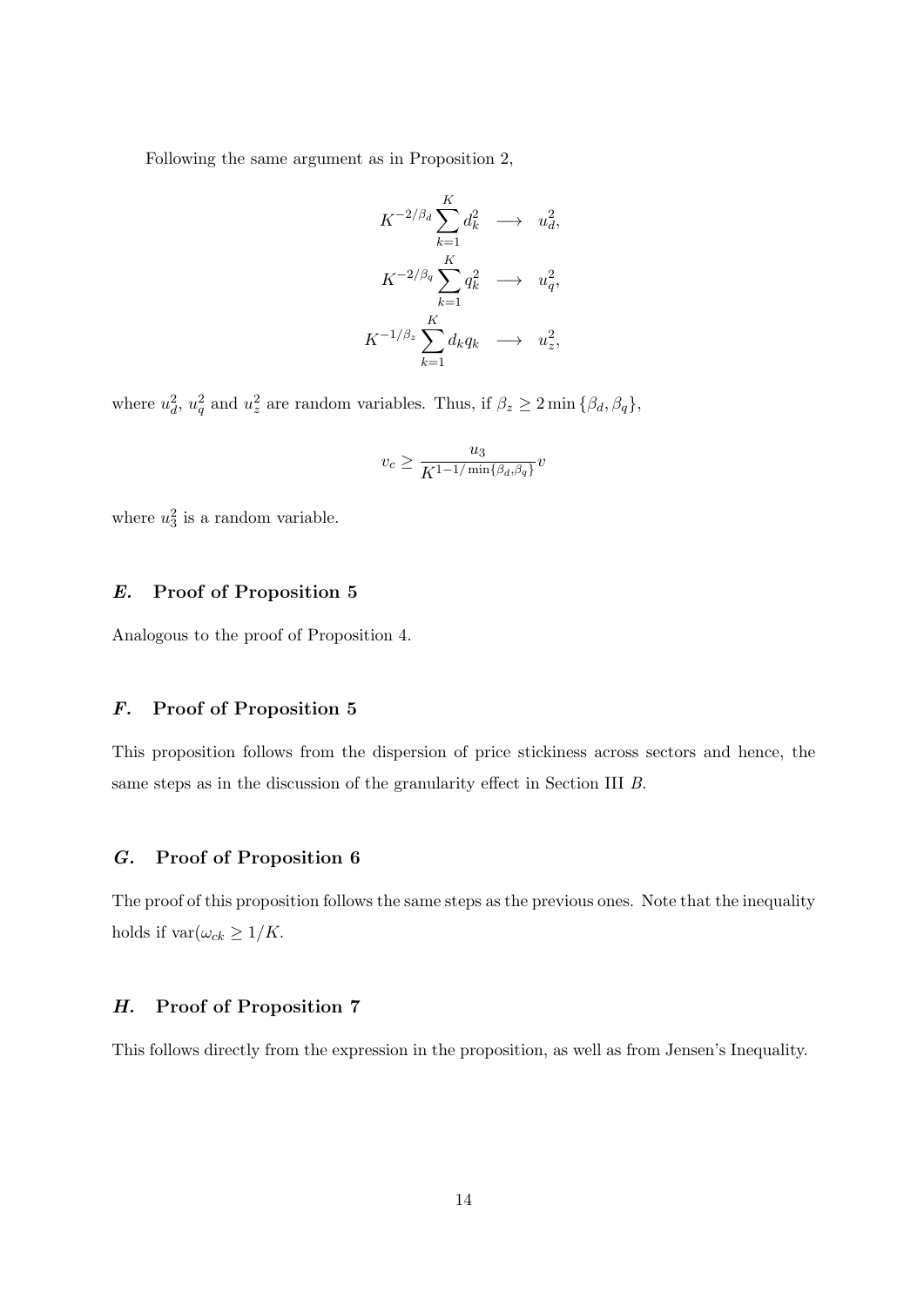# V Distribution of the Frequency of Price Changes

Here, we report the shape parameters of the power law distribution for the frequencies of price adjustments following [Gabaix and Ibragimov](#page-39-21) [\(2011\)](#page-39-21). To do so, we compute the OLS estimator of the empirical log-counter cumulative distribution on the log sequence of the variables using the data in the upper 20% tail. The shape parameter of the sectoral distribution of frequency of price changes is 2.5773 (st dev 0.4050); that is, the distribution of the frequency of price adjustment is not fat-tailed.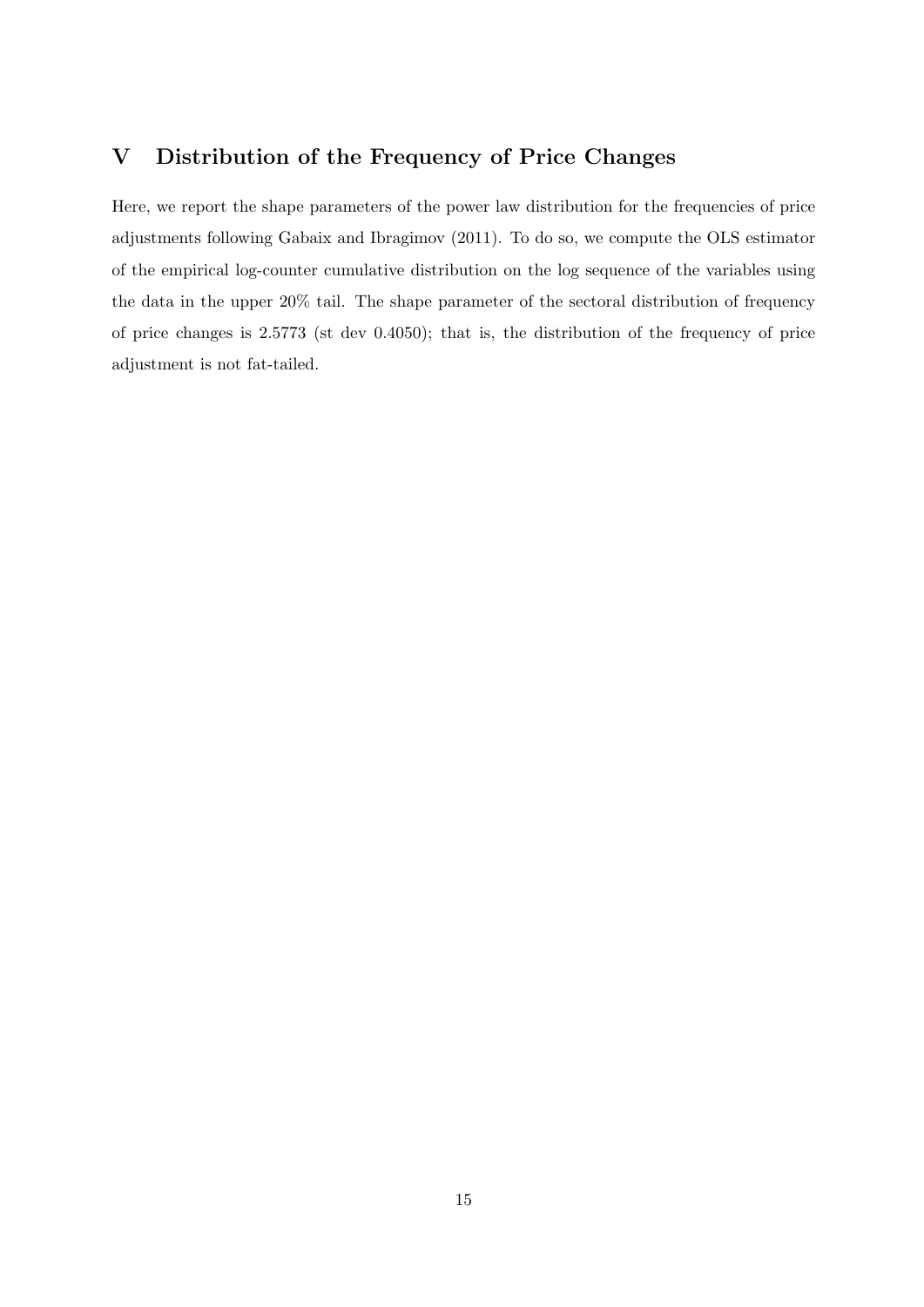# Table A.1: Multipliers of Sectoral Shocks into Aggregate Volatility: with construction

This table reports multipliers of sectoral productivity shocks on GDP volatility , with relative multipliers in parentheses. The former are defined as the Euclidean norm of vector  $\chi$  with elements  $\chi_k =$  $\sqrt{\sum_{\tau=0}^{\infty} \rho_{k\tau}^2}$ , The latter are relative to the multiplier

of an aggregate productivity shock on GDP volatility,  $\sqrt{\sum_{\tau=0}^{\infty} \left(\sum_{k=1}^{K} \rho_{k\tau}\right)^2}$ .  $\Omega_c$  represents the vector of GDP shares and  $\Omega$  the matrix of input-output linkages. We calibrate a 341-sector version of our model to the input-output tables and sector size from the BEA and the frequencies of price adjustment from the BLS.

|     |                |              | <b>Flexible Prices</b> |             |                 | Homogeneous Calvo |              | Heterogeneous Calvo |  |
|-----|----------------|--------------|------------------------|-------------|-----------------|-------------------|--------------|---------------------|--|
|     |                |              |                        | (1)         |                 | (2)               |              | (3)                 |  |
|     |                |              |                        |             |                 | Panel A: MODEL1   |              |                     |  |
| (1) | hom $\Omega_c$ | hom $\Omega$ | 0.0535                 | $(5.35\%)$  | 0.0016          | $(5.35\%)$        | 0.0044       | $(11.94\%)$         |  |
| (2) | het $\Omega_c$ | $\delta = 0$ | 0.1922                 | $(19.22\%)$ | 0.0093          | $(19.22\%)$       | 0.0190       | (32.57%)            |  |
| (3) | het $\Omega_c$ | hom $\Omega$ | 0.1067                 | $(10.67\%)$ | 0.0047          | $(16.01\%)$       | 0.0096       | $(29.50\%)$         |  |
| (4) | hom $\Omega_c$ | het $\Omega$ | 0.0793                 | $(7.93\%)$  | 0.0018          | $(6.02\%)$        | $\,0.0053\,$ | $(12.89\%)$         |  |
| (5) | het $\Omega_c$ | het $\Omega$ | 0.1604                 | $(16.04\%)$ | $\,0.0053\,$    | $(17.88\%)$       | $0.0096\,$   | (27.87%)            |  |
|     |                |              |                        |             | Panel B: MODEL2 |                   |              |                     |  |
| (1) | hom $\Omega_c$ | hom $\Omega$ | 0.0535                 | $(5.35\%)$  | 0.0029          | $(5.35\%)$        | 0.0049       | $(7.93\%)$          |  |
| (2) | het $\Omega_c$ | $\delta = 0$ | 0.1922                 | $(19.22\%)$ | 0.0197          | $(19.22\%)$       | 0.0263       | $(25.84\%)$         |  |
| (3) | het $\Omega_c$ | hom $\Omega$ | 0.1100                 | $(11.00\%)$ | 0.0078          | $(14.49\%)$       | 0.0114       | (19.72%)            |  |
| (4) | hom $\Omega_c$ | het $\Omega$ | 0.0773                 | $(7.73\%)$  | 0.0034          | $(6.31\%)$        | 0.0061       | $(8.95\%)$          |  |
| (5) | het $\Omega_c$ | het $\Omega$ | 0.1614                 | $(16.14\%)$ | 0.0093          | (17.27%)          | 0.0125       | $(20.78\%)$         |  |
|     |                |              |                        |             |                 | Panel C: MODEL3   |              |                     |  |
| (1) | hom $\Omega_c$ | hom $\Omega$ | 0.0535                 | $(5.35\%)$  | 0.0010          | $(5.35\%)$        | $0.0058\,$   | $(14.83\%)$         |  |
| (2) | het $\Omega_c$ | $\delta = 0$ | 0.1922                 | $(19.22\%)$ | 0.0070          | $(19.22\%)$       | 0.0227       | $(41.68\%)$         |  |
| (3) | het $\Omega_c$ | hom $\Omega$ | 0.1067                 | (10.67%)    | $0.0032\,$      | $(17.44\%)$       | 0.0112       | $(40.56\%)$         |  |
| (4) | hom $\Omega_c$ | het $\Omega$ | 0.0793                 | $(7.93\%)$  | 0.0011          | $(5.93\%)$        | 0.0067       | $(15.68\%)$         |  |
| (5) | het $\Omega_c$ | het $\Omega$ | 0.1604                 | $(16.04\%)$ | $\,0.0034\,$    | (18.47%)          | 0.0107       | $(36.12\%)$         |  |
|     |                |              | Panel D: MODEL4        |             |                 |                   |              |                     |  |
| (1) | hom $\Omega_c$ | hom $\Omega$ | 0.0535                 | $(5.35\%)$  | 0.0027          | $(5.35\%)$        | 0.0069       | $(8.61\%)$          |  |
| (2) | het $\Omega_c$ | $\delta = 0$ | 0.1922                 | $(19.22\%)$ | 0.0195          | $(19.22\%)$       | 0.0319       | $(28.39\%)$         |  |
| (3) | het $\Omega_c$ | hom $\Omega$ | 0.1149                 | $(11.49\%)$ | $0.0076\,$      | $(15.05\%)$       | 0.0148       | $(22.02\%)$         |  |
| (4) | hom $\Omega_c$ | het $\Omega$ | 0.0747                 | (7.47%)     | $\,0.0031\,$    | $(6.13\%)$        | $\,0.0082\,$ | $(9.41\%)$          |  |
| (5) | het $\Omega_c$ | het $\Omega$ | 0.1628                 | $(16.28\%)$ | 0.0089          | $(17.48\%)$       | 0.0157       | (22.27%)            |  |